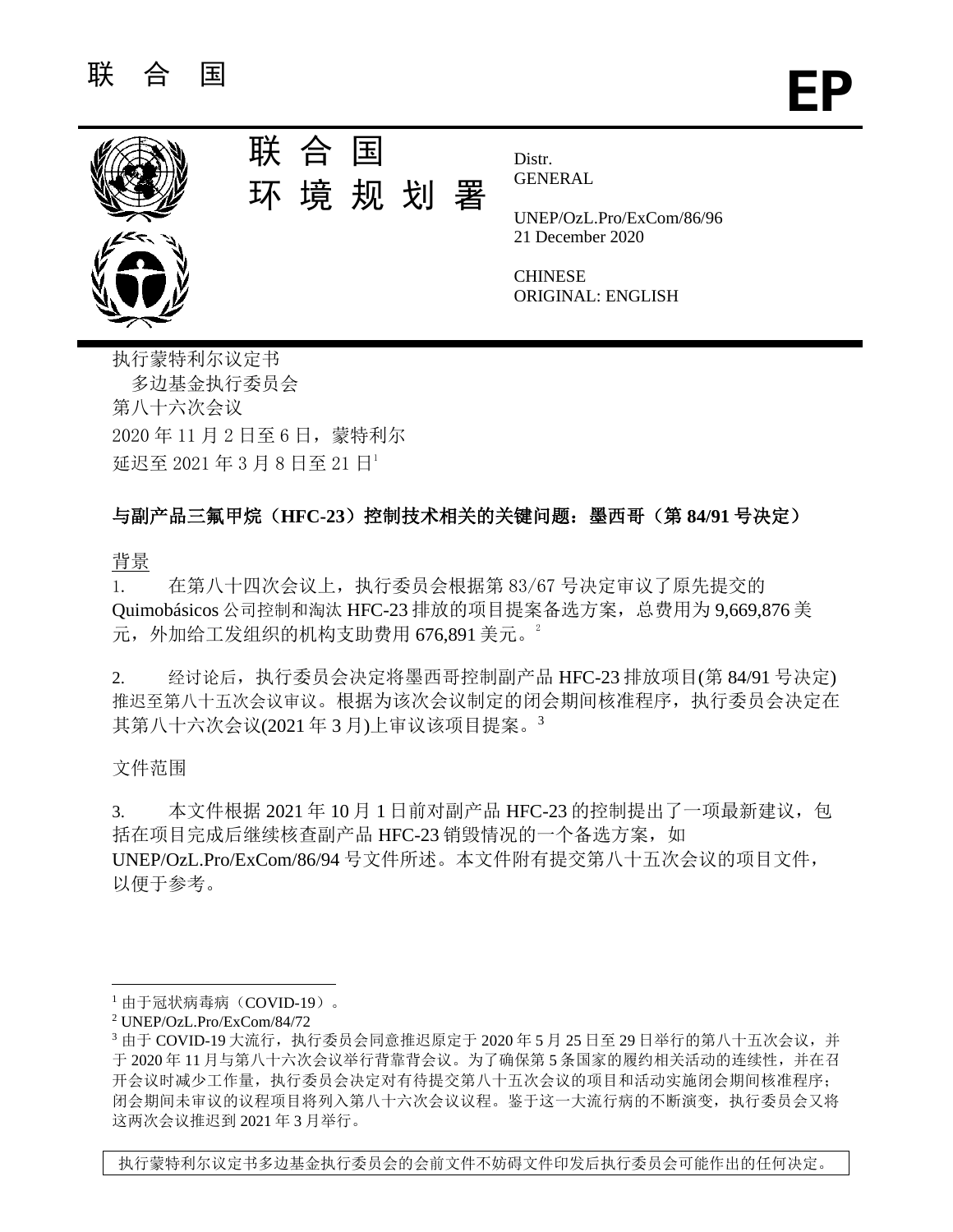4. UNEP/OzL.Pro/ExCom/86/94 号文件讨论了与第 5 条国家控制副产品 HFC-23 排放 有关的政策问题,包括涉及墨西哥项目的具体问题。

### 以 2021 年 10 月 1 日前开始的副产品 HFC-23 控制为依据的备选方案 1A 的更新费用

5. 向第八十五次会议提交的项目费用是根据 2021 年 1 月 1 日开始对副产品 HFC-23 的 控制提出的,因为需要足够的时间来翻新等离子弧销毁装置。由于需要六个月的时间翻新 等离子弧销毁装置,而该项目最早可在 2021 年 3 月获准,因此本文件根据 2021 年 10 月 1 日前开始的副产品 HFC-23 排放控制提出了备选方案 1A 的修订费用。<sup>4</sup>

6. 秘书处建议的备选方案,即备选方案 1A 的商定费用总额为 4,99,230 美元,如表 1 所示。

### 表 1. 备选方案 1A 的商定费用总额(美元)

| 说明                  | 费用 (美元)   |
|---------------------|-----------|
| 等离子弧销毁装置的资本投资       | 451,958   |
| 初步备件                | 270,012   |
| 废水处理工厂              | 139,096   |
| 2025-2030 年零备件*     | 125,275   |
| 投资费用总额              | 986,341   |
| 应急费用                | 98,634    |
| 增支经营费用(2021-2030年)* | 7,751,751 |
| 共计                  | 8,836,726 |
| 可获供资的费用总额(51%)*,**  | 4,506,730 |
| 独立核查*               | 175,000   |
| 政策支持                | 117,500   |
| 供资申请(美元) *,**       | 4,799,230 |
| 销毁的 HFC-23 吨位总数     | 939       |
| 成本效益(美元/每公斤 HFC-23) | 5.11      |

\* 将于 2021 年 10 月 1 日开始的副产品 HFC-23 的控制,资金支持期限将由执行委员会决定。 \*\* 与出口到非第 5 条国家有关的 HFC-23 供资资格将由执行委员会决定。

## 结论

7. 秘书处注意到,执行委员会可能根据其对资金支持期限的审议,以及与出口到某个 非第 5 条国家的 HCFC-22 有关的供资资格,对本文件已确定费用作进一步调整。为了为执 行委员会的审议提供信息,本文件附件一列明了按年份分列并对 2017-2019 年向非第 5 条 国家出口 HCFC-22 的平均值作出扣除和未作扣除的备选方案 1A 的最新商定费用。

8. 一旦委员会商定了供资水平以及希望在第八十六次会议上提出的任何指导意见和审 议结果,秘书处将向第八十七次会议提交墨西哥政府和执行委员会之间的协定草案。该协 定草案将具体规定供资水平、目标和义务,以及以下内容:

<sup>4</sup> 备选方案 1A 是翻新一个等离子弧销毁装置,并预购零部件,以便可立即维修该等离子弧销毁装置。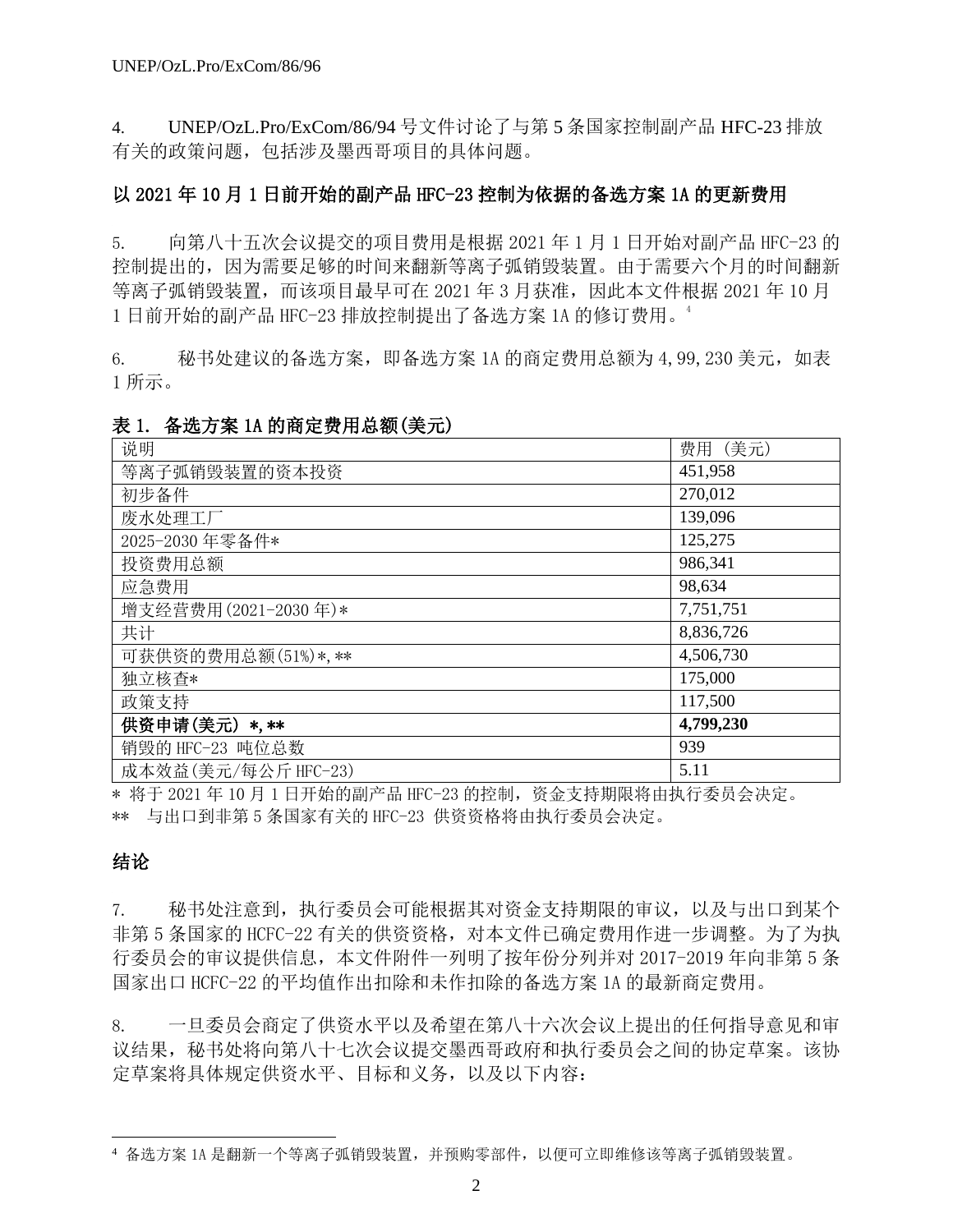- (a) 墨西哥政府通过工发组织提交直至项目完成的有关项目状况的年度进展报告, 包括资金发放水平、HCFC-22 的生产数量以及副产品 HFC-23 生成、销毁、 销售、储存和排放的数量;
- (b) 提交年度独立核查报告,记录墨西哥政府在 2022 年第一次会议直至项目完 成的履约情况;
- (c) 提出相当于商定销毁成本三倍的处罚条款,将适用于在考虑到等离子弧销毁 技术的销毁和去除效率后确定未被销毁的副产品 HFC-23 的排放, 但不包括 在暂停生产 HCFC-22 两周后将排放的副产品 HFC-23,以便在政府选择实施 备选方案 1A 后修复等离子弧销毁装置;在确定生成的副产品 HFC-23 未被 销毁后,罚款产生的资金将返还给参加会议的多边基金;
- (d) 工发组织将在项目完成后六个月提交项目完成报告,项目完成后的任何余额 将在项目完成后十二个月内返还多边基金。

9. 为了便利该项目的审议,秘书处采纳了一项建议,指出该项目的最终费用将取决于 执行委员会对上述两个政策问题的审议结果。建议指出如果要在 2021 年 10 月 1 日前完成 其中一个或所有两个等离子弧销毁装置的翻新,就不能等到第八十七次会议,因此该建议 列入了本次会议上根据资本费用和一年运营费用以及独立核查提供的资金。

10. 秘书处指出,项目一旦完成便将停止对持续销毁副产品 HFC-23 的独立核查; 将继 续通过年度国家方案执行报告向执行委员会报告销毁情况,并根据《蒙特利尔议定书》第 7 条向缔约方进行报告。如果项目完成后执行委员会希望确保继续对副产品 HFC-23 的生 成、销毁、出售、储存和排放进行独立核查,它可以考虑采用类似于 UNEP/OzL.Pro/ExCom/84/64 号文件第 21(j)段中提议的方法,根据此方法,墨西哥政府可 在其氟氯烃淘汰管理计划后续阶段的项目完成后,要求为销毁副产品 HFC-23 的独立核查 提供额外资金,直至该国的三氟甲烷逐步淘汰管理计划获得批准,届时核查工作可根据该 计划继续进行。

## 建议

11. 执行委员会谨提议:

- (a) 注意到 UNEP/OzL.Pro/ExCom/86/96 号文件所载与副产品三氟甲烷(HFC-23 控制技术相关的关键问题:墨西哥(第 84/91 号决定);
- (b) 原则上核准[XXX]美元,外加给工发组织[按项目费用 7%计算合 XXX] 美 元的机构支助费用,使墨西哥政府能够履行《<蒙特利尔议定书>基加利修 正案》规定的副产品 HFC-23 排放控制义务,但有一项谅解:

(一)墨西哥政府将确保在 2021 年 10月 1 日之前,根据《蒙特利尔议定书》 销毁 HCFC-22 生产过程中产生的副产品 HFC-23 的排放;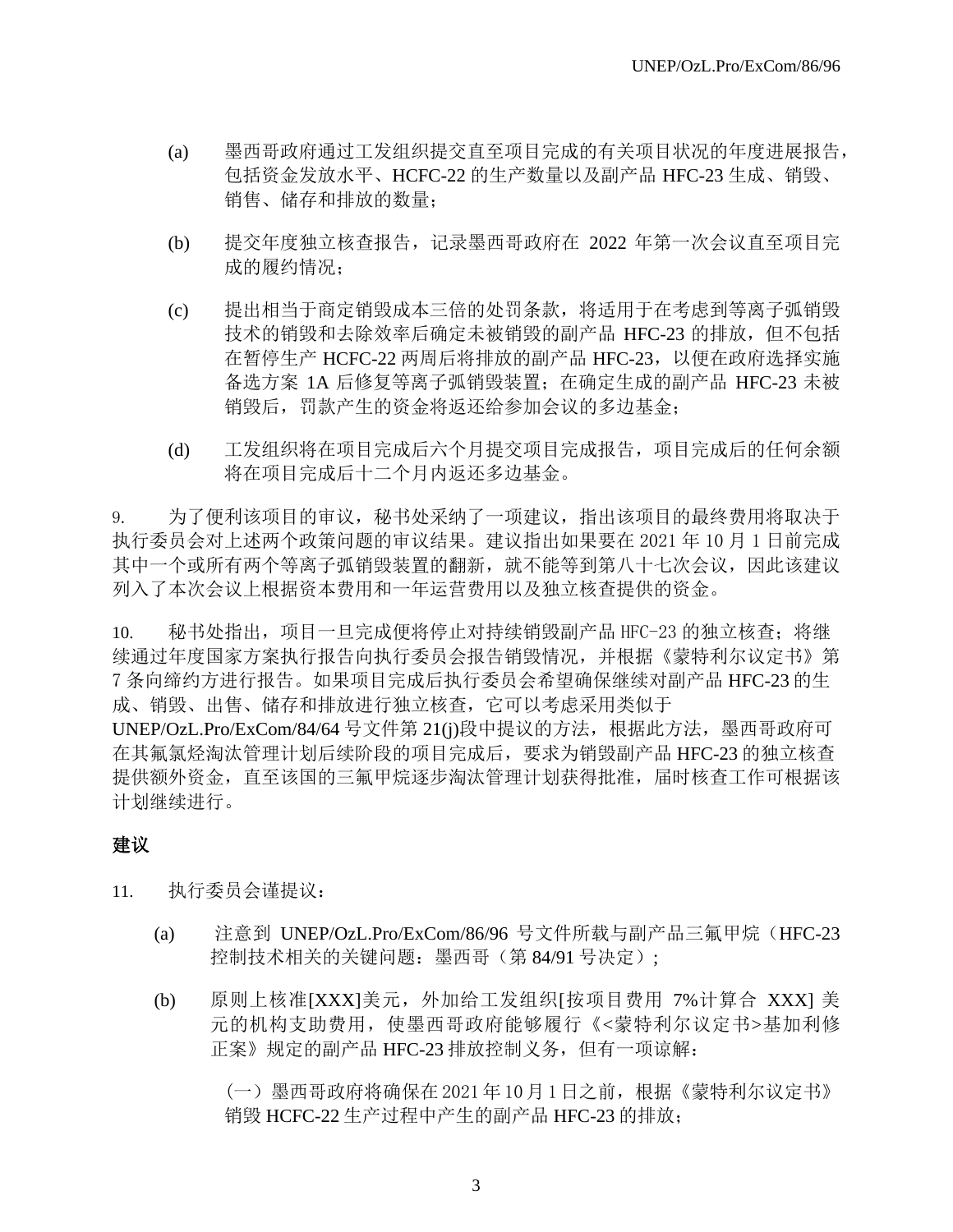- (二) 墨西哥政府可灵活使用上文(b)分段所述原则上核准的资金,用于 UNEP/OzL.Pro/ExCom/85/65 号文件提出的对 Quimobásicos 公司安装 的两个等离子弧销毁装置中的其中一个或所有两个装置进行翻新。但 有一项谅解,即所需的任何额外资金都将由Quimobásicos公司支付;
- (三) 该项目将于 [2031 年 1 月 1 日]之前完成;
- (c) 注意到:
	- (一) Quimobásicos 公司承诺可暂停生产 HCFC-22 最多两周时间,以便在 墨西哥政府选择备选方案 1A 的情况下,能够视必要对等离子弧销毁 装置进行修复;
	- (二) 一旦建立起国家排放制度并确认允许在该制度内使用 HFC-23 信用额 度,多边基金将停止提供资金;
	- (三) 墨西哥政府承诺,该项目完成后将继续以同样的方式控制 Quimobásicos 公司生产 HCFC-22 时产生的副产品 HFC-23 的排放;
	- (四) 上文(b)分段所提原则上核准的资金是墨西哥可从多边基金获得用于控 制副产品 HFC-23 排放的资金总额;
- (d) 请秘书处与工发组织合作,根据执行委员会第八十六次会议提供的指导, 编写一份墨西哥政府与执行委员会之间关于控制副产品 HFC-23 排放的协定 草案,供第八十七次会议审议;
- (e) 在氟氯烃淘汰管理计划后续阶段项目完成后,是否邀请墨西哥政府申请额 外资金,用于对副产品 HFC-23 的生成、销毁、出售、储存和排放进行独立 核查,直至该国的三氟甲烷逐步淘汰管理计划获得批准,届时核查工作可按 照后一项计划继续进行;
- (f) 核准墨西哥副产品 HFC-23 控制排放的第一次付款,以及相应的 2021-2022 年 执行计划,金额为[1,024,800 美元][526,451 美元],外加给工发组织的机构支 助费用[71,736 美元][36,852 美元]。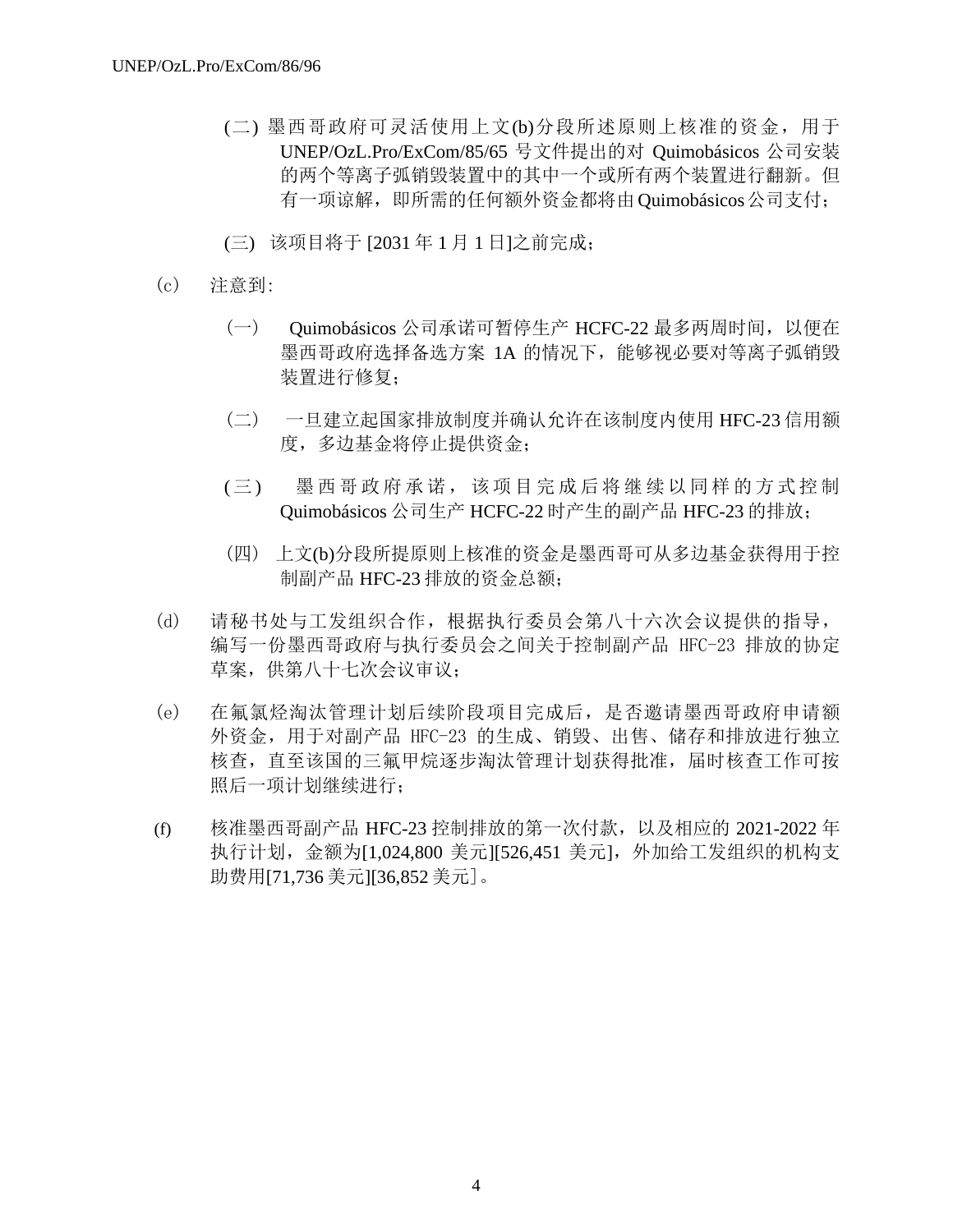## 附件一

## 扣除或未扣除对非第 5 条国家的出口的备选方案 **1A** 的费用 (美元)

|                   | $2021$ 年 | 2022年   | 2023年   | $2024$ 年 | 2025年   | $2026$ 年 | 2027年   | 2028年   | 2029年   | 2030年   | 共计        |
|-------------------|----------|---------|---------|----------|---------|----------|---------|---------|---------|---------|-----------|
| 增支经营费用            | 209,507* | 838,027 | 838,027 | 838,027  | 838,027 | 838,027  | 838,027 | 838,027 | 838,027 | 838,027 | 7,751,751 |
| 政治资本费用**          | 947,172  |         |         |          |         |          |         |         |         |         | 947,172   |
| 2025-2030年零备件费用** |          |         |         |          | 21.131  | 51.920   |         |         | 36,850  | 27,902  | 137,803   |
| 费用共计**            | ,156,679 | 838,027 | 838,027 | 838,027  | 859,158 | 889,947  | 838,027 | 838,027 | 874,877 | 865,929 | 8,836,726 |
| 51%第5条国家自主权       | 589,906  | 427.394 | 427.394 | 427.394  | 438,170 | 453,873  | 427.394 | 427.394 | 446,187 | 441.624 | 4,506,730 |
| 59%对非第5条国家出口***   | 300,926  | 218,024 | 218,024 | 218,024  | 223,522 | 231,532  | 218,024 | 218,024 | 227,612 | 225,284 | 2,298,996 |
| 核查                | 7.500    | 7,500   | 20,000  | 20,000   | 20,000  | 20,000   | 20,000  | 20,000  | 20,000  | 20,000  | 175,000   |
| 政策支持 ****         |          |         |         |          | 117,500 |          |         |         |         |         | 117,500   |

\* 2021 年 10 月 1 日开始对副产品 HFC-23 的控制。

\*\* 包括 10% 应急费用。

\*\*\* 根据执行委员会第十五次会议通过的准则,将适用 49%的缩减比例。

\*\*\*\* 时间安排待提交协议草案后确定。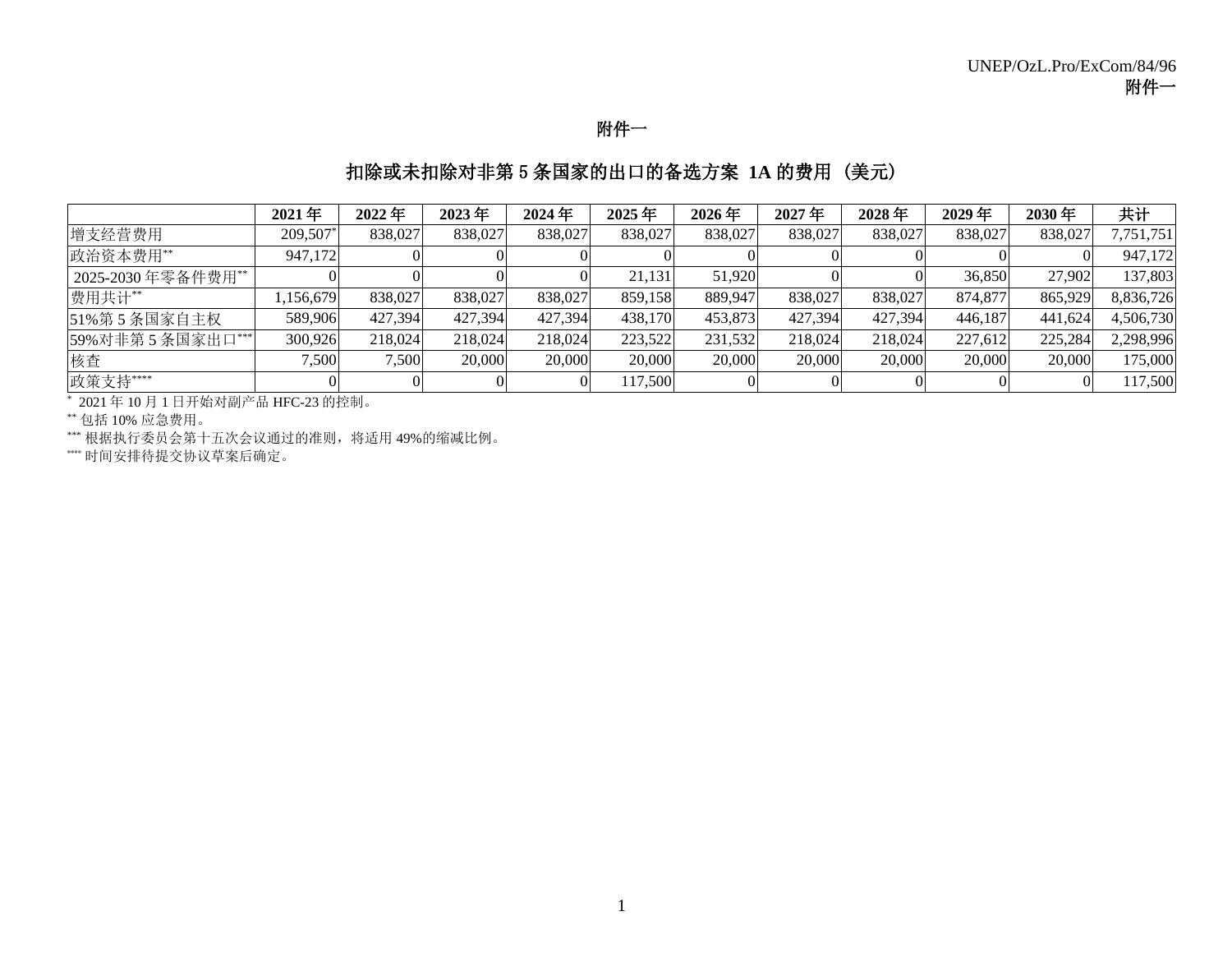

# **United Nations Environment Programme**

Distr. **GENERAL** 

UNEP/OzL.Pro/ExCom/85/65 7 May 2020

ORIGINAL: ENGLISH

EXECUTIVE COMMITTEE OF THE MULTILATERAL FUND FOR THE IMPLEMENTATION OF THE MONTREAL PROTOCOL Eighty-fifth Meeting Montreal, 25-29 May 2020 Postponed to 19-22 July 2020\*

## **KEY ASPECTS RELATED TO HFC-23 BY-PRODUCT CONTROL TECHNOLOGIES: MEXICO (DECISION 84/91)**

Background

1. At its 84<sup>th</sup> meeting, the Executive Committee considered project proposal options to control and phase out HFC-23 emissions at Quimobásicos, at a total cost of US \$9,669,876, plus agency support costs of US \$676,891, 1 as originally submitted in line with decision 83/67.

2. During the deliberations,<sup>2</sup> members highlighted *inter alia* the importance of basing the funding on the most cost-effective option in situations where HFC-23 by-product emissions were not already being controlled; basing incremental operating costs (IOCs) on HCFC-22 production from prior rather than future years; taking into account production process improvements that would reduce generation rates over time; ensuring the sustainability of the HFC-23 emissions phase-out; considering domestic policies and regulations in ensuring sustained HFC-23 destruction; and considering the eligibility of back-up systems, if they were needed at all. It was also noted that controlling HFC-23 emissions generated by the production of HCFC-22 that was exported to non-Article 5 countries was a new concern that needed careful consideration.

3. In responding to questions from members, UNIDO explained that, while there had initially been no back-up system, the enterprise had invested in a second plasma-arc destruction unit (PDU) precisely for that reason; the second unit has been used for fluorinated-gas destruction as part of a demonstration project in 2015, but not since; there was currently no market for hazardous waste or ODS destruction, and none was anticipated. Regarding income earned by the enterprise through the Clean Development Mechanism (CDM), UNIDO indicated that such earnings had been invested in industrial projects and green projects. Refurbishing the two on-site destruction units was considered the best approach given the local regulations and the transportation risks associated with off-site destruction, as well as the provisions of the Basel

<sup>\*</sup> Due to coronavirus disease (COVID-19)

<sup>1</sup> UNEP/OzL.Pro/ExCom/84/72.

<sup>2</sup> Paragraphs 354-356 of UNEP/OzL.Pro/ExCom/84/75

Pre-session documents of the Executive Committee of the Multilateral Fund for the Implementation of the Montreal Protocol are without prejudice to any decision that the Executive Committee might take following issuance of the document.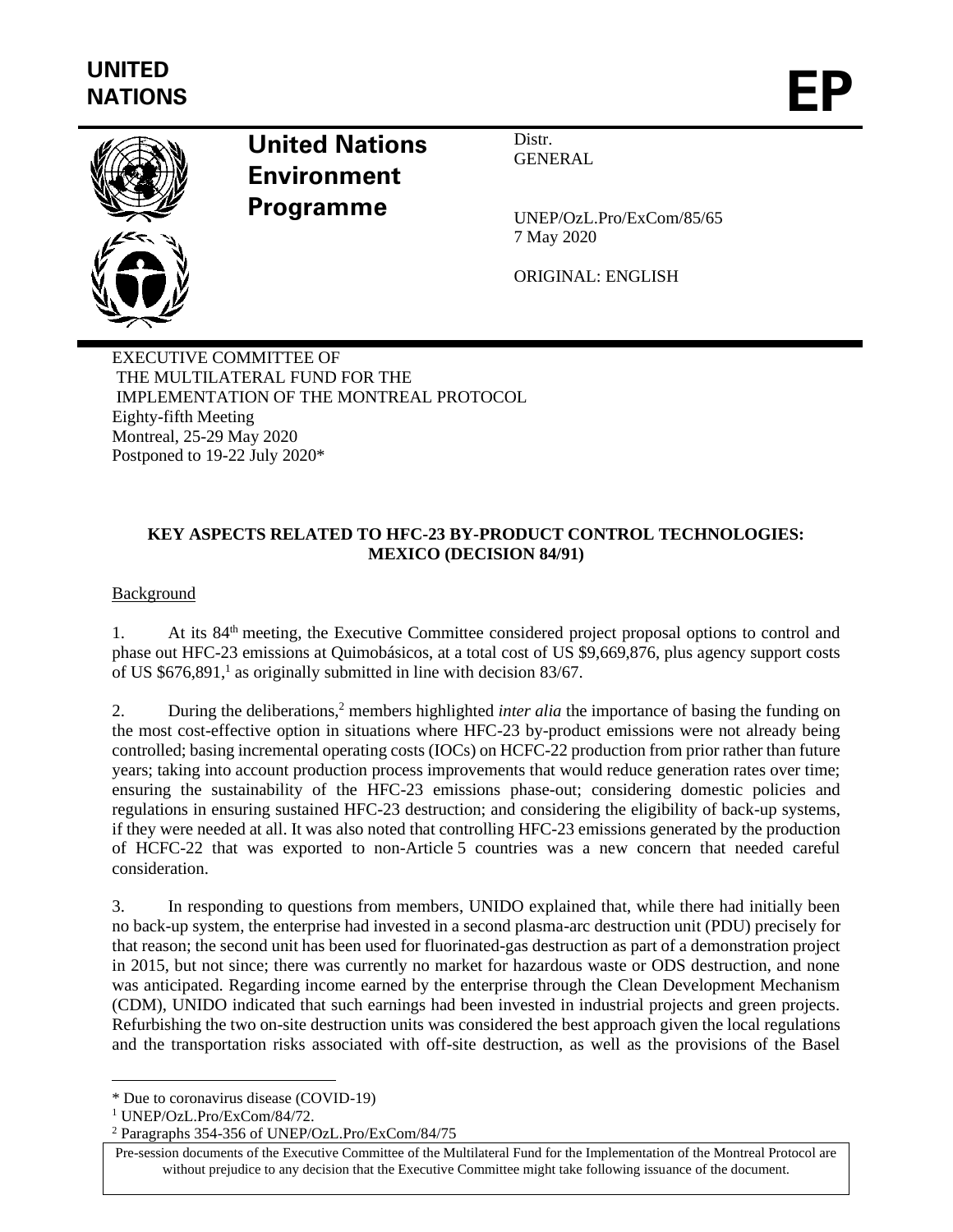Convention on the Control of Transboundary Movements of Hazardous Wastes and their Disposal. Over the years, the enterprise has improved the HCFC-22 production process, managing to bring down the HFC-23 by-product generation rate to under 2 per cent, and that the measures that could be taken to further reduce emission rates were explained in the proposal.

4. The Committee agreed to establish a contact group to address the projects for Argentina<sup>3</sup> and Mexico to control HFC-23 and associated policy issues.<sup>4</sup> Subsequent to further discussions in the contact group, the convener reported that the group *inter alia* had been unable to conclude its deliberations on the proposal to control HFC-23 by-product in Mexico. Accordingly, the Committee decided to defer to the 85th meeting its consideration (decision 84/91).

## **Revised proposals submitted to the 85th meeting**

5. As one of the major promoters of and signatories to the Kigali Amendment, and in order to control HFC-23 by-product emissions, the Government of Mexico, in close cooperation with Quimobásicos and UNIDO, provided additional information related to the regulatory feasibility of off-site destruction and identified alternative proposals to address concerns expressed at the 84<sup>th</sup> meeting, as summarized below:

- (a) Upfront purchase of spare parts for the PDU rather than the refurbishment of both PDUs, and the use of a cryogenic tank and an available industrial gas cryogenic liquefaction unit to be used as an alternative to the refurbishment of both PDUs;
- (b) Use the 2018 HCFC-22 production (i.e., 7,717 metric tonnes (mt)) and the corresponding HFC-23 by-product waste stream generation rate  $(1.96 \text{ per cent})^5$  as the basis for determining IOCs, and the project duration from 1 January 2021 to 31 December 2030, noting that HFC-23 by-product controls would commence only on 1 January 2021 (i.e., six months from the time of the approval of the project); and
- (c) A commitment by the Government of Mexico to ensure that emissions of HFC-23 will continue to be controlled to the extent practicable, after the completion of the project (i.e., 1 January 2031), and that Quimobásicos will not to seek further funding from the Multilateral Fund to control HFC-23 by-product emissions from 1 January 2031 onwards.

## Scope of the document

6. The document presents additional information related to the regulatory feasibility of off-site destruction, describes three new proposals submitted by UNIDO, and presents the Secretariat's comments and a recommendation. Annex I to the present document provides further details of the cost analysis undertaken by the Secretariat of the recommended option as a function of: whether control of HFC-23 by-product emissions associated with HCFC-22 exported to a non-Article 5 country are eligible, or not, and the duration for which funding support is provided. Policy issues related to the control of HFC-23 by-product emissions in Article 5 countries are discussed in document UNEP/OzL.Pro/ExCom/85/63.

7. For ease of reference, the project document submitted to the 84th meeting is appended to the present document.

<sup>3</sup> Project for Argentina (UNEP/OzL.Pro/ExCom/84/71).

<sup>4</sup> UNEP/OzL.Pro/ExCom/84/70

<sup>&</sup>lt;sup>5</sup> The HFC-23 waste stream comprises HFC-23 (85 per cent), HCFC-22 (5 per cent) and air (10 per cent). Accordingly, the HFC-23 by-product generation rate is 1.67 per cent.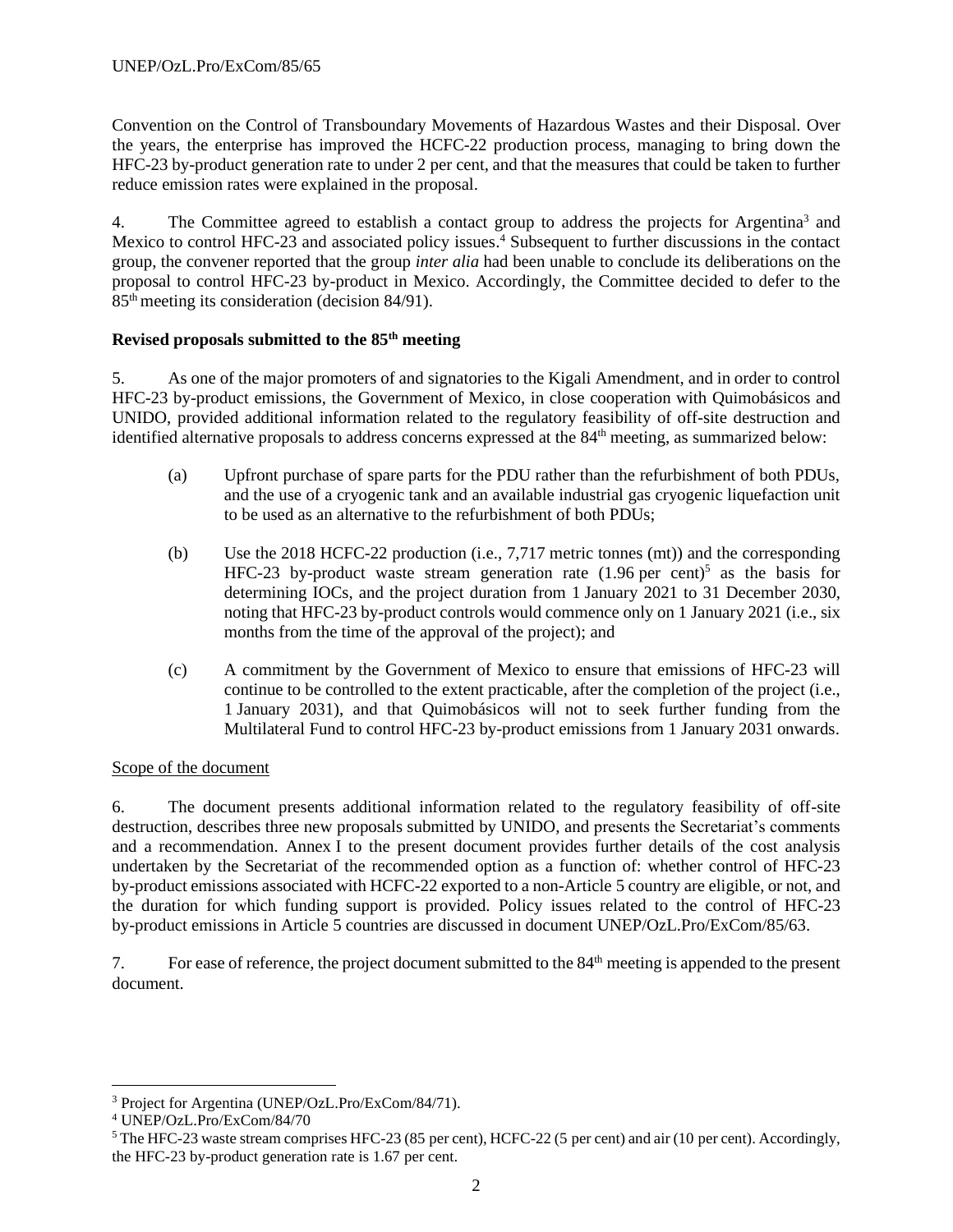8. The project submission by UNIDO contains information considered confidential. Executive Committee members wishing to review the submission may request it from the Secretariat on the understanding that the information and data contained therein is only for the evaluation of the project and not to be disclosed to a third party.

### **Additional information related to the regulatory feasibility of off-site destruction**

9. UNIDO provided additional information on the regulatory feasibility of off-site destruction. In 2006, Quimobásicos exported HFC-23 by-product as a hazardous material and not as a hazardous waste. The Ministry of Environment and Natural Resources (SEMARNAT, as per its Spanish acronym), 6 authorized the export licence as there was no available destruction technology in the country at the time. The General Law for Prevention and Waste Integral Management determines that the Government, through SEMARNAT, is responsible for regulating hazardous waste.

10. The Official Mexican Standard NOM-052-SEMARNAT-2005<sup>7</sup> establishes the procedures to identify a hazardous waste, including a list of such and their hazard characteristics. This standard explicitly mentions two ozone-depleting substances (ODS) as hazardous waste: CFC-12 and CFC-11. NOM-052 also specifies that if a waste is not included in the lists, it might be identified as hazardous based on scientific knowledge or empiric evidence of their hazardous characteristics.<sup>8</sup>

11. In 2012, SEMARNAT determined that all unwanted fluorinated gases would be considered hazardous waste. This determination was made in the context of the pilot demonstration project on ODS waste management and disposal in Mexico (decision 63/28). Accordingly, in 2013 Quimobásicos performed an incineration test protocol of fluorinated gases (including HFCs and HCFCs) at its PDU. Following the verification of the protocol test results, in 2014 SEMARNAT issued a license to incinerate fluorinated gases to Quimobásicos; that license identifies HFC-23 as a hazardous waste. This determination is not retroactive, and the Government cannot uncategorized HFC-23 as a hazardous waste.

12. As the Government of Mexico considers HFC-23 a hazardous waste, the provisions of the Basel Convention would apply to its export, as would the Organisation for Economic Co-operation and Development (OECD) Decision C (2001)107/Final concerning the control of transboundary movements of wastes destined for recovery operations, and Annex III of the Agreement between the United States of America and Mexico on cooperation for the protection and improvement of the environment in the border area (La Paz Agreement). Accordingly, the Government does not consider the off-site destruction of HFC-23 feasible.

### **Options for addressing emissions of HFC-23 by-product considered at the 84th meeting**

13. In line with decision  $83/67$ , UNIDO submitted to the  $84<sup>th</sup>$  meeting six options for addressing emissions of HFC-23 by-product during the production of HCFC-22 by Quimobásicos. The summary of the six options is shown in Table 1.<sup>10</sup>

<sup>6</sup> Ley General para la Prevención y Gestión Integral de los Residuos (last version published in DOF, 22-05-2015).

<sup>7</sup> NORMA Oficial Mexicana NOM-052-SEMARNAT-2005, Que establece las características, el procedimiento de identificación, clasificación y los listados de los residuos peligrosos (published in DOF, 23-06-2006).

<sup>8</sup> Explosive, biological and infectious, corrosive, reactive, flammable and environmental toxicity.

<sup>9</sup> Funding for preparing project proposal options that would enable the Government of Mexico to comply with the HFC-23 by-product control obligations under the Kigali Amendment, including data regarding costs and benefits and covering technical feasibility, economic viability, relevant credits that might be applicable in the country in the future, and logistical, legal and transactional issues.

<sup>&</sup>lt;sup>10</sup> Table 9 of document UNEP/OzL.Pro/ExCom/84/72.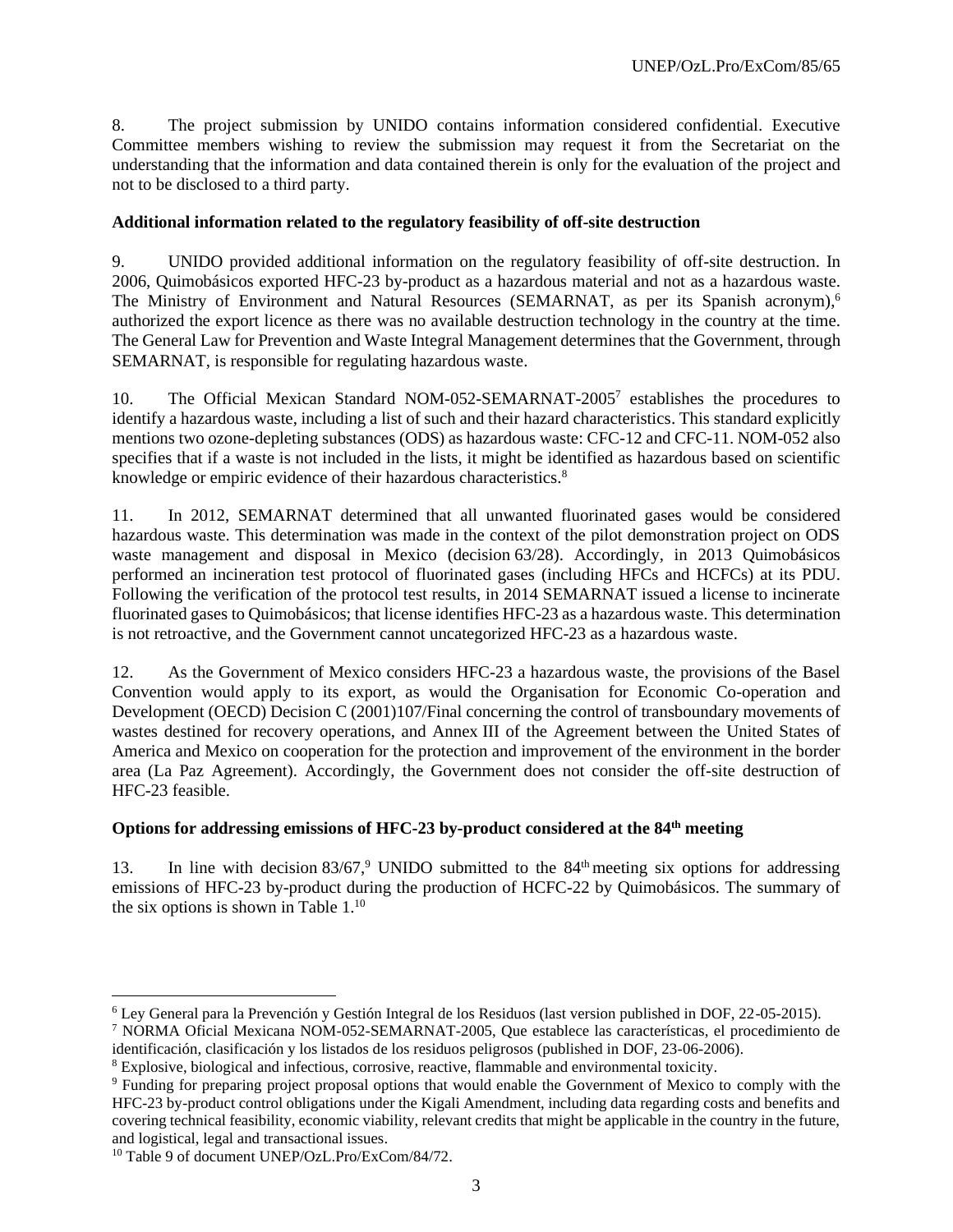| Option         | <b>Description</b>                                | <b>Observations</b>                                 |
|----------------|---------------------------------------------------|-----------------------------------------------------|
|                | Resuming operation of the integrated on-site PDU  | Total cost amounts to US \$18,529,168; after        |
|                | and the non-integrated on-site PDU                | taking into account local ownership, the total cost |
|                |                                                   | to the Fund amounts to US \$9,449,876               |
| $\mathfrak{D}$ | Importing HCFC-22 to meet demand in the           | Not feasible. Not economically viable for           |
|                | domestic market                                   | Quimobásicos to only import HCFC-22 due to loss     |
|                |                                                   | of market share and positioning, cancellation of    |
|                |                                                   | contracts with suppliers, closures of workplaces    |
|                |                                                   | and lay off of workers                              |
| 3              | Destroying HFC-23 by-product through              | Not feasible. Irreversible transformation or viable |
|                | irreversible transformation and other new         | conversion technologies that could be               |
|                | conversion technologies, and storage options for  | implemented in the time available could not be      |
|                | HFC-23 management                                 | identified                                          |
| $\overline{4}$ | Shipping HFC-23 for off-site destruction by means | Total cost amounts to US \$22,135,738; after        |
|                | of a technology approved by the Parties           | taking into local ownership, the total cost to the  |
|                |                                                   | Fund amounts to US \$11,289,226                     |
| 5              | Optimizing the HCFC-22 production to reduce the   | Cost of activities for optimizing the HCFC-22       |
|                | generation of the HFC-23 by-product               | production to reduce generation of the HFC-23       |
|                |                                                   | amounts to US \$713,625. The total savings          |
|                |                                                   | between 2020 and 2030 have been estimated at        |
|                |                                                   | US \$1.5 million                                    |
| 6              | Selling the HFC-23 for feedstock use or adapting  | Not feasible. Quimobásicos is not equipped to       |
|                | the plant so that it could use HFC-23 for the     | process the HFC-23 stream mixed with HCFC-22        |
|                | production of HCFC-22                             | and non-condensable gases to meet the quality       |
|                |                                                   | requirements; not economically feasible given the   |
|                |                                                   | low volumes of HFC-23 generated                     |

**Table 1. Summary of the six options for addressing emissions of HFC-23 by-product**

14. Further to a thorough analysis of the regulatory framework, policy issues, technical feasibility and costs, the Government of Mexico, Quimobásicos and UNIDO selected Option 1 as the most technical and economically viable option for addressing emissions of HFC-23 by-product. While Option 5 (i.e., optimizing HCFC-22 production) would provide additional environmental benefits and could be more costeffective in the long-term, it would require an up-front investment of US \$349,500 and would carry risks since the proposed technological solutions was not yet mature.

15. In order to assist the Government of Mexico to be able to meet the targets specified under the Kigali Amendment at the earliest time possible, and in order to minimize the quantity of HFC-23 that would be emitted to the atmosphere after 1 January 2020, the Secretariat proposed two further options, both of which involved changes to Quimobásicos' HCFC-22 production process and off-site destruction, either for the duration of the project (Option A) or until the PDU could be refurbished (Option B).<sup>11</sup>

16. Further to extensive discussions with UNIDO, at the end of the project review process, the Secretariat was unable to recommend a single option, nor to propose an agreed cost for each option as the options and associated costs depend on Executive Committee policy choices. 12

### **Options for addressing emissions of HFC-23 by-product considered at the 85th meeting**

17. At the 84<sup>th</sup> meeting, the Government of Mexico, Quimobásicos and UNIDO selected Option 1 (refurbishing both PDUs) as the technical and economically viable option for addressing emissions of HFC-23 by-product. After taking into consideration the comments expressed by the Executive Committee

<sup>&</sup>lt;sup>11</sup> Annex I to document UNEP/OzL.Pro/ExCom/84/72 describes Options A and B proposed by the Secretariat.

<sup>&</sup>lt;sup>12</sup> Annex II to document UNEP/OzL.Pro/ExCom/84/72 presented a compilation of four of the options (Options 1 and 4 from UNIDO, and Options A and B from the Secretariat) and their costs.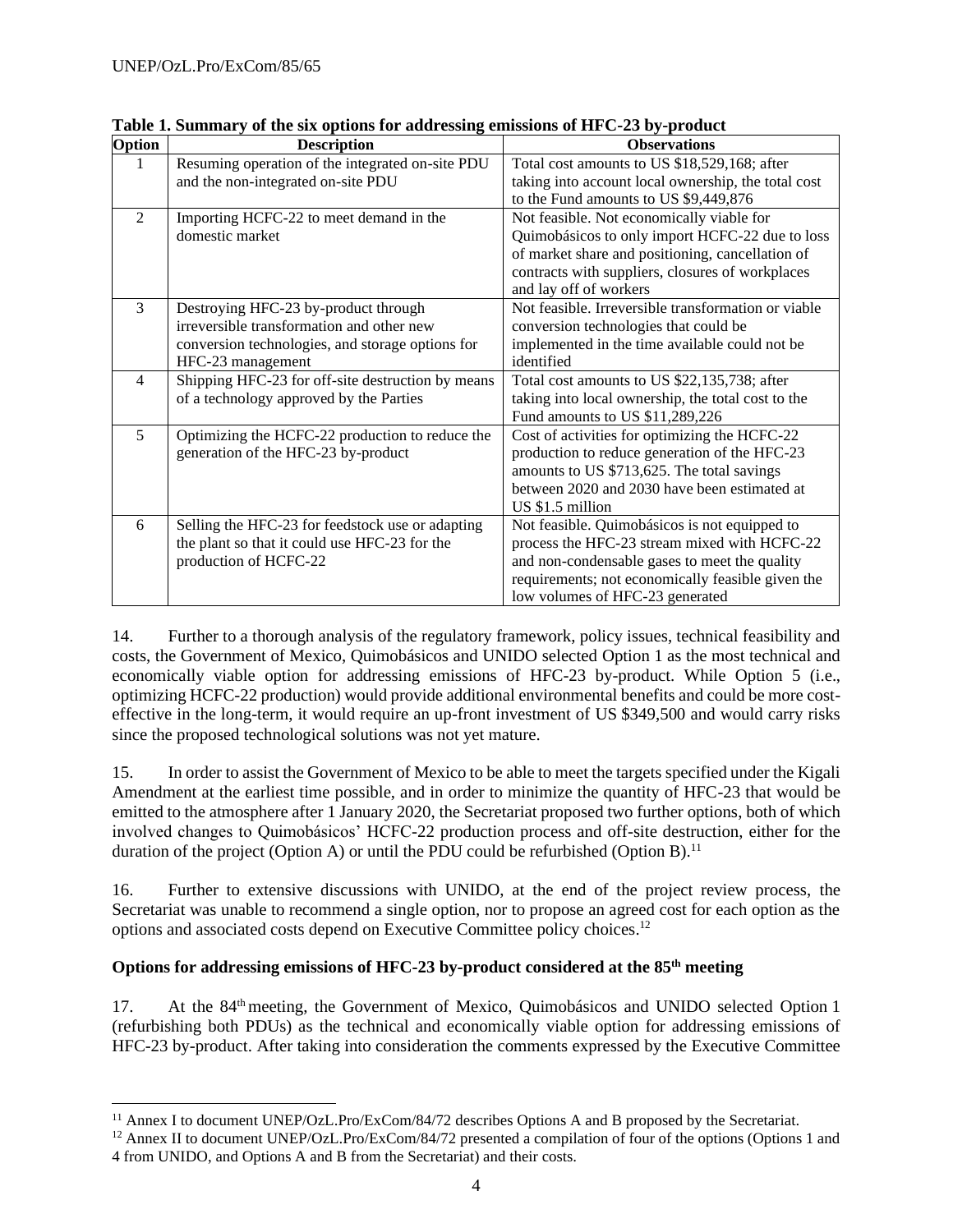at its 84th meeting, UNIDO submitted to the 85th meeting the following three options for addressing emissions of HFC-23 by product:

- Option 1 Refurbish the two PDUs (based on Option 1 submitted to the  $84<sup>th</sup>$  meeting<sup>13</sup>)
- Option 1A Refurbish PDU-1 and upfront purchase of spare components allowing the immediate repair of PDU-1
- Option 1B Refurbish PDU-1 and install a gas cryogenic liquefaction unit and a cryogenic tank as a back-up when PDU-1 need to be repaired

18. The three options are based on the 2018 HCFC-22 production of 7,119 mt with an associated generation of 152 mt of HFC-23 waste stream. A description of the three options is presented below.

Option 1: Refurbish the two PDUs

19. Option 1 proposes to refurbish the two PDUs (PDU-1 and PDU-2) available at Quimobásicos, a set of spare components for one of the PDUs in 2025-2030, and to repair and refurbish the wastewater treatment facility to treat the effluent, at a cost of US  $$1,504,480$  (Table 2).<sup>14</sup>

| <b>Description</b>                                                                 | $Cost$ (US $\})$ |           |
|------------------------------------------------------------------------------------|------------------|-----------|
| <b>Refurbish of PDUs</b>                                                           | <b>PDU-1</b>     | PDU-2     |
| PDU liquid effluent (alkaline train) starting from bottom of quench tank           | 66,904           | 14,000    |
| NaOH (sodium hydroxide) supply train starting at existing caustic soda supply tank | 107,605          | 36,268    |
| Steam supply train or vaporizer vessel                                             | 6,860            | 3,500     |
| Cooling water or deionized water                                                   | 19,798           | 8,000     |
| Torch assembly                                                                     | 65,000           | 65,000    |
| Electrical train, including controls                                               | 244,652          | 341,472   |
| Additional equipment and labour                                                    | 89,510           | 13,860    |
| Cooling tower maintenance update                                                   | $\Omega$         | 1,185     |
| Sub-total                                                                          | 600,329          | 483,285   |
| <b>Sub-total refurbish of PDUs</b>                                                 |                  | 1,083,614 |
| Spare parts for 2025-2030                                                          |                  |           |
| Two HFC-23 meters, one in 2025, one in 2030                                        |                  | 42,688    |
| Replacement of DSC-800 controller (2027)                                           |                  | 47,200    |
| Power cables to the plasma torch (2029)                                            |                  | 33,500    |
| Scrubber spray, pneumatic push fit fittings, de-ionized water pump seal            |                  | 6,156     |
| Sub-total components for 2025-2030                                                 |                  | 129,544   |
| <b>Wastewater treatment facility</b>                                               |                  | 154,551   |
| Contingency                                                                        |                  | 136,771   |
| <b>Total</b>                                                                       |                  | 1,504,480 |

#### **Table 2. Total capital cost of Option 1**

Option 1A: Refurbish PDU-1 and upfront purchase of spare components allowing the immediate repair of the PDU-1 in case of repair

20. Option 1A proposes to refurbish only PDU-1 (instead of the two PDUs) and purchase upfront a set of spare components allowing the immediate repair of the PDU-1. In case maintenance or repair of the PDU was needed, Quimobásicos is committed to suspend HCFC-22 production for up to two weeks, which is sufficient time to undertake almost any repair of the PDU and its infrastructure. While ceasing production

<sup>&</sup>lt;sup>13</sup> At the 84<sup>th</sup> meeting, IOCs for Option 1 were based on projected future production.

<sup>&</sup>lt;sup>14</sup> The detailed description of the costs to refurbish the two PDUs is presented in paragraphs 18 to 24 of document UNEP/OzL.Pro/ExCom/84/72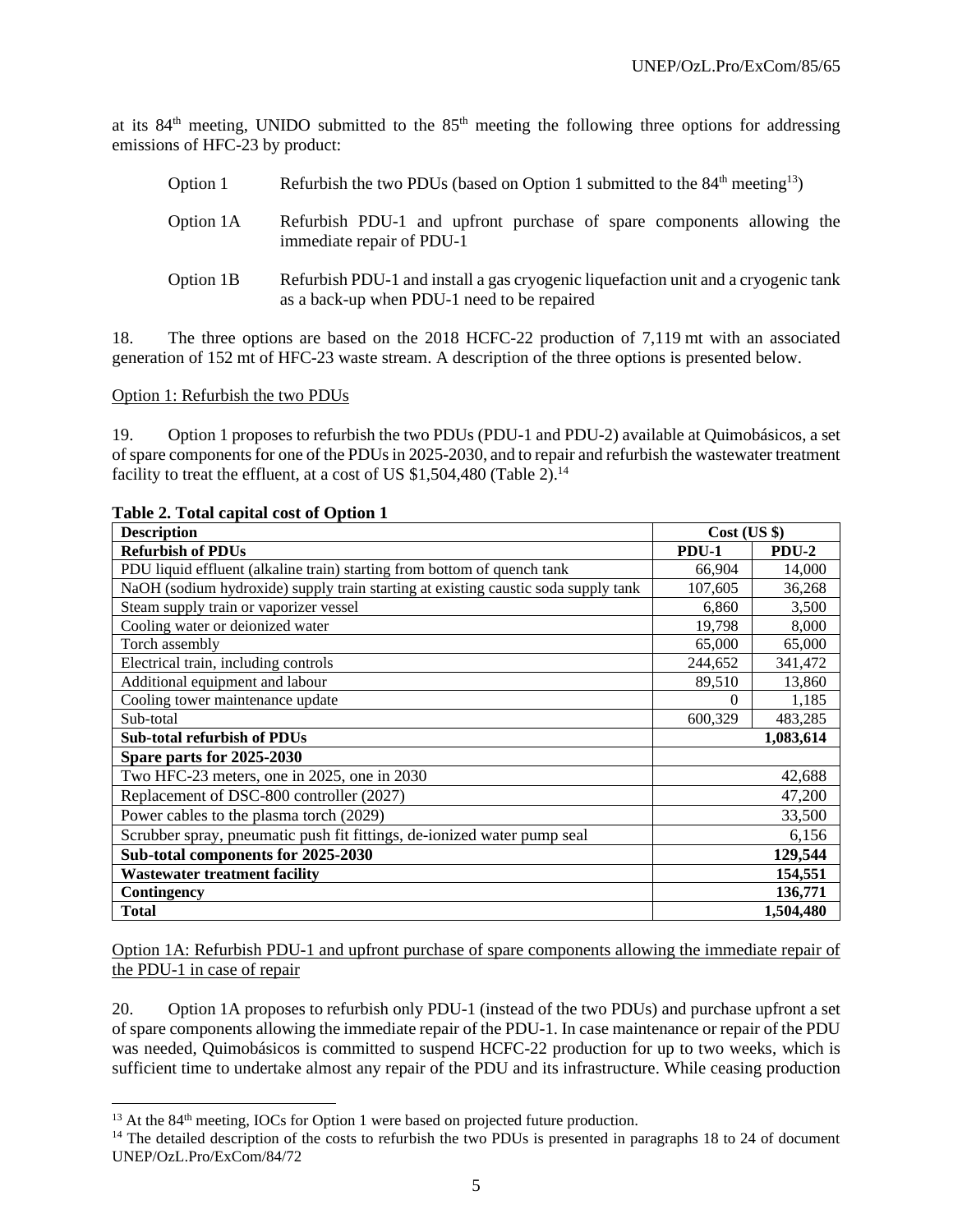of HCFC-22 would ensure that HFC-23 by-product was not emitted, repairs that took longer than two weeks would result the resumption of HCFC-22 production and hence emission of HFC-23 by-product to the atmosphere. In addition to the upfront procurement of spare components, other components will be required for the operation of the PDU-1 between 2025 and 2030, and the repair and refurbish of the wastewater treatment facility. The total capital cost of Option 1A amounts to US \$1,292,313 (Table 3).

| <b>Description</b>                         | $Cost$ (US $\})$ |
|--------------------------------------------|------------------|
| <b>Refurbish of PDU-1</b>                  | 600,329          |
| <b>Upfront spare components</b>            |                  |
| pH meters and control valves               | 17,786           |
| <b>Ouench</b> tank                         | 27,000           |
| Fybroc caustic pump <sup>15</sup>          | 8,500            |
| Ionized water multi-stage centrifugal pump | 2,665            |
| Cooling water tower motor fan              | 1,500            |
| Water rotameter                            | 1,123            |
| Power supply                               | 220,000          |
| Programmable logic controller spare parts  | 10,000           |
| Argon control                              | 1,832            |
| Sub-total upfront components               | 290,406          |
| Spare parts for 2025-2030                  | 129,544          |
| <b>Wastewater treatment facility</b>       | 154,551          |
| Contingency                                | 117,483          |
| <b>Total</b>                               | 1,292,313        |

**Table 3. Total capital cost of Option 1A**

Option 1B: Refurbish PDU-1 and install a gas cryogenic liquefaction unit and a cryogenic tank as a backup when PDU-1 needs to be repaired

21. Option 1B proposes to refurbish only PDU-1 (instead of the two PDUs) and install an industrial gas cryogenic liquefaction unit and a 40 mt cryogenic tank to use as a back-up when the PDU-1 needs to be repaired. Through the cryogenic liquefaction unit, the HFC-23 waste stream could be condensed at -40°Celsius and 24 bar,<sup>16</sup> recovering approximately 85-90 per cent of HFC-23, which would be stored in the cryogenic tank and fed to the PDU-1 while the repairs were undertaken; the remaining 10-15 per cent of the HFC-23 would be vented. The cryogenic tanks could store HFC-23 by-product generated in approximately two months. In addition to the cryogenic liquefaction unit and the cryogenic tank, a set of spare components will be required for the operation of the PDU-1 between 2025 and 2030, and the repair and refurbish of the wastewater treatment facility. The total capital cost of Option 1B amounts to US \$1,430,660 (Table 4).

| <b>Description</b>                                       | $Cost$ (US $\})$ |
|----------------------------------------------------------|------------------|
| <b>Refurbish of PDU-1</b>                                | 600,329          |
| Cryogenic liquefaction unit and cryogenic tank           |                  |
| Process engineering                                      | 5,000            |
| Cryogenic tank                                           | 156,342          |
| Tank installation                                        | 10,000           |
| Stirling condensation system                             | 130,000          |
| Piping, valves and accessories                           | 33,000           |
| Civil works                                              | 21,000           |
| Electrical (power and lighting)                          | 23,000           |
| Contingency (10%)                                        | 37,834           |
| Sub-total cryogenic liquefaction unit and cryogenic tank | 416,176          |

**Table 4. Total capital cost of Option 1B**

<sup>15</sup> Non-metallic, fiberglass reinforced, thermoset vinyl ester/epoxy pumps for handling corrosive liquids.

<sup>16</sup> A unit of pressure, about equal to the atmospheric pressure on Earth at sea level.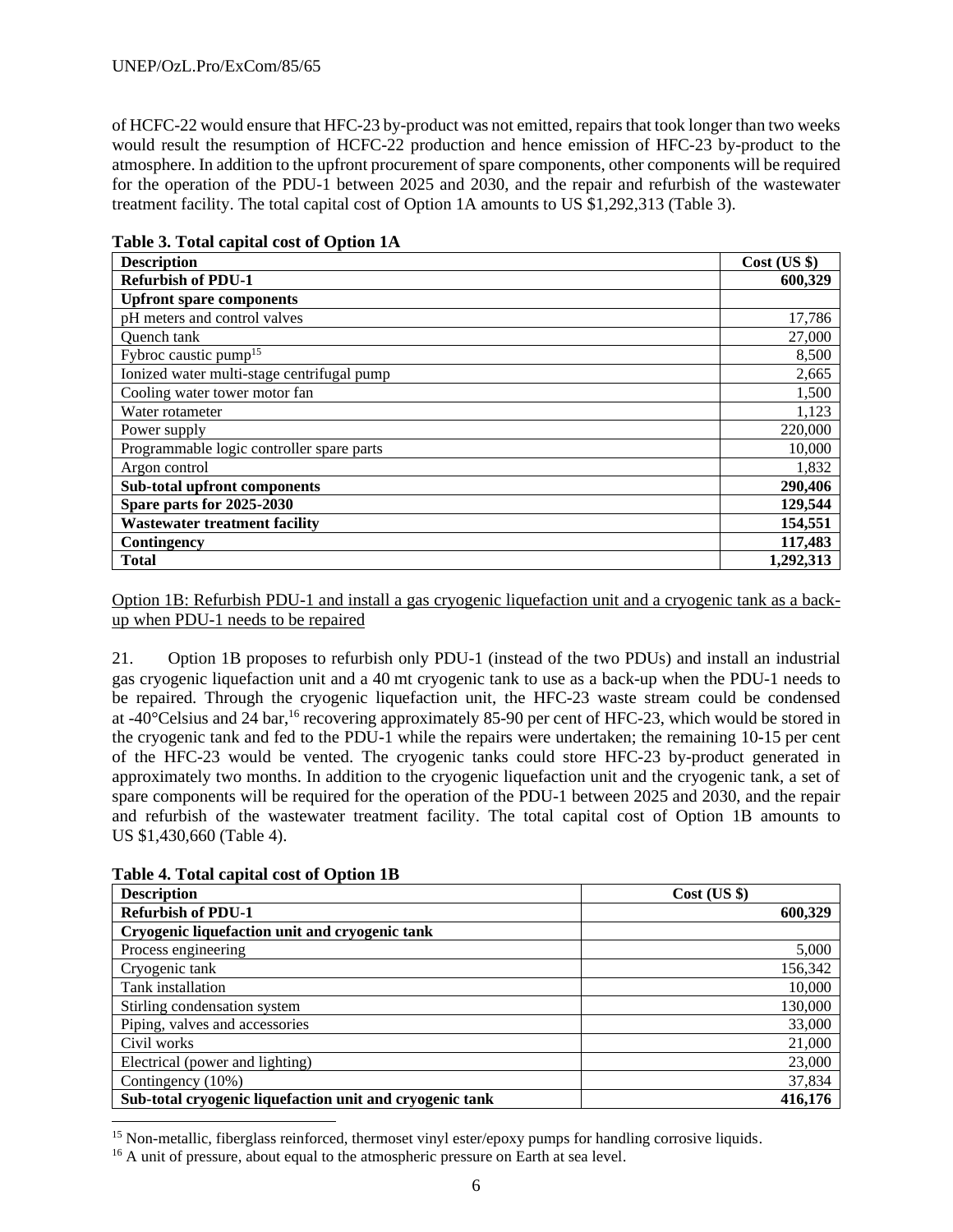| <b>Description</b>            | Cost (US \$) |
|-------------------------------|--------------|
| Spare parts for 2025-2030     | 129.544      |
| Wastewater treatment facility | 154.551      |
| Contingency                   | 130,060      |
| <b>Total</b>                  | 1,430,660    |

Additional costs common to the three options

22. In addition to the capital costs required for the HFC-23 emission controls, operating costs would be incurred for a 10-year period (estimated at US \$7.76/kg of HFC-23 destroyed for Options 1 and 1A, and US \$7.86/kg of HFC-23 destroyed for Option 1B); annual independent verification costs would be required (US \$182,500); and policy assistance costs to ensure that HFC-23 by-product emissions would continue to be controlled to the extent practicable after the completion of the project (US \$117,500).

Summary of costs for Options 1, 1A and 1B

23. Table 5 summarizes the costs of Options 1, 1A, and 1B, including capital and operating costs and other costs common to the three options. For all options, agency support costs of 7 per cent for UNIDO are requested.

| <b>Description</b>                             | <b>Option 1</b> | <b>Option 1A</b> | <b>Option 1B</b> |
|------------------------------------------------|-----------------|------------------|------------------|
| PDU-1 refurbishment                            | 600,329         | 600,329          | 600,329          |
| PDU-2 refurbishment                            | 483,285         | $\theta$         | $\left( \right)$ |
| Cryogenic tank + liquefaction unit             |                 | $\theta$         | 416,176          |
| Upfront spare components                       | 0               | 290,406          | $\theta$         |
| Spare parts 2025-2030                          | 129,544         | 129,544          | 129,544          |
| Effluent treatment facility refurbishment      | 154,551         | 154,551          | 154,551          |
| Sub-total ICC                                  | 1,367,709       | 1,174,830        | 1,300,600        |
| Contingency (10% ICC)                          | 136,771         | 117,483          | 130,060          |
| <b>Total ICC</b>                               | 1,504,480       | 1,292,313        | 1,430,660        |
| IOC(10 years)                                  | 9,989,210       | 9,989,210        | 9,788,043        |
| Total ICC+IOC                                  | 11,493,690      | 11,281,523       | 11,218,703       |
| Article 5 eligibility (51%)                    | 5,861,782       | 5,753,577        | 5,721,539        |
| Independent verification                       | 182,500         | 182,500          | 182,500          |
| Policy assistance                              | 117,500         | 117,500          | 117,500          |
| <b>Total cost</b>                              | 6,161,782       | 6,053,577        | 6,021,539        |
| HFC-23 destroyed (mt)                          | 1,288           | 1,288            | 1,245            |
| Cost effectiveness (US \$/kg) total funding    | 9.16            | 8.99             | 9.25             |
| Cost effectiveness (US \$/kg) eligible funding | 4.78            | 4.70             | 4.84             |

### **Table 5. Cost of Options 1, 1A and 1B (US \$)**

24. The Government of Mexico and Quimobásicos preferred Option 1A, while requesting flexibility in selecting either Option 1 or Option 1A at the time of implementation of the project, on the understanding that any funding additional to that approved under the Multilateral Fund would be covered by the enterprise.

25. Given the composition of the HFC-23 waste stream which contains 85 per cent HFC-23, 5 per cent HCFC-22 and 10 per cent non-condensable (mainly air), the commercially available cryogenic condensing unit<sup>17</sup> might not be technically suitable; moreover, the technology has not been tried by Quimobásicos. In addition, given the unavoidable venting of HFC-23 by-product (estimated at 43 mt between 2021 and 2030), neither the Government of Mexico nor Quimobásicos supported Option 1B.

<sup>&</sup>lt;sup>17</sup> Sterling Cryogenics SPC-1.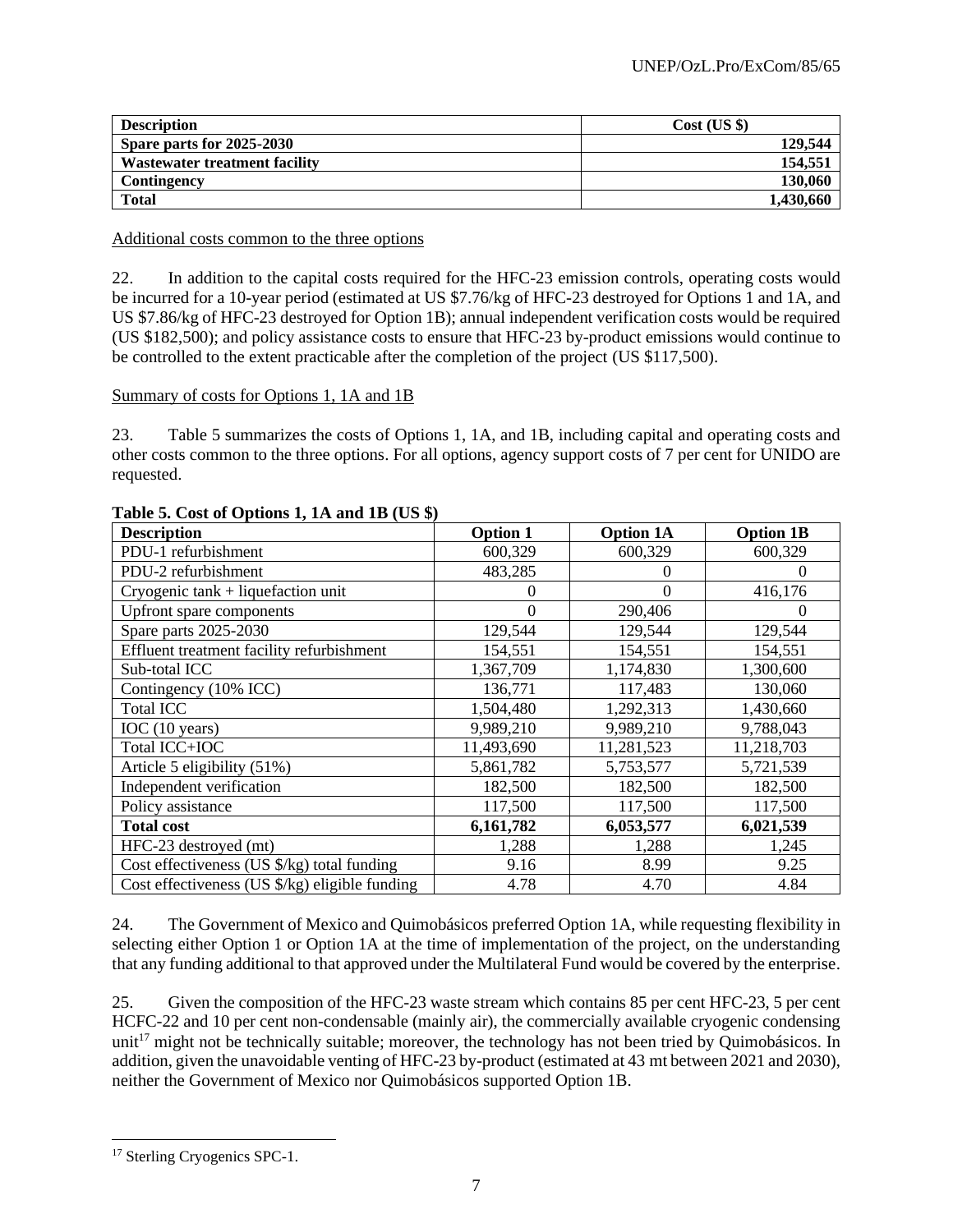### **Secretariat comments**

### Update on the status of HCFC-22 production and HFC-23 by-product emissions

26. Quimobásicos produced 5,680 mt of HCFC-22 in 2019, of which 3,294 mt were exported to a non-Article 5 country to be used exclusively for feedstock uses. Quimobásicos has continued to vent any HFC-23 by-product it generated to the atmosphere, including any HFC-23 by-product generated after 1 January 2020.

### Regulatory feasibility of off-site destruction

27. At the 84<sup>th</sup> meeting, it was unclear whether HFC-23 would be considered as a hazardous waste and therefore permits would be required for exporting the waste to an off-site facility, and the time required to secure such permits.<sup>18</sup> The additional information provided clarifies that subsequent to 2006, when Quimobásicos was able to export HFC-23 by-product for destruction to the United States of America, the Government of Mexico determined that all fluorinated refrigerants, including HFC-23 by-product, are hazardous waste and, therefore, subject to the provisions of the Basel Convention, the OECD Decision C (2001)107/Final, and Annex III of the Agreement between the United States of America and Mexico on cooperation for the protection and improvement of the environment in the border area. UNIDO further clarified that under the General Law for Prevention and Waste Integral Management, a gas is only considered a waste if contained; gases that are discharged directly to the atmosphere are regulated under other legal instruments; accordingly, Quimobásicos can emit HFC-23 by-product to the atmosphere but could not export it for destruction.

28. The Secretariat considered that while it may be possible to secure the permits necessary to export HFC-23 for destruction, it would likely take longer than the six months required to refurbish one or both of the PDUs. Accordingly, the Secretariat did not consider any of the options that included off-site destruction further.

### HCFC-22 production levels as the basis for calculating the project costs

29. The Government of Mexico decided to use the 2018 HCFC production levels at Quimobásicos as the basis for calculating the project costs, rather than projected future production as proposed at the 84<sup>th</sup> meeting. In reviewing HCFC production since 2016, the Secretariat noted the considerable variability in the overall production levels and the levels exported to a non-Article 5 country for feedstock applications (Table 6), and suggested that using the average of the last three years would be more representative of the production levels.<sup>19</sup> Subsequently, the Government agreed to use the average 2017-2019 production of HCFC-22 and HFC-23 by-product generation rate, as the basis for calculating the cost of the project.

| THEN OF THE CONSENSULT CHOICE TO BE THE THE VILLE OF COMMUNITY CHOICE OF THE VEHICLE SERVED MEDICINE THREE |       |       |        |       |                   |
|------------------------------------------------------------------------------------------------------------|-------|-------|--------|-------|-------------------|
| <b>Description</b>                                                                                         | 2016  | 2017  | 2018   | 2019  | 2017-2019 average |
| Production (mt)                                                                                            | 4.772 | 5,965 | 7,718  | 5,680 | 6,454             |
| Non-A5 Exports (mt)                                                                                        | .766  | 2,505 | 5,634  | 3.294 | 3,811             |
| Non-A5 Exports $(\%)$                                                                                      |       | 42    | 73     | 58    | 59                |
| $HFC-23$ waste (mt)                                                                                        | 72.79 | 94.91 | 151.53 | 112   | 119.5             |
| HFC-23 waste $(\% )$                                                                                       | 1.52  | 1.59  | 1.96   | 1.97  | 1.85              |

### **Table 6. Production, exports to a non-Article 5 country, and HFC-23 waste stream generation rate**

<sup>18</sup> UNEP/OzL.Pro/ExCom/84/72, Annex I, paragraph 16.

<sup>19</sup> Notwithstanding the Montreal Protocol control targets, which include reduction targets in 2025 and 2030, the level of production was assumed constant throughout the project as the majority of enterprise's HCFC-22 production was for feedstock uses.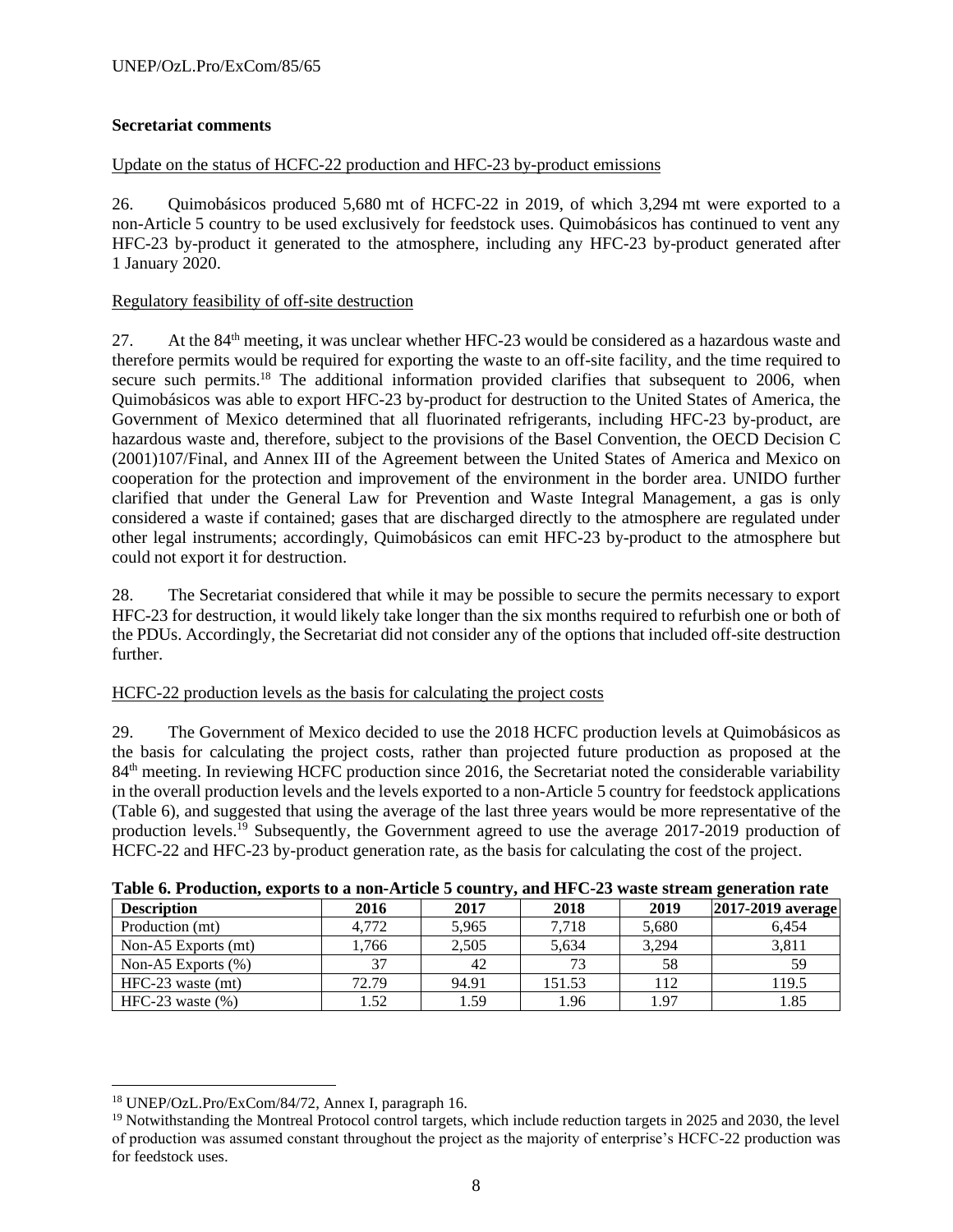### Costs issues related to Options 1 and 1A

30. The Secretariat had extensive discussions with UNIDO on several of the costs items associated with Options 1 and 1A submitted to the 85<sup>th</sup> meeting. The Secretariat notes with appreciation the constructive discussions and the additional information and clarifications that UNIDO continued to provide since the resubmission of the project proposal to the  $85<sup>th</sup>$  meeting.

31. A summary of the discussions on each of the options is presented below. The Secretariat notes that these costs may be further adjusted by the Executive Committee based on its consideration of the following policy issues: the duration of funding support, and the eligibility of HFC-23 by-product associated with HCFC-22 exported to a non-Article 5 country.

### *Additional costs common to the Options*

32. The costs of independent verification were agreed at US \$20,000/year, and the total cost of independent verification for 2021-2030 was US \$175,000, after taking into account the US \$12,500/year for the verification of HCFC production in 2021 and 2022 approved under stage II of the HPMP for Mexico. Costs for the development of policy measures were agreed at US \$117,500 on the understanding that in addition to the policies being in place, monitoring and enforcement would continue after the completion of the project.

### *Option 1*

33. At the 84th meeting, the Secretariat suggested adjustments to the costs of refurbishing both PDUs, as submitted by UNIDO;<sup>20</sup> however, UNIDO did not agree to the adjustments proposed by the Secretariat. During the project review process, and in line with the flexibility shown by the Government of Mexico, it was agreed to adjust the costs requested under Option 1 as follows:

- (a) A 10 per cent reduction to standard industrial equipment, except for the piping to connect PDU-2 to the HCFC-22 plant that was taken as submitted, noting that 10 per cent contingency was included and only one estimate for the refurbishment of the PDUs was provided (notwithstanding the request to provide three independent estimates in line with decision  $83/67(a)(i)$ ;
- (b) A 25 per cent reduction to items not mentioned or were unclear in the confidential quotation provided by the company (Plascon) which could refurbish the PDUs; and a 10 per cent reduction for other items that were not mentioned in the quotation; and
- (c) Consistent with the approach above, a 10 per cent reduction to the costs to refurbish the wastewater treatment facility and to the price of the HFC-23 meters.

34. Operating costs were based on the average 2017-2019 HCFC-22 production and HFC-23 by-product generation for the period 2021 to 2030, taken as submitted, exception for the price of electricity that was assumed to remain constant, and monitoring and other costs set at US \$40,000/year. On this basis, IOC amounted to US \$8,380,272.

35. The total agreed costs of Option 1 amounts to US \$5,277,399, as shown in Table 7.

<sup>20</sup> Paragraphs 54-56 of document UNEP/OzL.Pro/ExCom/84/72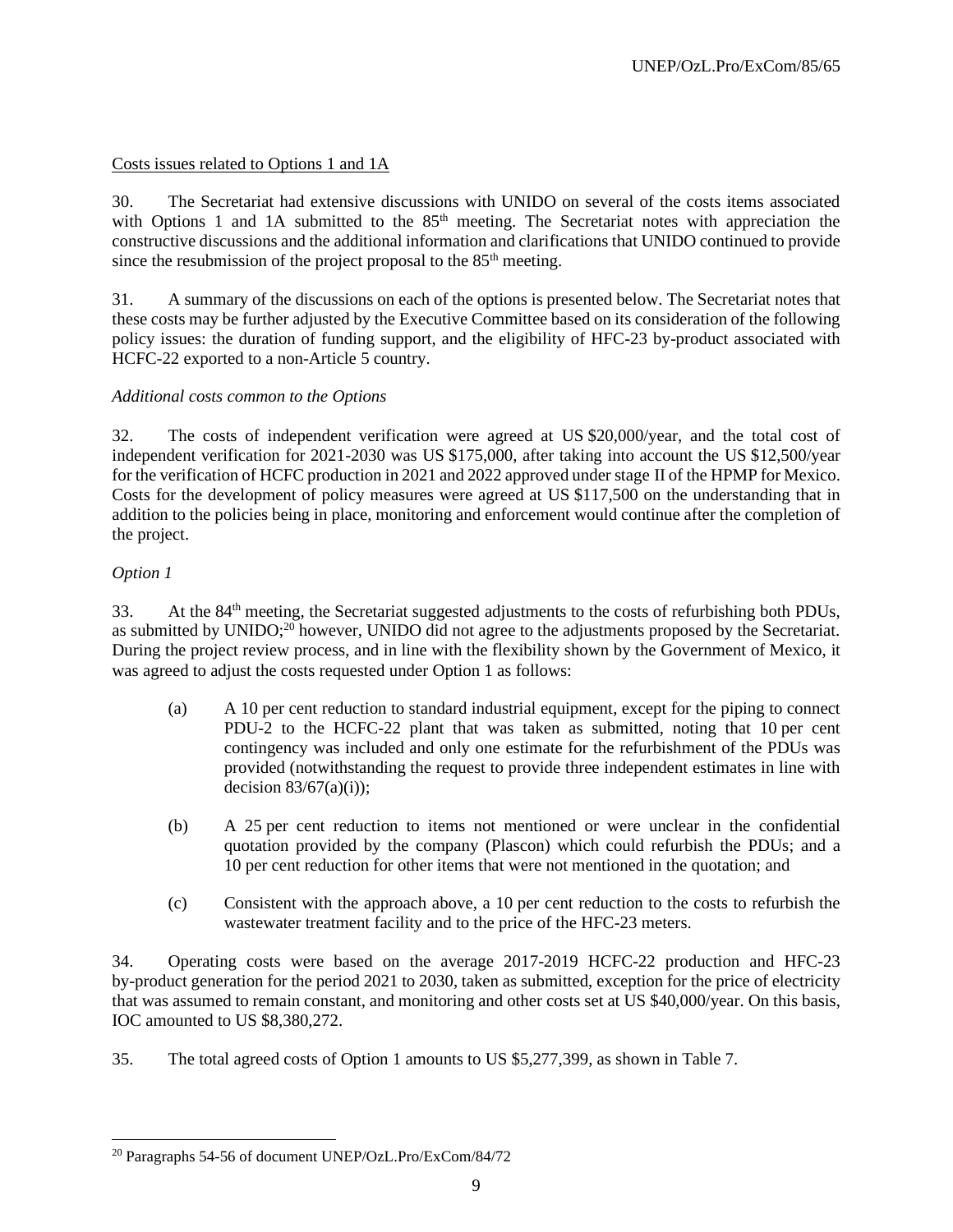| <b>Description</b>                                  | $Costs$ (US $$$ ) |
|-----------------------------------------------------|-------------------|
| Capital investment PDU-1                            | 550,981           |
| Capital investment PDU-2                            | 451,958           |
| Waste water treatment plant                         | 139,096           |
| Spare parts 2025-2030*                              | 125,275           |
| Total investment cost                               | 1,267,310         |
| Contingency                                         | 126,731           |
| $IOCs (2021-2030)*$                                 | 8,380,272         |
| Total                                               | 9,774,312         |
| Total eligible $(51\%)$ <sup>***</sup>              | 4,984,899         |
| Independent verification*                           | 175,000           |
| Policy assistance                                   | 117,500           |
| Funds requested (US $\frac{1}{2}$ ) <sup>****</sup> | 5,277,399         |
| Total tonnes HFC-23 destroyed                       | 1,015             |
| $CE$ (US $\frac{6}{2}$ HFC-23)                      | 5.20              |

#### **Table 7. Total agreed costs of Option 1**

\* Duration of funding support to be determined by Executive Committee.

\*\* Eligibility of HFC-23 associated with non-Article 5 exports to be determined by Executive Committee.

#### *Option 1A*

36. Based on data collected over three years during which PDU-1 was operated under the CDM, there was a total of 537 events that led to the shut-down of the PDU so that maintenance or repairs could be conducted; the longest downtime in any single month was under three days. The Secretariat, therefore, considered the commitment by Quimobásicos to suspend HCFC-22 production for up to two weeks to avoid venting HFC-23 by-product in case of a repair of the PDU meaningful. The procurement of necessary spare components, while not a guarantee, should give further confidence that HFC-23 by-product would not be vented to the atmosphere.

37. The Secretariat considered that the upfront spare components that were specialized and for which only a single supplier was likely to be available to be incremental (i.e., power supply, programmable logic controller, argon control, and pH meters). In contrast, standard equipment (i.e., tank, caustic pump, water pump, motor fan, water rotameter), which were not purchased when PDU-1 or PDU-2 were purchased, should be readily available; it was agreed to consider half of those costs eligible, resulting in a cost of upfront spare components of US \$270,012.

38. The Secretariat recommended refurbishing PDU-2 rather than PDU-1 as it is more cost-effective, on the understanding that Quimobásicos would have the flexibility to choose between refurbishing PDU-1 or PDU-2 during implementation of the project. IOCs would be the same as under Option 1.

39. The total agreed costs of Option 1A, which is the option recommended by the Secretariat, amounts to US \$5,119,776, as shown in Table 8.

| <b>Description</b>                     | $Cost$ (US $\})$ |
|----------------------------------------|------------------|
| Capital investment PDU                 | 451,958          |
| Initial spare components               | 270,012          |
| Waste water treatment plant            | 139,096          |
| Spare parts 2025-2030 <sup>*</sup>     | 125,275          |
| Total investment cost                  | 986,341          |
| Contingency                            | 98,634           |
| $IOCs (2021-2030)*$                    | 8,380,272        |
| Total                                  | 9,465,247        |
| Total eligible $(51\%)$ <sup>***</sup> | 4,827,276        |
| Independent verification*              | 175,000          |

**Table 8. Total agreed costs of Option 1A (US \$)**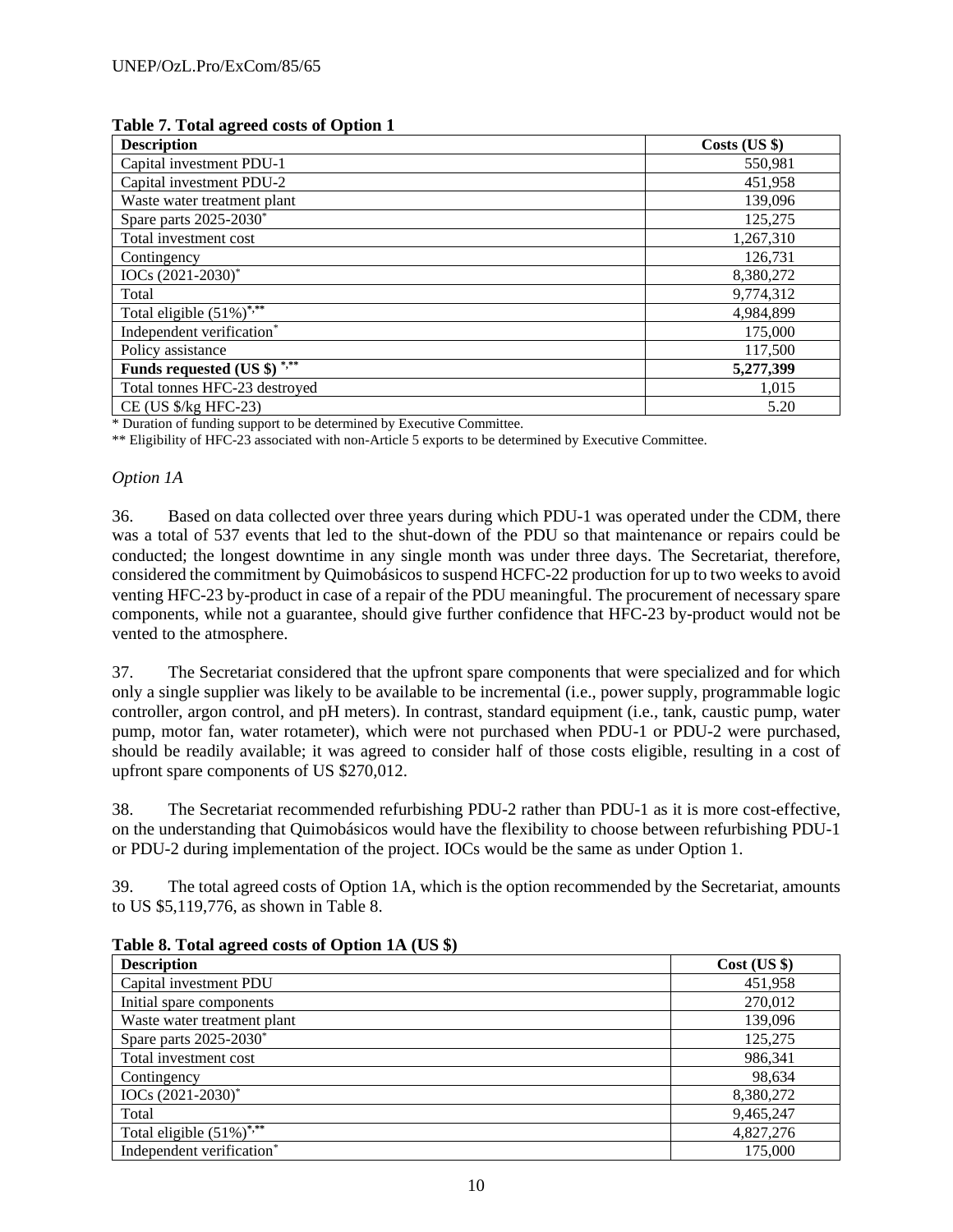| <b>Description</b>                        | Cost (US \$) |
|-------------------------------------------|--------------|
| Policy assistance                         | 117,500      |
| Funds requested $(US \$ ) <sup>*,**</sup> | 5,119,776    |
| Total tonnes HFC-23 destroyed             | 1.015        |
| $CE$ (US $\frac{1}{2}$ Kg HFC-23)         | 5.04         |

\* Duration of funding support to be determined by Executive Committee.

\*\* Eligibility of HFC-23 associated with non-Article 5 exports to be determined by Executive Committee.

#### Feasibility of Option 1B

- 40. The Secretariat concluded that Option 1B was not viable given the following:
	- (a) At the  $84<sup>th</sup>$  meeting, the Secretariat proposed an alternative option that included the use of a cryogenic condensing unit and a cryogenic tank, which required changes to the production process at Quimobásicos by no longer using compressed air to transfer the anhydrous hydrogen fluoride (AHF) from the rail tank to the storage tank, but to instead use a new AHF transfer pump (and, therefore, removing the non-condensables from the HFC-23 waste-stream). While this change would be technically feasible, UNIDO had conveyed substantial concerns with such a process change; Quimobásicos did not want to change its operating parameters given the substantial risks such a change could entail; and an engineering study, industrial trials, and permitting by industrial safety and environmental authorities would be required, which would take additional time; and
	- (b) Implementation of this option has an associated venting to the atmosphere of approximately four months of HFC-23 by-product over the ten-year project duration; it is not clear whether such venting would be consistent with destruction "to the extent practicable" indicated in paragraph 6 of Article 2J of the Montreal Protocol.

### *Agency support costs*

41. The majority of HCFC-22 produced at Quimobásicos is for feedstock uses, and such production is expected to continue for the foreseeable future. As long as HCFC-22 is being produced, HFC-23 by-product will be generated and, hence, must be controlled. On this basis, continued agency support would be expected; accordingly, the Secretariat recommends to use the agency support costs applied for investment projects (at 7 per cent) to the project at Quimobásicos.

### Policy issues

42. Executive Committee members have expressed different views on the duration for which funding support for HFC-23 by-product emission controls should be provided. The Government of Mexico considers that such support should be provided through December 2030.

43. Executive Committee have expressed different views on the applicability of the guidelines<sup>21</sup> endorsed by the Committee to projects that benefit enterprises that export part of their production to non-Article 5 countries. The Government of Mexico considers that those guidelines are applicable to conversion projects in the manufacturing sector. In the case of the project at Quimobásicos, the substance exported is HCFC-22, not HFC-23, which is the substance that needs to be controlled under the Kigali Amendment and would be emitted in Mexico. Accordingly, the Government of Mexico does not consider the guidelines applicable to projects related to the control of HFC-23 by-product emissions.

<sup>21</sup> Paragraphs 146 and 147 of document UNEP/OzL.Pro/ExCom/15/45.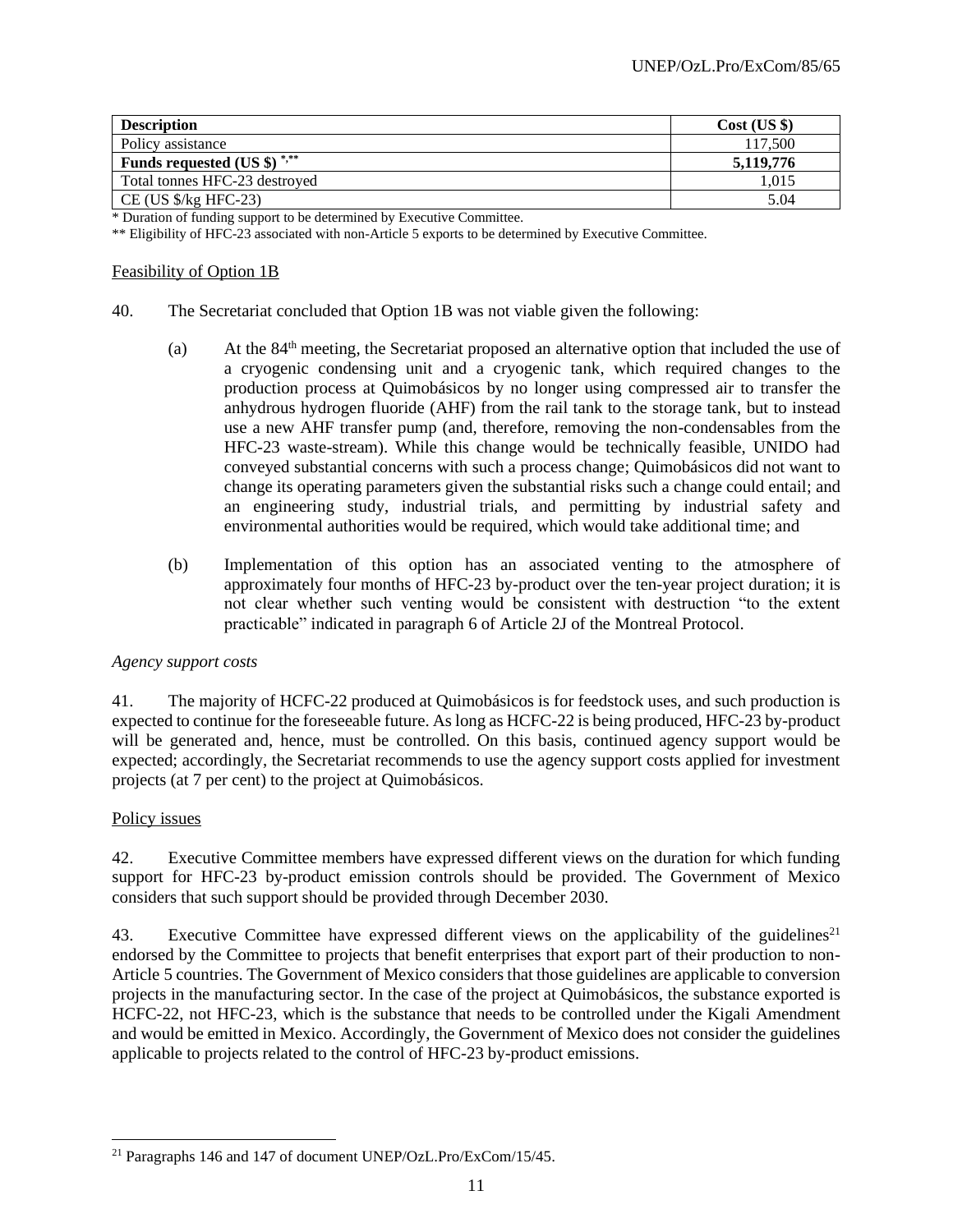44. As noted at the 84<sup>th</sup> meeting, the Secretariat was unclear whether the planned emission trading system in Mexico will have a requirement for additionality,<sup>22</sup> as was the case under the CDM. Accordingly, should the Executive Committee wish to ensure that funding under the emission trading system could be used, the Committee may wish to consider specifying that funding from the Multilateral Fund would cease to be provided once the emission system was established and it was confirmed that HFC-23 credits would be allowed in the system.

### **Conclusion**

45. The Secretariat noted with appreciation the flexibility and constructive efforts by the Government of Mexico, Quimobásicos, and UNIDO to address the concerns expressed at the 84<sup>th</sup> meeting.

46. Quimobásicos commitment to suspend HCFC-22 production to avoid venting HFC-23 by-product when the PDU is being repaired, combined with the upfront purchase of spare components, suggests that HFC-23 by-product would not be vented to the atmosphere. Accordingly, and given that Option 1A is the most cost-effective option, the Secretariat recommends it for approval, noting that the Government of Mexico will have, during project implementation, flexibility to choose to refurbish PDU-1 rather than PDU-2 (as recommended by the Secretariat) or to implement Option 1, and on the understanding that any funding additional to that approved under the Multilateral Fund would be covered by the enterprise.

47. The Secretariat notes that these costs may be further adjusted by the Executive Committee based on its consideration of the duration of funding support, and the eligibility associated with HCFC-22 exported to a non-Article 5 country. In order to inform the Executive Committee's consideration, Annex I to the present document provides the agreed costs of Option 1A by year, and with and without a deduction based on the average 2017-2019 exports of HCFC-22 to a non-Article 5 country.

48. Noting that the project's final costs will depend on the Executive Committee's consideration of the two policy issues related to the project, the Secretariat would submit a draft Agreement to the 86<sup>th</sup> meeting for the Committee's consideration, reflecting any guidance provided at the 85<sup>th</sup> meeting. That draft Agreement would specify the funding levels, targets and obligations, and *inter alia* address the following:

- (a) The Government of Mexico, through UNIDO, would provide annual progress reports on the status of the project, including the level of disbursement, the quantity of HCFC-22 produced, and the quantity of HFC-23 by-product generated, destroyed, sold, stored and emitted, together with an annual independent verification report documenting the Government of Mexico's compliance at the first meeting of the year in 2021<sup>23</sup> through the completion of the project;
- (b) A penalty equivalent to three times the agreed destruction cost, would be applied to emissions of HFC-23 by-product that were determined not to have been destroyed after taking into account the destruction and removal efficiency of the plasma-arc destruction technology, and the associated funds would be returned to the Multilateral Fund to the meeting following the determination that HFC-23 by-product that was generated was not destroyed, unless those emissions took place after a two-week suspension of production of HCFC-22 to allow for the repair of the PDU should the Government choose to implement Option 1A; and

<sup>&</sup>lt;sup>22</sup> A CDM project activity is additional if anthropogenic emissions of greenhouse gases by sources are reduced below those that would have occurred in the absence of the registered CDM project activity (decision 3/CMP.1 of the Parties to the Kyoto Protocol).

 $23$  Except for in 2021, when no verification report would be submitted.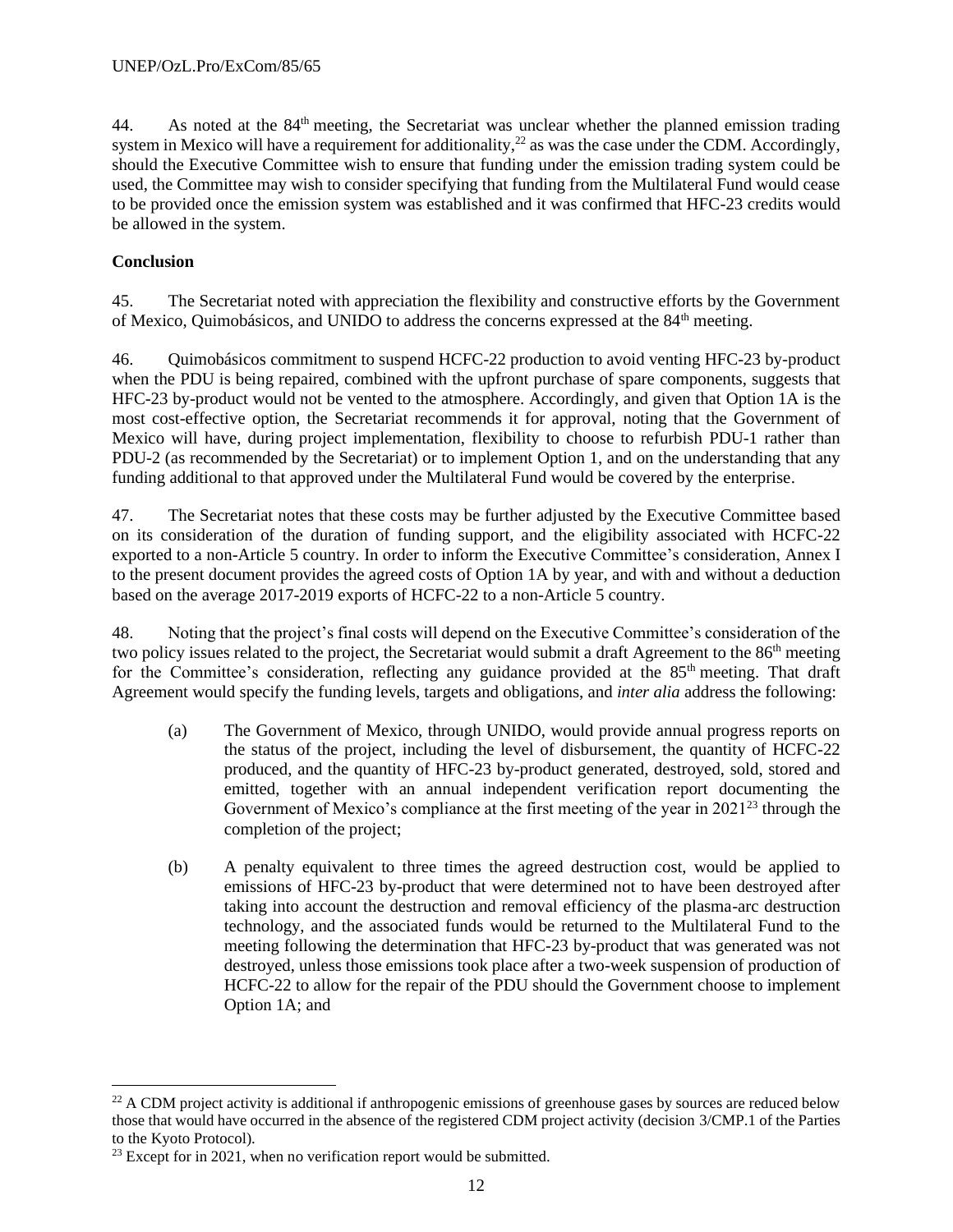(c) UNIDO would submit the project completion report six months after project completion, and any remaining balances after the completion of the project would be returned to the Multilateral Fund within twelve months of the project completion.

49. In order to facilitate the Executive Committee consideration of the project, the Secretariat has included in the present document a recommendation, noting that the project's final costs will depend on the Executive Committee's consideration of the above two policy issues. Noting that refurbishment of one or both of the PDUs could not wait until the  $86<sup>th</sup>$  meeting if it were to be completed by 1 January 2021, the recommendation includes the provision of funding at the present meeting based on the capital costs and one year of operating costs and independent verification.

### **Recommendation**

- 50. The Executive Committee may wish to:
	- (a) Note the key aspects related to HFC-23 by-product control technologies: Mexico (decision 84/91) contained in document UNEP/OzL.Pro/ExCom/85/65;
	- (b) Approve, in principle, US \$[XXX], plus agency support costs of US \$[7 per cent of XXX] for UNIDO, to enable the Government of Mexico to comply with the HFC-23 by-product emission control obligations under the Kigali Amendment to the Montreal Protocol, on the understanding that:
		- (i) The Government of Mexico would ensure that by 1 January 2021, emissions of HFC-23 by-product from HCFC-22 production in Mexico were destroyed in compliance with the Montreal Protocol;
		- (ii) The Government of Mexico would have flexibility to use the funding approved in principle as indicated sub-paragraph (b) above for refurbishing any of the two or both of the plasma-arc destruction units installed at Quimobásicos, described in document UNEP/OzL.Pro/ExCom/85/65, on the understanding that any funding additional to that approved under the Multilateral Fund would be covered by Quimobásicos;
		- (iii) The project would be completed by [1 January 2031];
	- (c) Note:
		- (i) The commitment by the enterprise Quimobásicos to suspend production of HCFC-22 for up to two weeks to allow for the repair of the plasma-arc destruction unit, as necessary, should the Government of Mexico choose Option 1A;
		- (ii) That funding from the Multilateral Fund would cease to be provided once the national emission system was established and it was confirmed that HFC-23 credits would be allowed in the system;
		- (iii) The commitment by the Government of Mexico to ensure that emissions of HFC-23 by-product will continue to be controlled in the same manner after the completion of the project; and
		- (iv) That the funding approved in principle specified in sub-paragraph (b) above is the total funding that would be available to Mexico from the Multilateral Fund for the control of HFC-23 by-product emissions;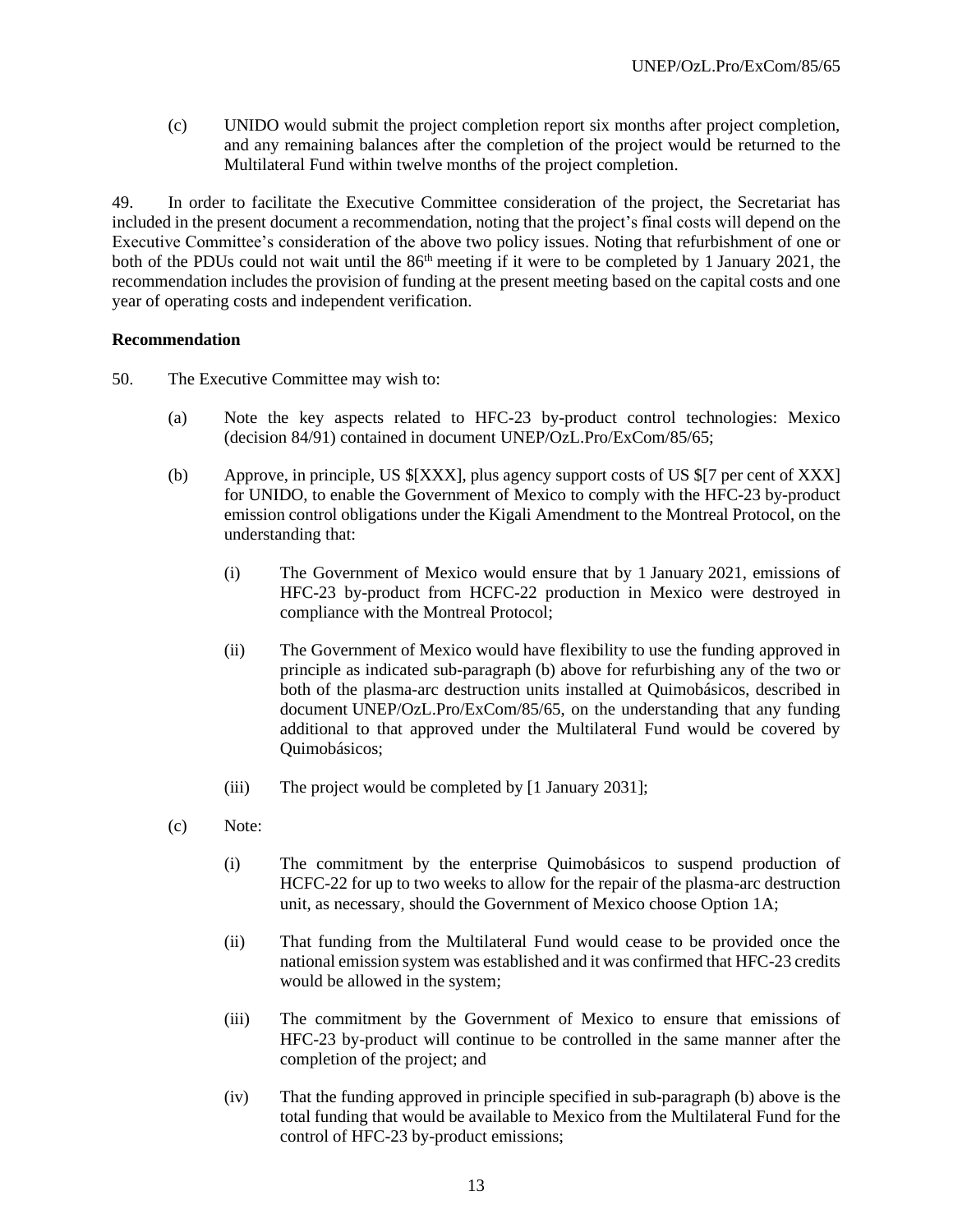- (d) Request the Secretariat, in cooperation with UNIDO, to prepare a draft Agreement between the Government of Mexico and the Executive Committee for the control of HFC-23 by-product emissions for consideration at the 86<sup>th</sup> meeting, in light of the guidance provided by the Executive Committee at the  $85<sup>th</sup>$  meeting; and
- (e) Approve the first tranche of the HFC-23 by-product control emissions for Mexico, and the corresponding 2020-2021 implementation plan, at the amount of US \$[917,952][453,507], plus agency support costs of US \$[64,257][31,745] for UNIDO.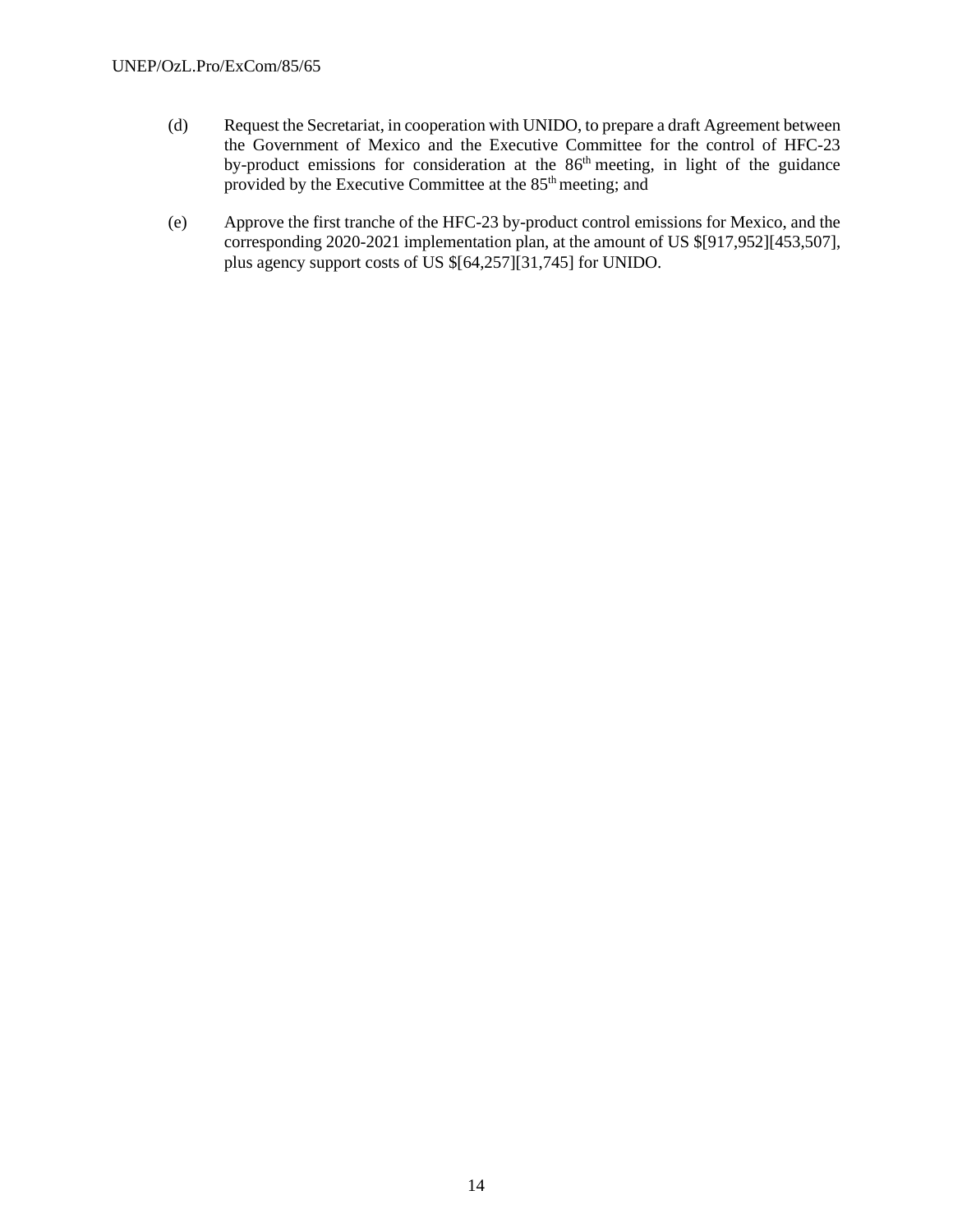### **Annex I**

## **COST OF OPTION 1A WITH OR WITHOUT DEDUCTION FOR EXPORTS TO A NON-ARTICLE 5 COUNTRY (US \$)**

|                                                        | 2020     | 2021     | 2022     | 2023    | 2024     | 2025     | 2026     | 2027    | 2028     | 2029    | 2030     | <b>Total</b> |
|--------------------------------------------------------|----------|----------|----------|---------|----------|----------|----------|---------|----------|---------|----------|--------------|
| Incremental                                            | $\Omega$ | 838,027  | 838,027  | 838,027 | 838,027  | 838,027  | 838,027  | 838,027 | 838,027  | 838,027 | 838,027  | 8,380,272    |
| operating costs <sup>*</sup>                           |          |          |          |         |          |          |          |         |          |         |          |              |
| Incremental capital                                    | 947,172  | $\Omega$ |          |         |          | $\Omega$ |          |         |          |         | $\Omega$ | 947,172      |
| $costs$ <sup><math>\overline{\phantom{a}}</math></sup> |          |          |          |         |          |          |          |         |          |         |          |              |
| Cost of spares 2025-                                   |          | $\Omega$ | $\Omega$ | ΩI      | $\Omega$ | 21,131   | 51,920   |         | $\Omega$ | 36,850  | 27,902   | 137,803      |
| 2030*                                                  |          |          |          |         |          |          |          |         |          |         |          |              |
| Total cost <sup>*</sup>                                | 947.172  | 838,027  | 838,027  | 838,027 | 838,027  | 859,158  | 889,947  | 838,027 | 838,027  | 874,877 | 865,929  | 9,465,247    |
| 51% Article 5                                          | 483,058  | 427,394  | 427,394  | 427,394 | 427,394  | 438,170  | 453,873  | 427,394 | 427,394  | 446,187 | 441,624  | 4,827,276    |
| ownership                                              |          |          |          |         |          |          |          |         |          |         |          |              |
| 59% non-Article 5                                      | 236,638  | 209,369  | 209,369  | 209,369 | 209,369  | 214,649  | 222,341  | 209,369 | 209,369  | 218,576 | 216,340  | 2,364,760    |
| $\export$                                              |          |          |          |         |          |          |          |         |          |         |          |              |
| Verification                                           |          | 7,500    | 7,500    | 20,000  | 20,000   | 20,000   | 20,000   | 20,000  | 20,000   | 20,000  | 20,000   | 175,000      |
| Policy assistance***                                   | $\Omega$ | $\Omega$ | $\Omega$ |         | $\Omega$ | 117,500  | $\Omega$ |         |          |         |          | 117,500      |
| Including 10% contingency.                             |          |          |          |         |          |          |          |         |          |         |          |              |

\*\* In line with the guidelines endorsed by the Executive Committee at its  $15<sup>th</sup>$  meeting, a 49% reduction would be applied.

\*\*\*Timing to be determined upon submission of draft Agreement.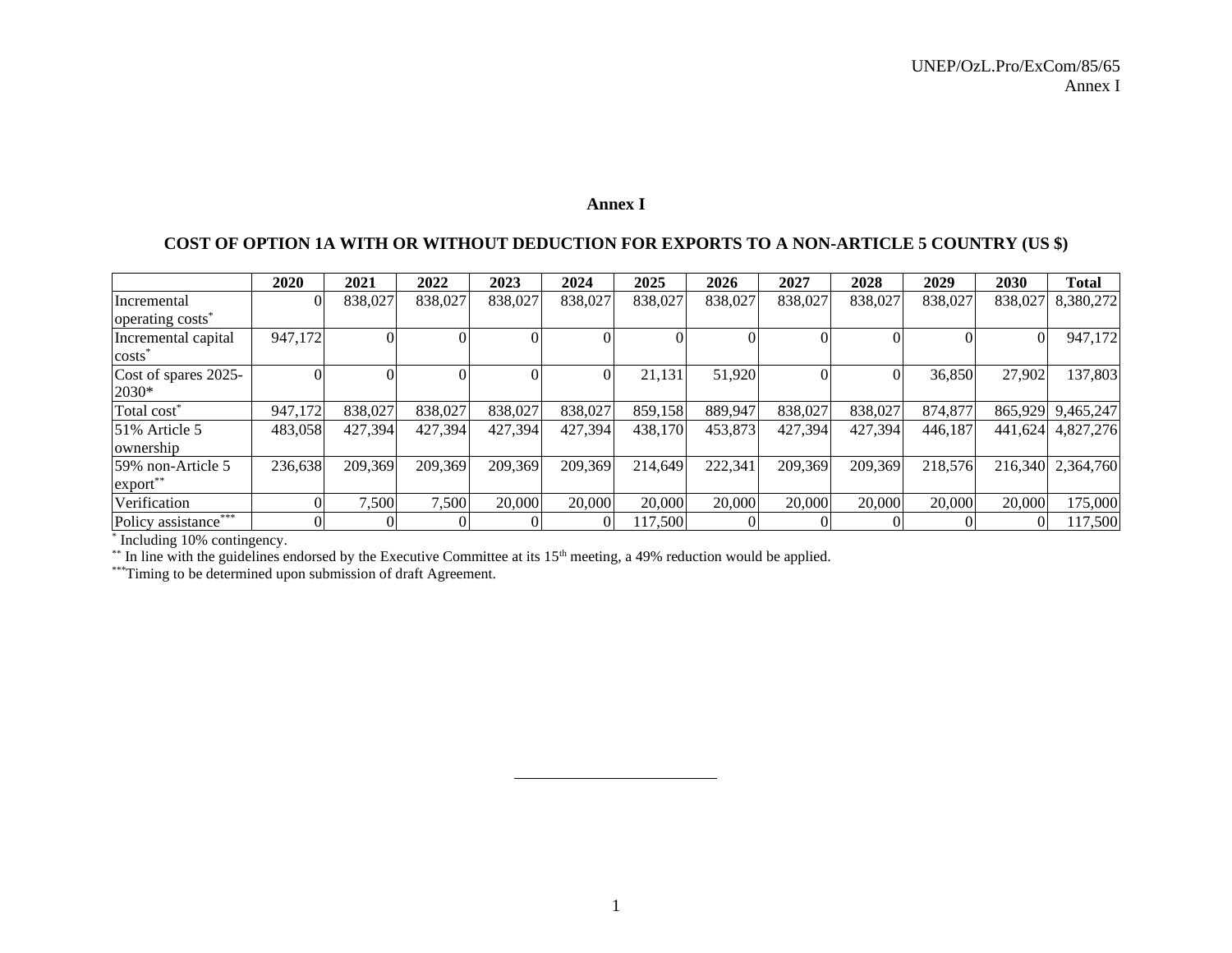

执行蒙特利尔议定书 多边基金执行委员会 第八十四次会议 2019 年 12 月 16 日至 20 日,蒙特利尔

# 与副产品三氟甲烷(**HFC-23**)控制技术相关的关键问题:墨西哥(第 **83/67** 号决定)

背景

1. 执行委员会第七十九次会议除其他外决定,审议可能的具有成本效益的方案,用于补 偿 HCFC-22 生产周转工厂,使其能够履行《基加利修正案》下的副产品三氟甲烷(HFC-23) 控制义务(第 79/47(c)号决定)。

2. 在第八十三次会议上,执行委员会审议了提交的作为工发组织 2019 年工作方案一部分 的关于墨西哥氟氯烃生产行业副产品三氟甲烷(HFC-23)排放控制的项目编制申请。在联 系小组讨论后,执行委员会决定(第 83/67 号决定):

- (a) 核准 55,000 美元外加给工发组织 3,850 美元的机构支助费用,以便让机构代 表墨西哥政府向第八十四次会议提交项目提案备选方案,让墨西哥政府能够 履行《基加利修正案》规定的副产品三氟甲烷(HFC-23)控制义务,包括关 于费用和效益以及技术可行性的数据、经济可行性和今后有可能适用于该国 的相关信用额,以及以下方面的后勤、法律和交易问题:
	- (一)恢复 Quimobásicos HCFC-22 生产周转工厂综合现场焚烧炉和非综合 现场焚烧炉的操作,恢复操作应以对每种情况的费用/节余进行的三项 独立估算为依据,包括焚烧炉操作、遵守危险废物管理标准以及监测 和核查副产品三氟甲烷(HFC-23)销毁情况方面的费用/节余;

执行蒙特利尔议定书多边基金执行委员会的会前文件不妨碍文件印发后执行委员会可能作出的任何决定。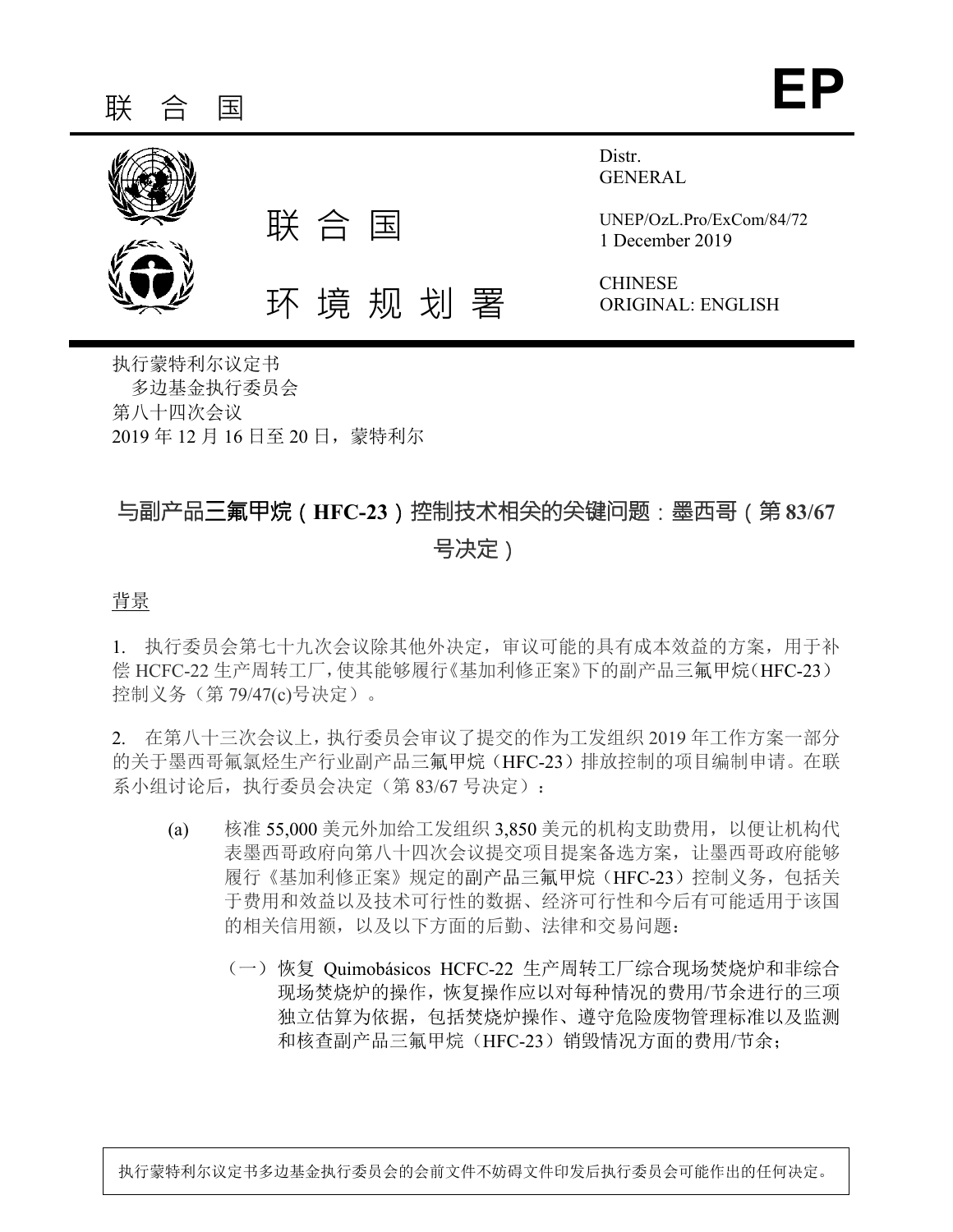- (二)进口 HCFC-22 以满足国内市场的需求,包括本地和国际资源配置的价 格比较;
- (三)通过不可逆转化和其他新的转化技术销毁副产品三氟甲烷(HFC-23), 以及三氟甲烷(HFC-23)管理的储存备选方案;
- (四)通过缔约方会议核准的技术将三氟甲烷(HFC-23)运到场外销毁;
- (五)优化 HCFC-22 生产以减少副产品三氟甲烷(HFC-23)的生成;
- (六)出售原料用途的三氟甲烷(HFC-23)或改造工厂使之能够使用三氟甲 烷(HFC-23)来生产 HCFC-22;
- (b) 请工发组织在其提交第八十四次会议的文件中列入关于国家对副产品三氟甲 烷(HFC-23)的排放控制和《巴黎协定》规定的墨西哥政府的国家自主贡献 之间关系的信息;
- (c) 请秘书处向第八十四次会议提交一份文件,审查所提交的各项目提案备选方 案,包括根据上文(a)和(b)分段提供的数据;
- (d) 在第八十四次会议上讨论为与第 5 条国家在副产品三氟甲烷(HFC-23)排放 控制方面的履约义务相关的活动供资的标准;以及
- (e) 请工发组织在第八十六次会议之前向多边基金退还上文(a)分段所核准资金 的所有余额。

## 本文件的范围

l

3. 根据第 83/67 号决定,工发组织代表墨西哥政府提交了 Quimobásicos 公司控制和淘汰 三氟甲烷(HFC-23)排放的项目提案备选方案,费用总额为 9,669,876 美元, 外加最初提 交的机构支助费用 676,891 美元。<sup>1</sup>

- 4. 本文件由以下两部分组成:
	- 一: 墨西哥的项目提案
		- 它提交了项目提案说明,介绍了为解决三氟甲烷(HFC-23)排放问题而审议 的六个备选方案,并介绍了秘书处的评论。
	- 二: 与墨西哥控制副产品三氟甲烷 (HFC-23) 排放有关的政策问题摘要。2为便 利执行委员会审查该提案,本部分概述了与该项目有关的以下政策问题:与 出口到非第 5 条国家的 HCFC-22 相关的副产品三氟甲烷 (HFC-23) 的受资 助资格;用于确定增支经营费用的 HCFC-22 的生产基础;提供资金支持的期

<sup>1</sup> 根据 2019 年 9 月 9 日墨西哥环境部致工发组织的信函。

<sup>2</sup>根据第 83/67(d)号决定,UNEP/OzL.Pro/ExCom/84/70 号文件提出了与第 5 条国家遵守副产品三氟甲烷 (HFC-23)排放控制义务有关的政策问题。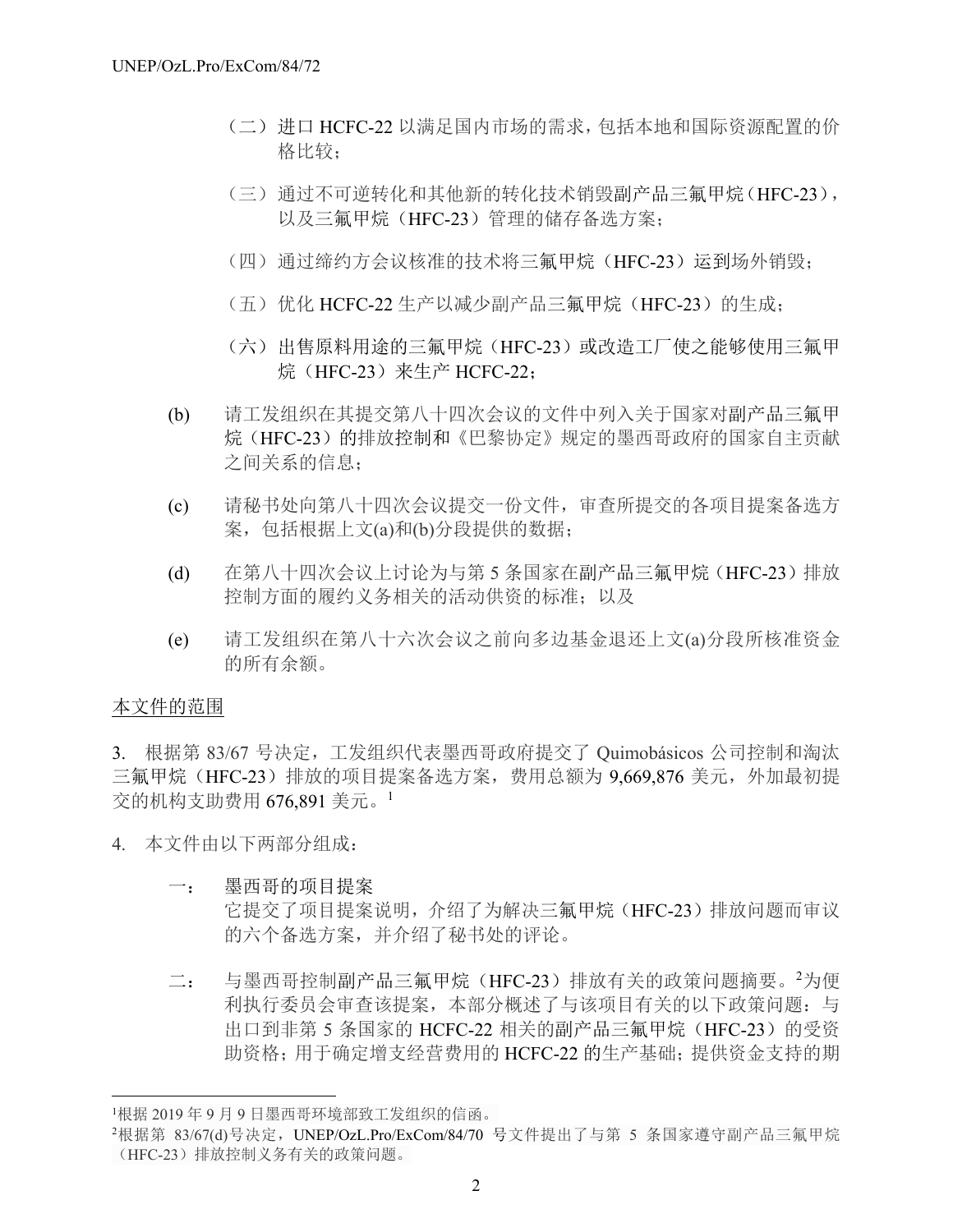限; 便利控制副产品三氟甲烷(HFC-23)排放的备份系统的受资助资格;机 构支助费用水平;以及副产品生成率。该文件还包括结论和建议。

### 5. 本文件还包括以下两个附件:

- 附件一 对秘书处确定的可能使副产品三氟甲烷(HFC-23)排放量降至最低的 两种备选方案的说明
- 附件二 解决副产品三氟甲烷(HFC-23)排放问题的备选方案 1 和 4(载于项 目提案)以及备选方案 A 和 B (由秘书处提出) 的费用

6. 由于工发组织的提案包含被视为机密的信息,本文件概述了提交的文件,并介绍了秘 书处的评论。希望审查该来文的执行委员会成员可向秘书处提出申请,但有一项谅解,即 其中所载信息和数据仅用于项目评价,不得向第三方披露。

### 第一部分 墨西哥的项目提案

### 项目说明

7. 工发组织提交的项目提案提出了几个备选方案,这些方案将使墨西哥政府能够控制 Quimobásicos HCFC-22 生产线排放的副产品三氟甲烷(HFC-23)。

#### HCFC-22 生产和消费情况报告

8. 墨西哥政府报告称, 2018年氟氯烃消费量为 321.07 ODP 吨(即比基准低 72%), 其 中 HCFC-22 在该消费量中占 51%, HCFC-22 的生产量(用于受控用途和原料用途)为 424.47ODP 吨。2014-2018 年 HCFC-22 消费量和生产量见表 1。

表 **1.**墨西哥氟氯烃消费量和生产量(**ODP** 吨)(**2014-2018** 年第 **7** 条数据)

| $HCFC-22$ | $2014$ 年 | $2015$ 年 | 2016年  | $2017$ 年 | $2018$ 年 | 基准    |
|-----------|----------|----------|--------|----------|----------|-------|
| 消费量       | 271.32   | 245.75   | 254.96 | 258.18   | 162.93   | 467.8 |
| 生产量*      | 506.77   | 260.09   | 262.51 | 328.09   | 424.47   | $* *$ |

\*用于受控用途和原料用途的总生产量。

\*\*用于受控用途的氟氯烃生产量基准为 697ODP 吨。2018 年用于受控用途的氟氯烃生产量 比履约基准低 74%。

9. HCFC-22 的进口量继续下降;2017 年至 2018 年间,HCFC-22 的消费量下降了 23%。 HCFC-22生产主要用于出口。2018年,Quimobásicos HCFC-22的生产量为7,718公吨(424.47 ODP 吨),其中 5,619 公吨(309.05 ODP 吨)出口到非第 5 条国家用于原料用途(占总产 量的 73%), 665 公吨(36.58 ODP 吨)出口到第 5 条国家用于消费用途, 1.433 公吨(78.82) ODP 吨)为国内消费量。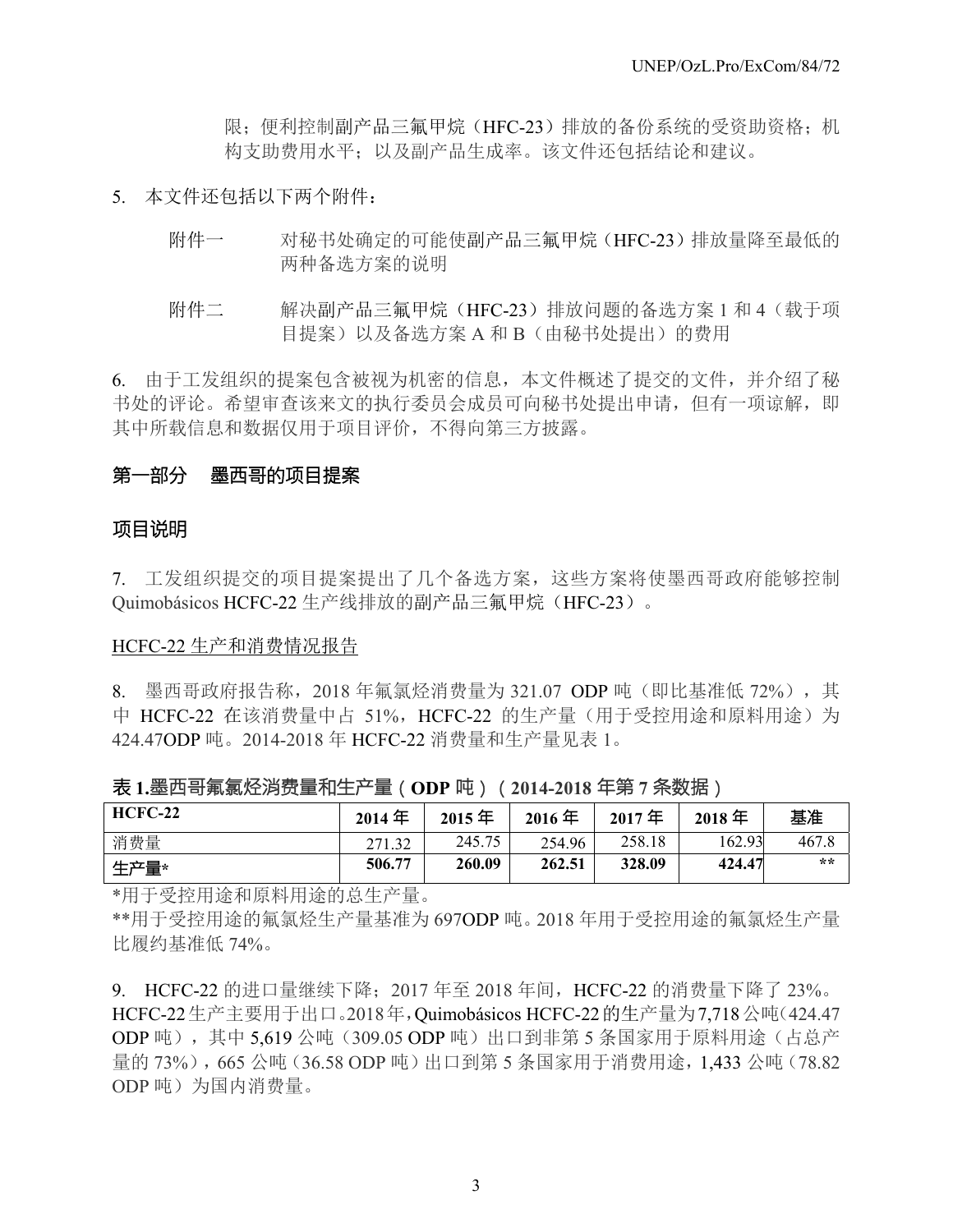## 企业背景

10. Quimobásicos 是该国唯一的氟氯烃生产商;是一家 51%为当地所有、其余 49%为非第 5 条国家所有的企业。该企业生产 HCFC-22,并在墨西哥、拉丁美洲、北美和亚洲市场上 进口和销售用于制冷、推进剂、发泡剂和其他发射性和非发射性应用的气体。

11. 该企业有两条 HCFC-22 生产线(1 号和 2 号生产线),每条生产线每年的产能约为 10,000 公吨(550 ODP 吨)。1 号生产线目前正在运行,而 2 号生产线上次使用是在 2015 年。该 企业上一次同时运行这两条生产线是在 2012 年;上一次该企业的生产量超过一条生产线的 产能是在 2011 年。

12. 2006年 6 月 14 日至 2012 年 12 月 31 日, Quimobásicos 参与了清洁发展机制下销毁副 产品三氟甲烷(HFC-23)的项目。<sup>3</sup>在该项目中, Quimobásicos 于 2006 年购买了一台整合 应用于 1 号生产线的二手等离子弧销毁装置。此外, 2008 年, 该企业购买了第 2 台等离子 弧销毁装置,以避免在第 2 台等离子弧销毁装置临时失效的情况下排放三氟甲烷(HFC-23)。 第 2 台等离子弧销毁装置没有整合应用于任何一条生产线,而是一个独立的装置,作为一 项单独的业务活动,它经常被用来销毁氟化气体。在多边基金资助的一个示范项目下,最 后一次使用第 2 台等离子弧销毁装置是在 2015 年, 用以销毁 74 吨制冷剂, 包括氟氯化碳 和氟氯烃。4此外, Quimobásicos 建立了一个废水处理厂, 专门处理等离子弧销毁装置排出 的污水。

13. 在上述清洁发展机制项目之前,Quimobásicos 向清洁发展机制提交了一份项目设计文 件,旨在销毁美利坚合众国得克萨斯州一个危险废物处理设施中的副产品三氟甲烷 (HFC-23)。在清洁发展机制下获得核准之前,Quimobásicos 于 2006 年 1 月 1 日自愿启 动了该项目。由于销毁三氟甲烷(HFC-23)的提案在未签署《京都议定书》的国家不被认 可,该项目在大约六个月后终止。挪威船级社(Det Norske Veritas)和德国莱茵公司(TÜV) 对与销毁有关的信用额进行了核查,前者为 727,841 经核实的减排量信用额<sup>5</sup> 签发了证书, 后者为 255,707 经核实的减排量信用额签发了证书。<sup>6</sup>

14. Quimobásicos 目前排放其生成的所有副产品三氟甲烷(HFC-23)。该企业已采取措施 将其副产品三氟甲烷(HFC-23)的生成率从 2.55%的高水平降至最低 1.30%;2018 年生成 率为 1.67%。<sup>7</sup>

l

<sup>3</sup>清洁发展机制下的 Quimobásicos 产生的核证减排量信用额总量为 13,593,573 公吨二氧化碳当量。按每公吨 二氧化碳 5 美元计算,这相当于约 6,800 万美元的收入。

<sup>4</sup> 最后报告载于 UNEP/OzL.Pro/ExCom/80/12 号文件。

<sup>5</sup> 与清洁发展机制项目下产生的核证减排量相比,自愿碳市场使用的是经核实的减排量。

<sup>6</sup> 德国莱茵公司核查的一部分经核实的减排量还包括在清洁发展机制现场项目获得核准之前开始的现场销毁。 7 HFC-23废物流由 85%的 HFC-23、5%的 HCFC-22 和10%的不可冷凝物组成,主要是空气。由于无法从HFC-23 中分离出来的任何物质都被一同销毁,这种副产品废物流的有效生成率从 3.0%到 1.52%不等;2018 年,这 一比例为 1.96%。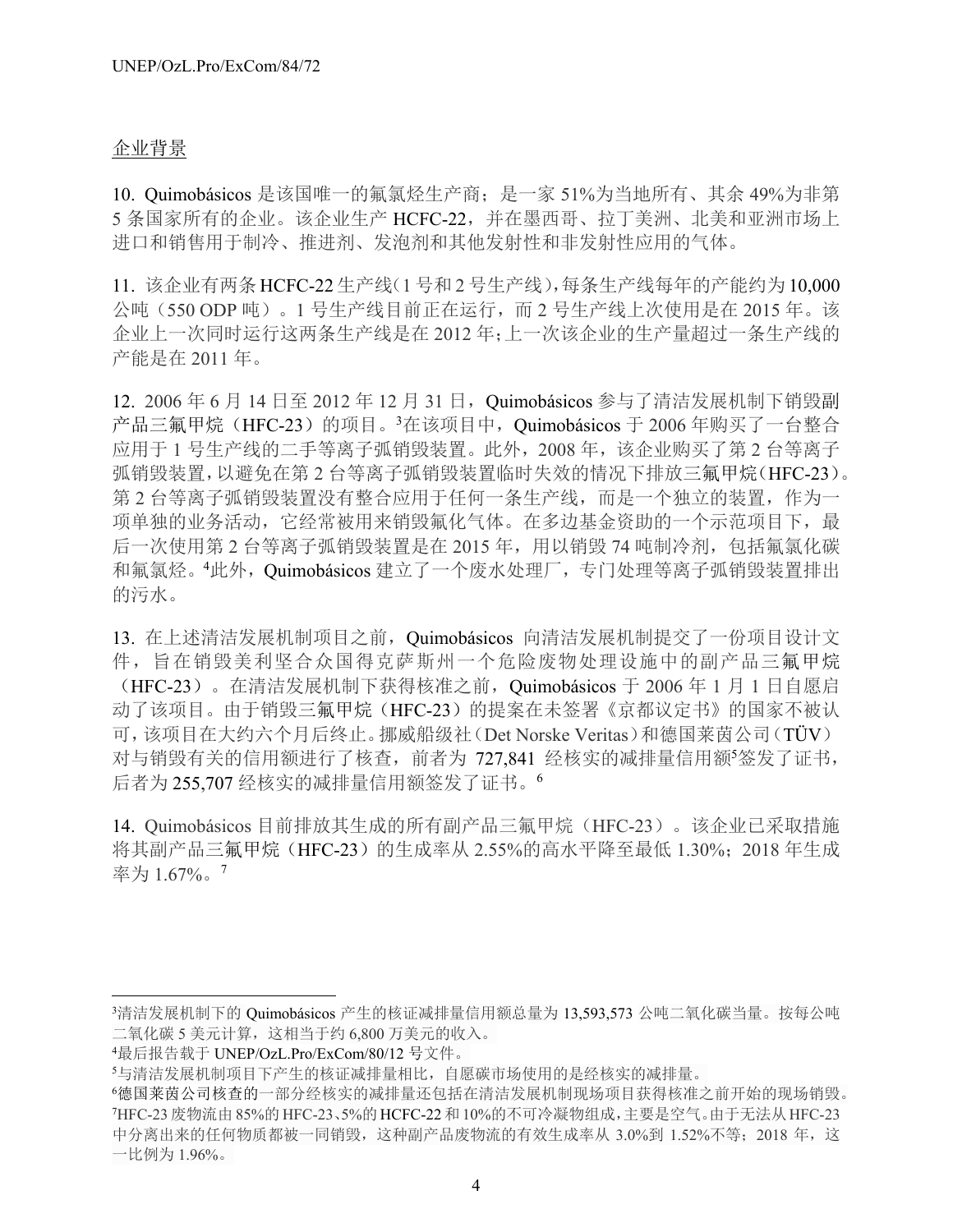解决副产品三氟甲烷(HFC-23)排放问题的备选方案

15. 根据第 83/67 号决定,工发组织提交了解决副产品三氟甲烷(HFC-23)排放问题的以 下六个备选方案:

- 备选方案 1 恢复综合现场焚烧炉和非综合现场焚烧炉的操作
- 备选方案 2 进口 HCFC-22 以满足国内市场的需求
- 备选方案 3 通过不可逆转化和其他新的转化技术销毁副产品三氟甲烷(HFC-23), 以及三氟甲烷(HFC-23)管理的储存备选方案
- 备选方案 4 通过缔约方核准的技术将三氟甲烷(HFC-23)运到场外销毁
- 备选方案 5 优化 HCFC-22 生产以便减少副产品三氟甲烷 (HFC-23) 的生成
- 备选方案 6 出售原料用途的三氟甲烷(HFC-23)或改造工厂使之能够使用三氟甲 烷(HFC-23)来生产 HCFC-22

16. 如表 2 所示,根据 2018 年生产量、市场趋势和 2019 年估计销售额对 2019-2030 年 HCFC-22 生产量进行的预测,对解决副产品三氟甲烷(HFC-23)排放问题的相关备选方案 作了分析。

|       | 2019   | 2020  | 2021                                                                         | 2022          | 2023  | 2024          | 2025   | 2026   | 2027   | 2028   | 2029   | 2030   |
|-------|--------|-------|------------------------------------------------------------------------------|---------------|-------|---------------|--------|--------|--------|--------|--------|--------|
| 用途    | 年      | 年     | 年                                                                            | 年             | 年     | 年             | 年      | 年      | 年      | 年      | 年      | 年      |
| 国内消费  | 2,000  | 2,000 | 2,000                                                                        | 2,000         | 2,000 | 2,000         | 2,000  | 1,700  | 1,360  | 952    | 571    | 75     |
| 出口到第5 | ,200   | 1,504 | 1,504                                                                        | 1,354         | 1,218 | 1,096         | 987    | 839    | 671    | 470    | 282    | 50     |
| 条国家   |        |       |                                                                              |               |       |               |        |        |        |        |        |        |
| 出口到非  | 6,813  | 8,505 |                                                                              | 10,695 11,191 |       | 11,710 12,255 | 12,825 | 13,424 | 14,052 | 14,710 | 15,401 | 16,124 |
| 第5条国家 |        |       |                                                                              |               |       |               |        |        |        |        |        |        |
| 共计    | 10,013 |       | 12,008 14,199 14,544 14,928 15,351 15,812 15,963 16,083 16,132 16,253 16,250 |               |       |               |        |        |        |        |        |        |
| 第5条国家 | 32     | 29    | 25                                                                           | 23            | 22    | 20            | 19     | 16     | 13     |        |        |        |
| (百分比) |        |       |                                                                              |               |       |               |        |        |        |        |        |        |

表 **2.** 按用途分列的 **HCFC-22** 生产量预测(公吨)

17. 下文概述了项目提案中包含的解决副产品三氟甲烷(HFC-23)排放问题的六种备选方 案。

### 备选方案 1: 恢复综合现场焚烧炉和非综合现场焚烧炉的操作

18. 虽然将第 1 台等离子弧销毁装置整合应用于 1 号生产线,但其与三氟甲烷(HFC-23) 废物流的连接在 2013 年断开。此后,该装置一直处于闲置状态,没有得到维护;重新启动 该装置需要全面翻新。虽然第 2 台等离子弧销毁装置没有整合应用于任何一条生产线, 但 可以在相对较短的时间内建立连接。该装置自 2015 年以来一直未使用过,也需要翻新才能 重新启动。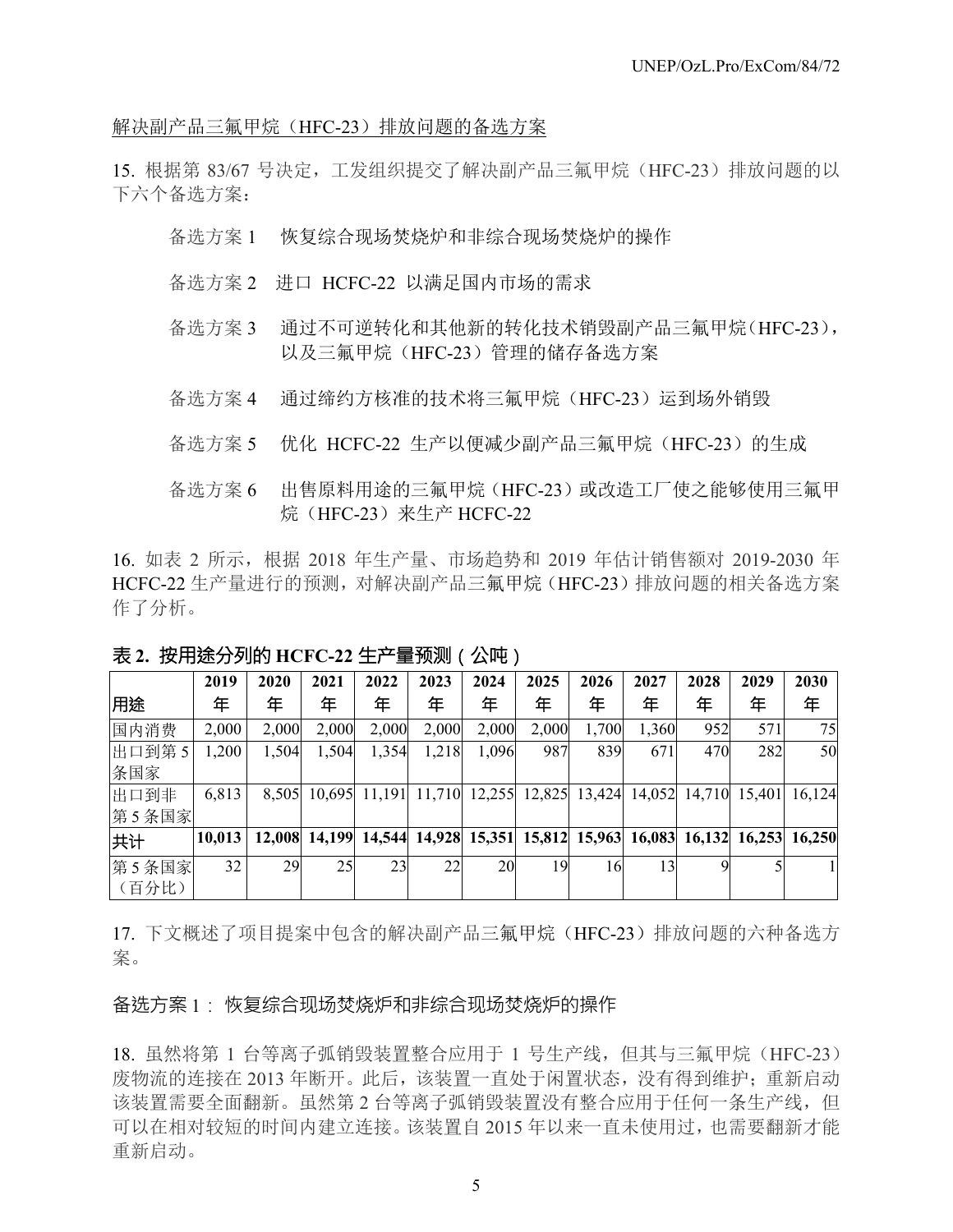19. 工发组织将订购重启两台等离子弧销毁装置所需的设备、部件和服务,使 Quimobásicos 能够运营 HCFC-22 工厂, 并继续焚烧三氟甲烷 (HFC-23) 废物流。这一备选方案的费用 包括用以翻新等离子弧销毁装置的费用、等离子弧销毁装置的可变费用和固定经营费用、 翻新当地废水处理设施的费用以及与监测和核查副产品三氟甲烷(HFC-23)销毁情况相关 的费用。

20. 根据第 83/67(a)(→号决定,工发组织试图对翻修等离子弧销毁装置讲行三项独立的估算; 然而,由于等离子弧销毁装置以 Plascon 的专有技术为基础,关键设备项目是独特的定制 产品,只有原始技术供应商能够提供所需的服务和必要的部件。Plascon8 审查了两台设备的 状况,并评估了翻新和重启两台设备所需的工作,同时考虑到重启后至少 10 年的持续运行 情况,如表 3 所示。

## 表 **3.**翻修第 **1** 台和第 **2** 台等离子弧销毁装置的资本费用(美元)

|                                | 第1台等离    | 第2台等      |
|--------------------------------|----------|-----------|
| 项目                             | 子弧销毁装    | 离子弧销      |
|                                | 置        | 毁装置       |
| (碱性系列)<br>从骤冷槽底部开始排放等离子弧销毁装置废液 | 66,904   | 14,000    |
| 从现有苛性钠供料箱启动氢氧化钠供料车             | 107,605  | 36,268    |
| 蒸汽火车或汽化船                       | 6,860    | 3,500     |
| 冷却水或去离子水                       | 19,798   | 8,000     |
| 启动装置                           | 65,000   | 65,000    |
| 电动列车,包括控制装置                    | 244,652  | 341,472   |
| 附加设备和劳动力                       | 89,510   | 13,860    |
| 冷却塔维护更新                        | $\theta$ | 1,185     |
| 小计                             | 600,329  | 483,285   |
| 共计                             |          | 1,083,614 |

21. 此外,工发组织审议了运行 10 年预计需要的备件,不包括消耗品,如启动装置(作为 操作等离子弧销毁装置的可变费用的一部分,即增支经营费用)。这些备件仅申请用于一 台等离子弧销毁装置。工发组织还估算了维修和翻新用以处理污水的废水处理设施的费用, 如表 4 所示。

## 表 **4.** 备件和用以翻新污水处理设施的资本费用(美元)

| 项目                       | 费用      |
|--------------------------|---------|
| 至 2030年操作等离子弧销毁装置的备件     |         |
| 2025年更换三氟甲烷 (HFC-23) 计量器 | 21,344  |
| 2027年更换 DSC-800 控制器      | 47,200  |
| 2029年更换启动装置电缆            | 33,500  |
| 2030年更换电源供应器             | 247,500 |
| 小计                       | 349,544 |
| 污水处理设施                   |         |

8 Plascon 的机密报告和报价可应要求提供给执行委员会成员。

l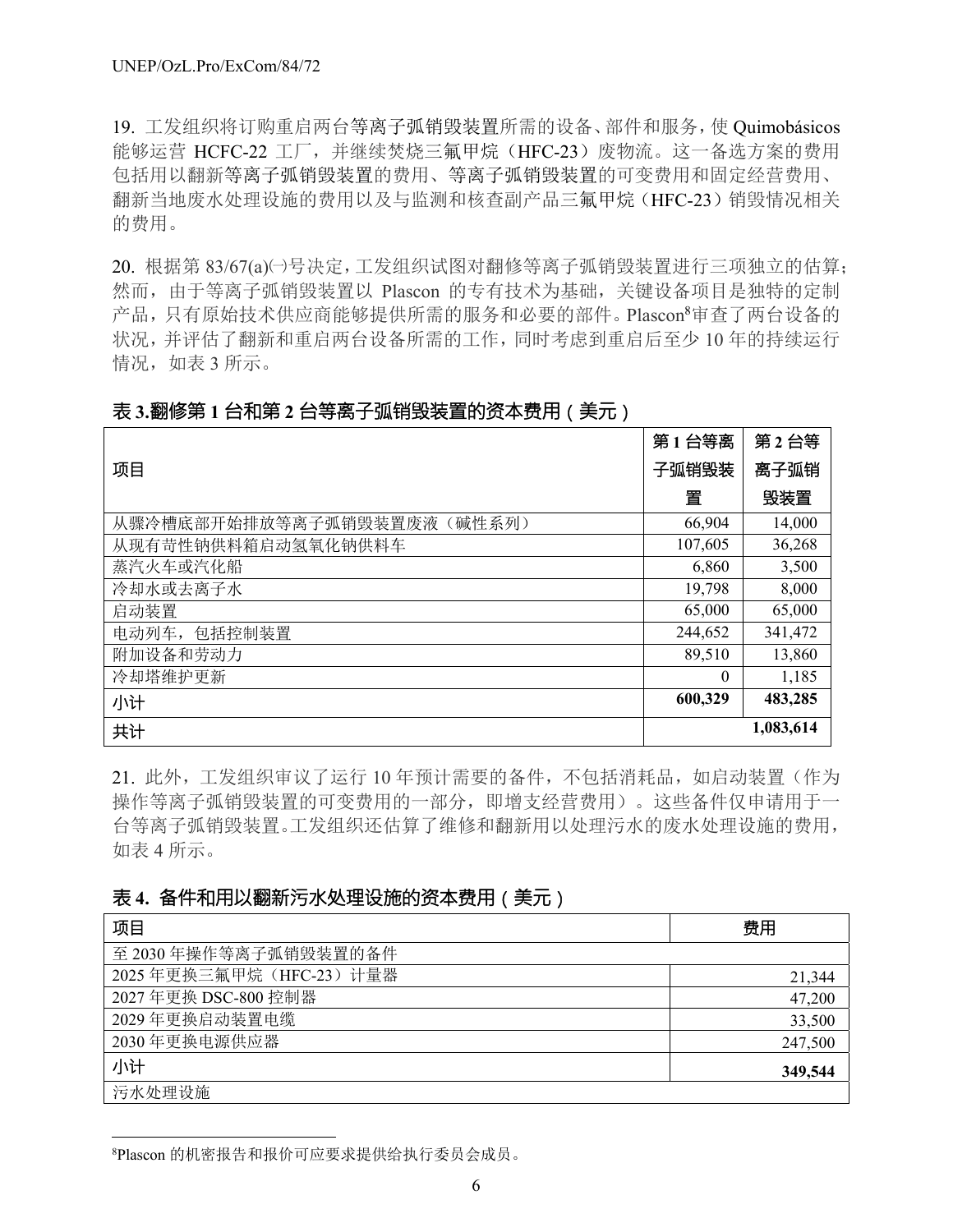| 项目       | 费用      |
|----------|---------|
| 污水处理设施翻新 | 154,55  |
| 共计       | 504,095 |

22. 备选方案 1 的总增支资本费用为 1,746,480 美元,其中 1,083,614 美元用于翻新第 1 和 第 2 台等离子孤销毁装置,349,544 美元用于 2025-2030 年期间所需的备件,154,551 美元 用于翻新废水处理设施,10%为应急费用(总额为 158,771 美元)。

23. 工发组织根据生产量预测值、2018 年三氟甲烷(HFC-23)废物流生成率以及清洁发展 机制提供的数据操作等离子弧销毁装置的估计费用对增支经营费用进行了估计。每销毁一 吨三氟甲烷(HFC-23),计算出 2006-2012 年苛性钠、蒸汽、氩气、饮用水、去离子水、 电力、石灰和替代启动装置的平均消耗量;可变费用随后被确定为待销毁的三氟甲烷 (HFC-23)废物流量、每件物品的单位消费量以及 2019 年该物品的价格。工资和薪金、 电力服务、保险和债券、维护、监测和其他费用是根据 2006-2012 年的历史数据估算的, 按 2019 年价格换算。工发组织估计,翻新等离子弧销毁装置将需要 6 至 9 个月的时间;因 此, 计算了 2020年6个月的增支经营费用;副产品三氟甲烷(HFC-23)将在该年前6个 月排放到大气中。在此基础上,如表 5 所示,2020-2030 年增支经营费用总额为 1,678 万美 元。

|               | 2020年      | 2021年    | 2022年      | 2023年    | 2024年    | 2025年  | $2026$ 年                   | 2027年  | 2028年  | 2029年                                                          | $2030$ 年 |
|---------------|------------|----------|------------|----------|----------|--------|----------------------------|--------|--------|----------------------------------------------------------------|----------|
| HCFC-22 $\pm$ | 12,008     | 14,199   | 14,544     | 14,928   | 15,351   | 15,812 | 15,963                     | 16,083 | 16,132 | 16,253                                                         | 16,250   |
| 产量(公吨)        |            |          |            |          |          |        |                            |        |        |                                                                |          |
| 三氟甲烷          | $117.92**$ | 278.87   | 285.65     | 293.19   | 301.49   | 310.55 | 313.51                     | 315.87 | 316.83 | 319.22                                                         | 319.14   |
| (HFC-23) 废    |            |          |            |          |          |        |                            |        |        |                                                                |          |
| 物流(公吨)<br>∗   |            |          |            |          |          |        |                            |        |        |                                                                |          |
| 等离子弧销毁装置可变费用  |            |          | (美元/公斤)    |          |          |        |                            |        |        |                                                                |          |
| 可变费用          | 3.95       | 3.96     | 3.97       | 3.97     | 3.97     | 3.98   | 3.99                       | 3.99   | 4.00   | 4.00                                                           | 4.00     |
| 等离子弧销毁装置固定费用  |            |          | (1,000 美元) |          |          |        |                            |        |        |                                                                |          |
| 工资和薪金         | 83.63      | 83.63    | 83.63      | 83.63    | 83.63    | 83.63  | 83.63                      | 83.63  | 83.63  | 83.63                                                          | 83.63    |
| 电力服务          | 4.13       | 4.13     | 4.13       | 4.13     | 4.13     | 4.13   | 4.13                       | 4.13   | 4.13   | 4.13                                                           | 4.13     |
| 保险和债券         |            |          |            |          |          |        |                            |        |        |                                                                |          |
| 维护            | 241        | 241      | 241        | 241      | 241      | 241    | 241                        | 241    | 241    | 241                                                            | 241      |
| 监测            | 42         | 42       | 42         | 42       | 42       | 42     | 42                         | 42     | 42     | 42                                                             | 42       |
| 其他            | 20         | 20       | 20         | 20       | 20       | 20     | 20                         | 20     | 20     | 20                                                             | 20       |
| 固定费用          | $197.67**$ | 395      | 395        | 395      | 395      | 395    | 395                        | 395    | 395    | 395                                                            | 395      |
| 费用总额          | (1,000 美元) |          |            |          |          |        |                            |        |        |                                                                |          |
| 可变费用          | 466.22**   | 1.104.70 | 1,132.68   | 1,163.07 | 1,197.31 |        | 1,236.60 1,251.30 1,261.86 |        |        | 1,266.33 1,275.88                                              | 1,275.58 |
| 固定费用          | $197.67**$ | 395.35   | 395.35     | 395.35   | 395.35   | 395.35 | 442.55                     | 395.35 | 395.35 | 395.35                                                         | 395.35   |
| 共计            | 663.89**   | 1,500.05 | 1,528.03   |          |          |        |                            |        |        | 1,558.42 1,592.66 1,631.95 1,646.65 1,657.21 1,661.68 1,671.23 | 1,670.93 |

### 表 **5. 2020-2030** 年销毁三氟甲烷(**HFC-23**)的增支经营费用(美元)

\*三氟甲烷(HFC-23)废物流由 85%的三氟甲烷(HFC-23)、5%的 HCFC-22 和 10%的(不可冷凝)气 体组成。由于 HCFC-22 和气体不能从三氟甲烷(HFC-23)中分离出来,因此被一同销毁。

\*\*仅6个月,因为投资最早将在项目核准后6个月完成。在这几个月里,将有100公吨三氟甲烷(HFC-23) 被排放到大气中。

24. 备选方案 1 的总费用为 18,529,168 美元(最初提交额)。考虑到 49%的非第 5 条国家 所有权,备选方案 1 对多边基金的总费用将为 9,449,876 美元。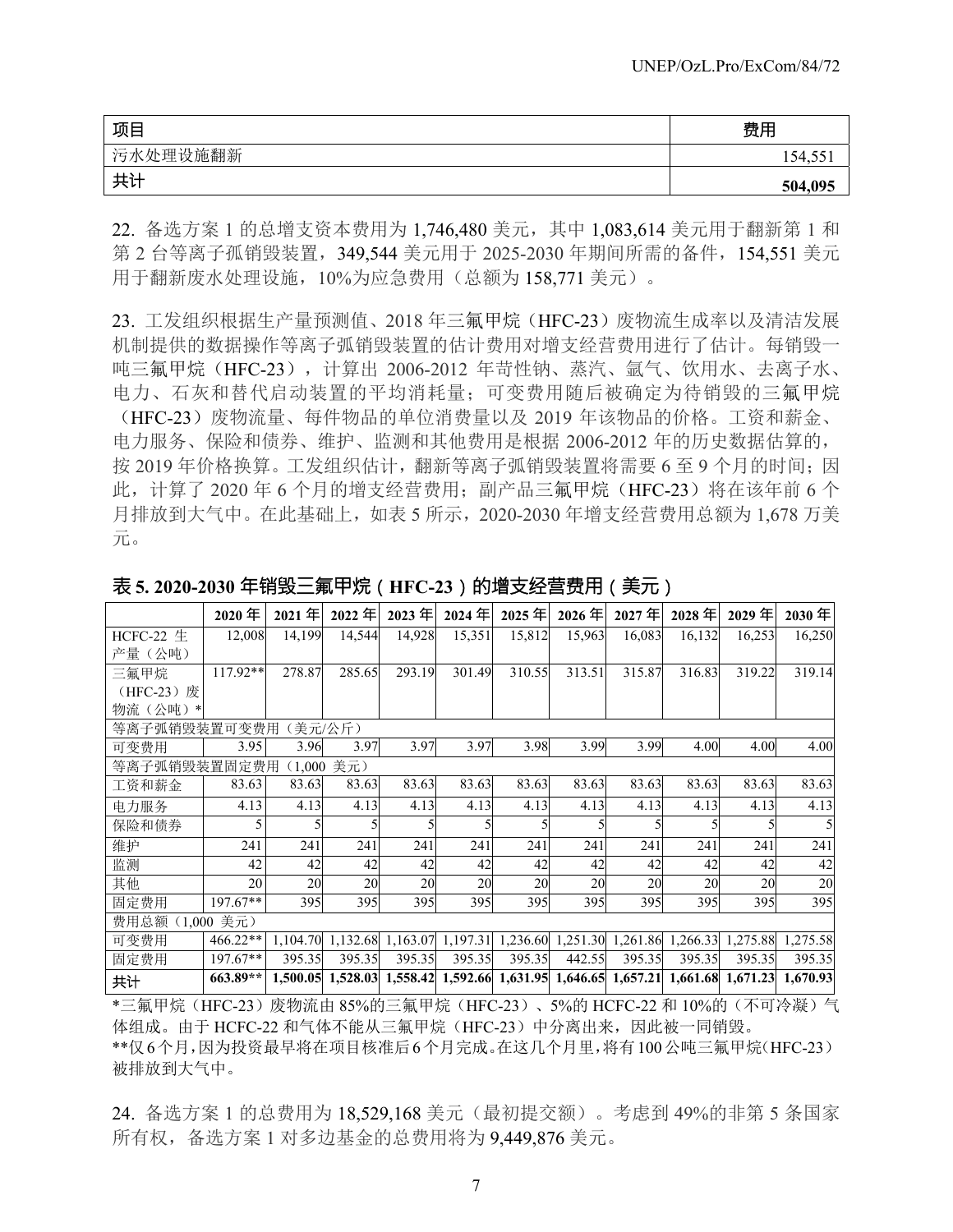l

## 备选方案 2:进口 HCFC-22 以满足国内市场的需求

25. 2016 年至 2018 年期间,进口价格和净散装价格每年都在上升;而包装费用保持不变。 Quimobásicos 生产高质量的 HCFC-22,而低质量制冷剂在墨西哥的市场份额有限。随着从 不同来源进口不同质量的 HCFC-22 增加, 四个主要进口商供应的 HCFC-22 越来越有限。 墨西哥国家方案执行报告中报告的 HCFC-22 价格大大高于国际市场价格;Quimobásicos 用于国内用途的 HCFC-22 的销售价格同样如此。

26. Quimboásicos 称,生产费用一直具有竞争力,部分原因是企业在当地购买无水氟化氢, 并从区域供应商处购买氯仿。该企业认为仅进口 HCFC-22 在经济上不可行,原因如下:失 去市场份额和定位,取消和/或重新谈判与原材料供应商的合约,这些供应商已与企业建立 了商业关系,关闭现有工作场所和解雇专业工人,这反过来会造成社会紧张局势。此外, 从生产转向进口需要时间,并对国家经济产生负面影响。

27. 出于上述原因,墨西哥政府和 Quimobásicos 认为备选方案 2 不可行。

## 备选方案 3:通过不可逆转化和其他新的转化技术销毁副产品三氟甲烷 (HFC-23), 以及 三氟甲烷(HFC-23)管理的储存备选方案

28. 工发组织无法确定在现有时间内可以实施的任何不可逆转化技术或可行转化技术。

## 备选方案 4:通过缔约方核准的技术将三氟甲烷(HFC-23)运到场外销毁

29. 工发组织关于场外销毁的提案是基于2006年Quimobásicos开始自愿场外销毁三氟甲烷 (HFC-23)。场外销毁发生在位于美利坚合众国得克萨斯州阿瑟港的一个回转窑内, 9该 窑距 Quimobásicos 约 950 公里,乘卡车一天内即可到达。2006 年的合作取得了成功,从法 规、物流、技术性、销毁效率或商业角度来看均没有出现重大问题。

30. 为了销毁 Quimobásicos 生成的三氟甲烷(HFC-23), 危险废物机构确认有意参与, 三 氟甲烷(HFC-23)废物流的销毁费用为 4.00 美元/公斤,其中含有 85%的三氟甲烷(HFC-23)、 5%的 HCFC-22 和 10%的不可冷凝物(主要是空气、二氧化碳)。与在国外任何其他设施 进行的销毁相比,运费便宜;物流简单以及过去有使用这种方法的经验,这些均有利于这 个备选方案。墨西哥没有这种设施。

31. 场外销毁将需要翻新上次于 2006 年使用且年久失修的现场北极星低温冷凝分离装置, 租赁或购买运输用管状容器,并购买一个新的环境汽化器滑轨,用于回转窑焚烧炉,以便 在受控条件下将三氟甲烷(HFC-23)废物流送入窑炉。此外, 如果运输和场外销毁过程中 出现延误,将需要低温储罐。

32. 北极星低温冷凝分离装置是一种专用设备;因此,只提供了设备供应商的报价。同样, 为购买低温储罐提供了单一报价,该储罐可在收到订单后 12 至 15 周内从位于美利坚合众

<sup>9</sup>回转窑是经授权的危险废物销毁设施, 在美利坚合众国拥有销毁三氟甲烷(HFC-23) 的必要许可证。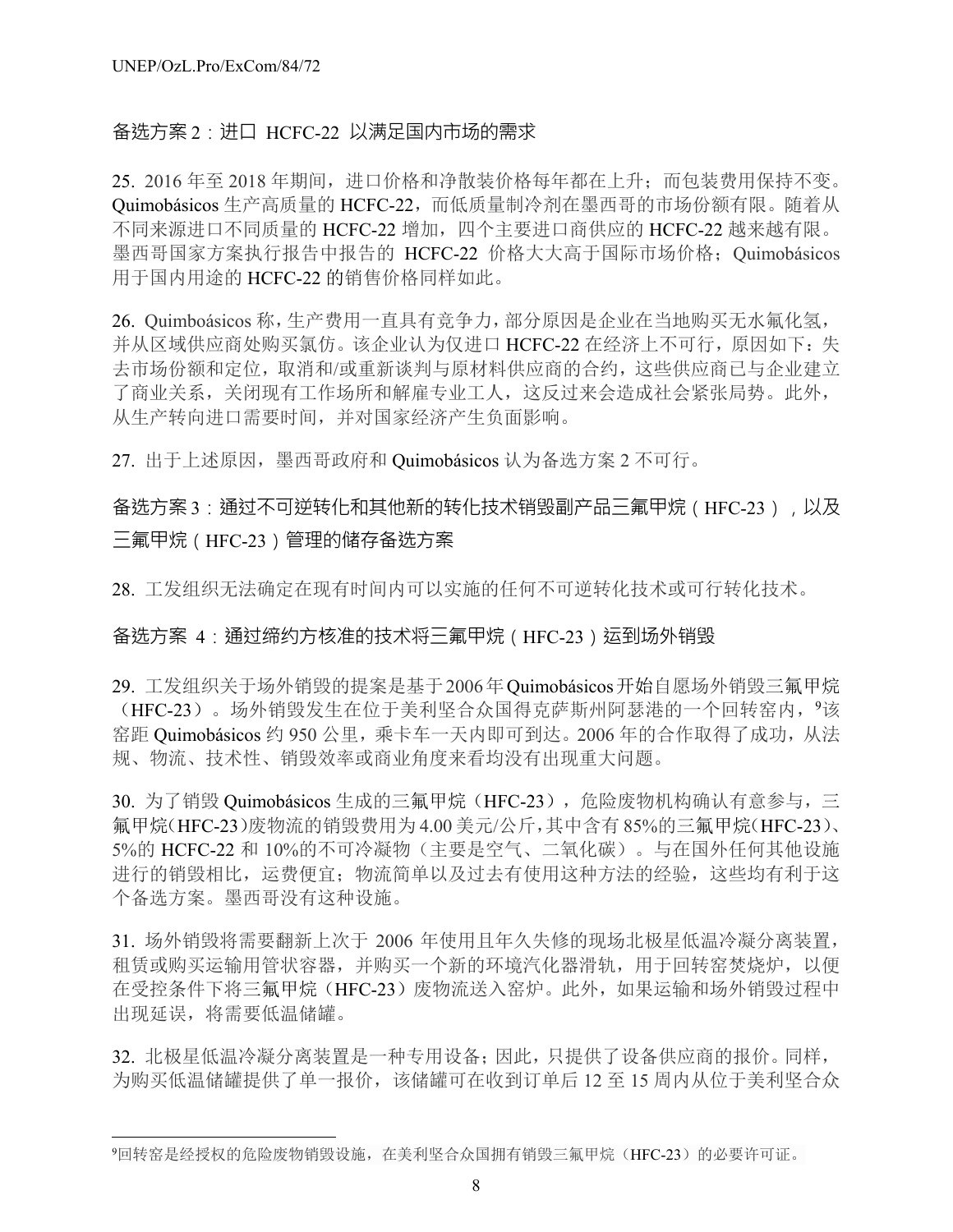国得克萨斯州的经销商处装运。工发组织估计,北极星低温装置的维修时间以及回转窑环 境汽化器滑轨的购买和安装时间为 6 至 9 个月。表 6 列示了备选方案 4 的资本费用。

## 表 **6.**场外销毁三氟甲烷(**HFC-23**)的备选方案 **4** 的资本费用

| 项目                                       | 费用(美元)  |
|------------------------------------------|---------|
| 低温冷凝器的维修和安装                              | 304.337 |
| 现场低温冷储罐, 11,000 加仑, 双壁, 带有再冷凝冷却盘管, 不锈钢内壁 | 212,658 |
| 美国回转窑设备(卸载滑轨、储罐、仪器、加热器)符合回转窑的规格          | 429.541 |
| 资本费用总额                                   | 946,536 |

33. 表 7 显示了 2020 年至 2030 年期间请求供资的场外销毁费用,总额为 2,119 万美元。

## 表 **7. 2020-2030** 年场外销毁费用(美元)

|                                | 2020    | 2021   | 2022   | 2023   | 2024   | 2025   | 2026   | 2027   | 2028   | 2029   | 2030           |
|--------------------------------|---------|--------|--------|--------|--------|--------|--------|--------|--------|--------|----------------|
|                                | 年       | 年      | 年      | 年      | 年      | 年      | 年      | 年      | 年      | 年      | 年              |
| HCFC-22 生产量(公                  | 12,008  | 14,199 | 14,544 | 14,928 | 15,351 | 15,812 | 15,963 | 16,083 | 16,132 | 16,253 | 16,250         |
| 吨)                             |         |        |        |        |        |        |        |        |        |        |                |
| 三氟甲烷 (HFC-23)                  | 118**   | 279    | 286    | 293    | 301    | 311    | 314    | 316    | 317    | 319    | 319            |
| 废物流(公吨)*                       |         |        |        |        |        |        |        |        |        |        |                |
| 三氟甲烷(HFC-23)场外销毁可变费用(美元/公吨)    |         |        |        |        |        |        |        |        |        |        |                |
| 氮***                           | 528     | 528    | 528    | 528    | 528    | 528    | 528    | 528    | 528    | 528    | 528            |
| 电力***                          | 37      | 38     | 38     | 38     | 39     | 40     | 42     | 42     | 42     | 42     | 42             |
| 运输                             | 440     | 440    | 440    | 440    | 440    | 440    | 440    | 440    | 440    | 440    | 440            |
| 场外销毁                           | 4,744   | 4,744  | 4,744  | 4,744  | 4,744  | 4,744  | 4,744  | 4,744  | 4,744  | 4,744  | 4,744          |
| 关税                             | 42      | 42     | 42     | 42     | 42     | 42     | 42     | 42     | 42     | 42     | 42             |
| 场外销毁可变费用                       | 5,791   | 5,792  | 5,792  | 5,792  | 5,793  | 5,794  | 5,795  | 5,796  | 5,796  | 5,796  | 5,796          |
| 总额                             |         |        |        |        |        |        |        |        |        |        |                |
| 三氟甲烷(HFC-23)场外销毁固定费用(1,000 美元) |         |        |        |        |        |        |        |        |        |        |                |
| 工资和薪金                          | 21      | 42     | 42     | 42     | 42     | 42     | 42     | 42     | 42     | 42     | 42             |
| 保险和债券                          | 3       | 3      | 3      | 3      | 3      | 3      | 3      | 3      | 3      | 3      | $\overline{3}$ |
| 维修                             | 95      | 95     | 95     | 95     | 95     | 95     | 95     | 95     | 95     | 95     | 95             |
| 监测费用                           | 50      | 50     | 50     | 50     | 50     | 50     | 50     | 50     | 50     | 50     | 50             |
| 管道拖车租赁                         | 79      | 79     | 79     | 79     | 79     | 79     | 79     | 79     | 79     | 79     | 79             |
| 三氟甲烷                           | 134     | 268    | 268    | 268    | 268    | 268    | 268    | 268    | 268    | 268    | 268            |
| (HFC-23) 场外销                   |         |        |        |        |        |        |        |        |        |        |                |
| 毁固定费用总额                        |         |        |        |        |        |        |        |        |        |        |                |
| 销毁费用总额 (1,000 美元)              |         |        |        |        |        |        |        |        |        |        |                |
| 可变费用                           | 683**   | 1,615  | 1,655  | 1,698  | 1,747  | 1,799  | 1,817  | 1,831  | 1,836  | 1,850  | 1,850          |
| 固定费用                           | $134**$ | 268    | 268    | 268    | 268    | 268    | 268    | 268    | 268    | 268    | 268            |
| 费用总额                           | $817**$ | 1,883  | 1,923  | 1,966  | 2,015  | 2,068  | 2,085  | 2,099  | 2,104  | 2,118  | 2,118          |

\*三氟甲烷(HFC-23)废物流由 85%的三氟甲烷(HFC-23)、5%的 HCFC-22 和 10%的(不可冷凝)空 气组成。由于 HCFC-22 和空气不能从三氟甲烷(HFC-23)中分离出来,因此被一同销毁。

\*\*仅6个月,因为投资最早将在项目批准后6个月完成。在这几个月里,将有100公吨三氟甲烷(HFC-23) 被排放到大气中。

\*\*\*用于北极星低温冷凝分离装置。

34. 加上资本费用,备选方案 4 的总费用为 22,135,738 美元。考虑到 49%的非第 5 条国家 所有权,备选方案 4 对多边基金的总费用将为 11,289,226 美元。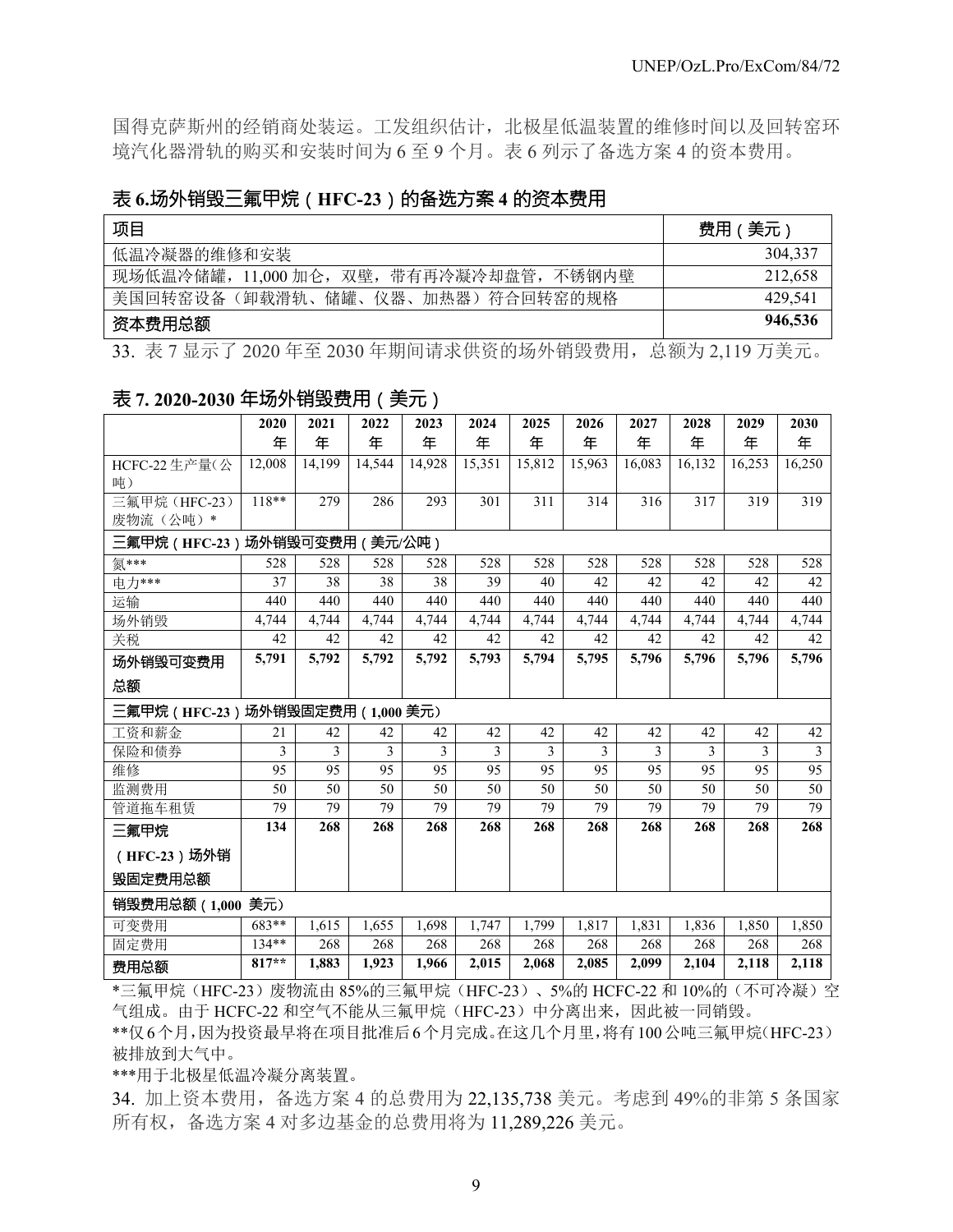备选方案 5 : 优化 HCFC-22 生产以便减少副产品三氟甲烷 (HFC-23)的生成

35. 在过去 17 年中, 三氟甲烷 (HFC-23) 废物流的生成率介于 1.52%至 3.00%; 该比率与 生产量(弱)相关,生产量越低,生成率越低。然而,如果生产量低是期间高产量运行天 数少所致,则生成率可能更高。此外,工厂关闭和启动的次数也影响生成率,关闭和启动 越频繁,生成率越高。

36. 减少三氟甲烷(HFC-23)废物流数量的其他措施包括: 改进产品蒸馏柱的设计, 这将 促使将 HCFC-22 从废物流中分离出来,从而减少耗材量;并改进水罐中的连接器和更换 HCFC-22 加注站中的自动阀,以减少 HCFC-22 填料损失。

- 37. 因此,工发组织提议:
	- (a) 将额定生产力从每天 30 吨限制到每天 25 吨。考虑到预测产量,这将要求第 二条生产线提前大约 50 天运行,以便能够覆盖给定年份的所有订单。此操作 的增量费用是每日工厂固定费用乘以第二条生产线的额外运行天数。基于 2020-2024 年间的预测产量;从 2025 年开始,至少有一条生产线将满负荷运 行,以满足预测的需求;
	- (b) 用一种新的直径增大且填充材料效率更高的产品蒸馏柱替代 HCFC-22 产品 蒸馏柱。随着运行条件的改善,这将使三氟甲烷(HFC-23)废物流中的 HCFC-22 浓度降低 62.5% (即三氟甲烷 (HFC-23) 废物流将由 88%的三氟甲 烷(HFC-23)、2%的 HCFC-22 和 10%的不可冷凝物组成);以及
	- (c) 改进水罐中的连接器,更换 HCFC-22 加注站的自动阀(密封更好),以减少 填料损失。

38. 工发组织估计,如表 8 所示,上述三项活动将耗资 713,625 美元。

|  | 表 8.优化 HCFC-22 生产以减少三氟甲烷 (HFC-23) 生成的活动费用 |  |  |
|--|-------------------------------------------|--|--|
|--|-------------------------------------------|--|--|

| 项目                            | 费用 (美元) |
|-------------------------------|---------|
| 2020-2024 年运营第二条生产线 50 天的额外费用 | 364,125 |
| 工程                            | 26,700  |
| 新的蒸馏柱                         | 213,500 |
| 蒸馏柱的新填料                       | 3,500   |
| 土木工程                          | 15,000  |
| 管道                            | 15,000  |
| 结构钢                           | 20,000  |
| 加注站中的特殊连接器                    | 11,000  |
| 自动开关阀                         | 44,800  |
| 共计                            | 713,625 |

39. 通过在 2020 年至 2030 年期间实施这些措施,减少将被销毁的副产品三氟甲烷(HFC-23) 的数量估计可节省 150 万美元。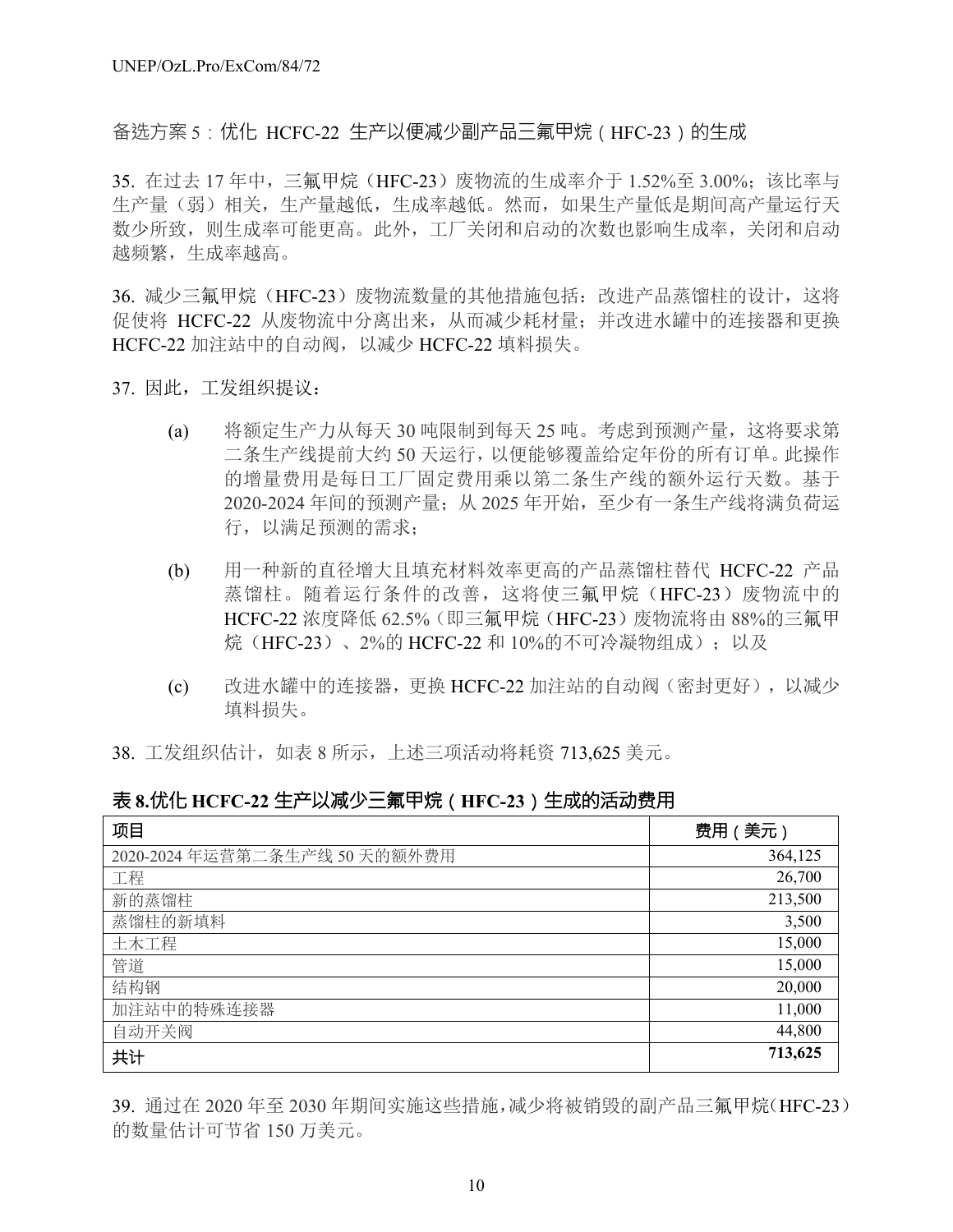## 备选方案 6: 出售原料用途的三氟甲烷 (HFC-23)或改造工厂使之能够使用三氟甲烷 (HFC-23)来生产 HCFC-22

40. 三氟甲烷(HFC-23)可用作低温制冷气体、灭火剂和半导体行业硅材料的蚀刻。所有 这些都是发射性应用。Quimobásicos 产生的三氟甲烷(HFC-23)是 HCFC-22 生产的废物。 它没有能力处理混合有 HCFC-22 和不可冷凝气体的三氟甲烷(HFC-23)流,以达到这些 应用的质量要求,而且鉴于三氟甲烷(HFC-23)的生成量较低,这种处理和净化流程在经 济上也不合理。

41. 一些研究人员建议可将三氟甲烷(HFC-23)用作农用化学品、药物和其他潜在专用化 学品等有价值的化合物的氟甲基化剂。然而,现有信息表明,这种潜在用途尚未成熟或达 到商业规模,鉴于任何新农用化学品或药物进入市场有风险和需要批准程序,预计在可预 见的未来也不会发生变化。另一个障碍是,要找到一家能够使用三氟甲烷(HFC-23)的企 业需要更多时间,而《基加利修正案》规定的控制义务是 2020 年 1 月 1 日。因此,备选方 案 6 被认为不可行。

解决副产品三氟甲烷(HFC-23)排放问题的六种备选方案摘要

42. 表 9 概述了项目提案中考虑的解决副产品三氟甲烷(HFC-23)排放问题的六种备选方 案。

| 备选             | 说明                       | 意见                               |
|----------------|--------------------------|----------------------------------|
| 方案             |                          |                                  |
| $\mathbf{1}$   | 恢复综合现场焚烧炉和非综合现场焚烧炉的      | 总费用为 18,529,168 美元;考虑到当地所有权      |
|                | 操作                       | 后, 对多边基金的总费用为 9,449,876 美元       |
| $\overline{2}$ | 进口 HCFC-22 以满足国内市场的需求    | 不可行。由于失去市场份额和定位、取消与供             |
|                |                          | 应商的合同、关闭工作场所和解雇工人, 仅进            |
|                |                          | 口 HCFC-22 对 Quimobásicos 而言在经济上不 |
|                |                          | 可行                               |
| 3              | 通过不可逆转化和其他新的转化技术销毁副      | 不可行。无法确定可在可用时间内实施的不可             |
|                | 产品三氟甲烷 (HFC-23), 以及三氟甲烷  | 逆转化或可行转化技术                       |
|                | (HFC-23) 管理的储存备选方案       |                                  |
| $\overline{4}$ | 通过缔约方核准的技术将三氟甲烷          | 总费用为 22,135,738 美元;考虑到当地所有权      |
|                | (HFC-23) 运到场外销毁          | 后, 对多边基金的总费用为 11,289,226 美元      |
| 5              | 优化 HCFC-22 生产以便减少副产品三氟甲  | 优化 HCFC-22 生产以减少三氟甲烷(HFC-23)     |
|                | 烷 (HFC-23) 的生成           | 生成的活动费用为 713,625 美元。2020 年至      |
|                |                          | 2030年间的总节余估计为150万美元              |
| 6              | 出售原料用途的三氟甲烷 (HFC-23) 或改造 | 不可行。Quimobásicos 不具备处理混合有        |
|                | 工厂使之能够使用三氟甲烷 (HFC-23) 来生 | HCFC-22 和不可冷凝气体的三氟甲烷             |
|                | 产 HCFC-22                | (HFC-23) 流以满足质量要求的能力; 鉴于         |
|                |                          | 三氟甲烷 (HFC-23) 生成量低, 在经济上不        |
|                |                          | 可行                               |

## 表 **9.**解决副产品三氟甲烷(**HFC-23**)排放问题的六种备选方案摘要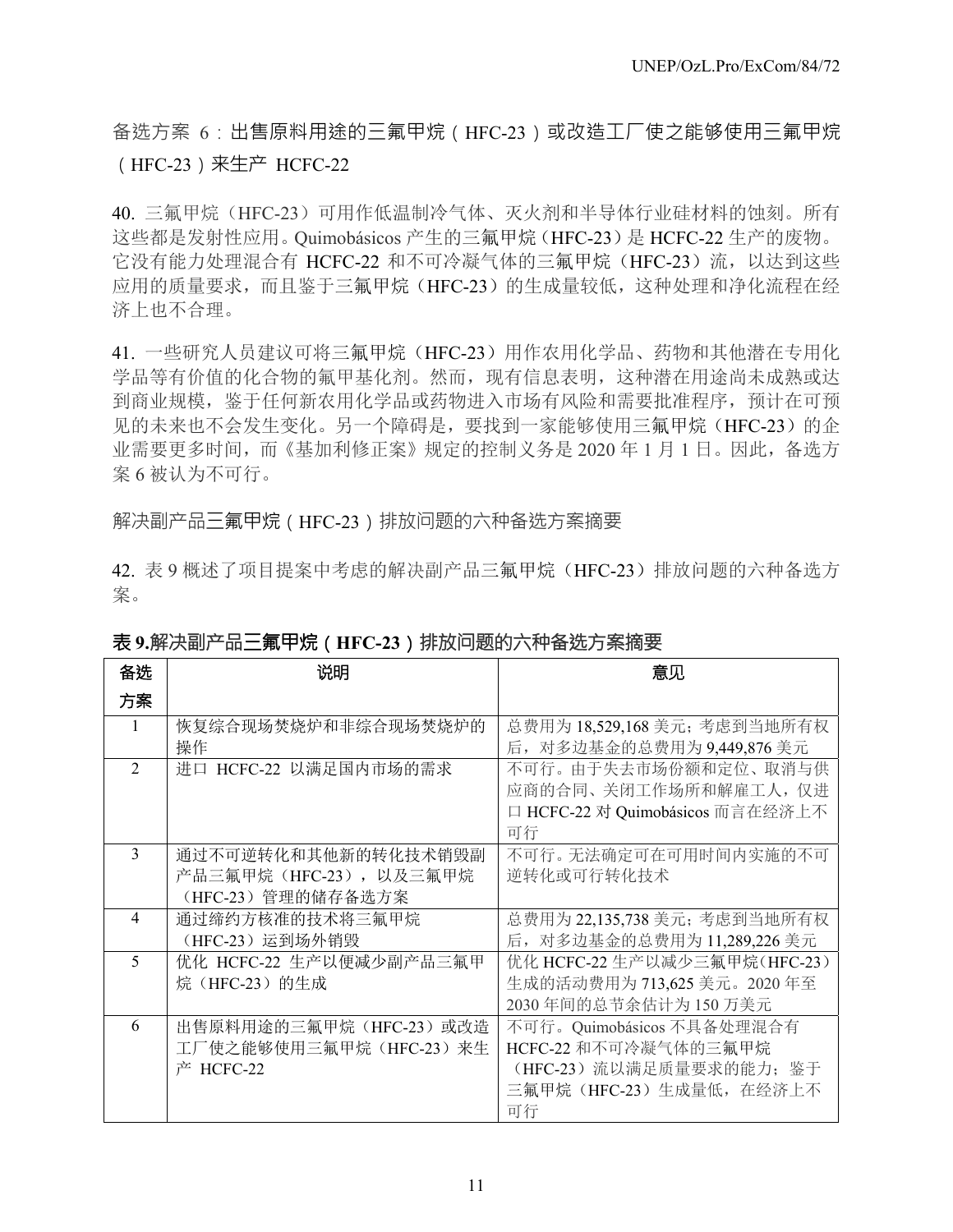### 墨西哥排放权交易倡议

43. 执行委员会特别请求工发组织在提交的文件中列入关于今后可能适用于该国的相关信 用额的数据(第 83/67(a)号决定)。从 2020 年 1 月 1 日起试行排放权交易系统,为期两年; 三氟甲烷(HFC-23)未被纳入该系统。该系统计划在 2023 年全面投入运行,目前尚不清 楚通过销毁三氟甲烷(HFC-23)获得的碳信用额是否会在该系统中得到接受。因此, 在当 地排放权交易系统下,最早可能提供资金支持销毁副产品三氟甲烷(HFC-23)排放,如果 有的话,将是在 2023 年。

44. Quimobásicos 一直支持这一倡议,并希望使用该系统支持淘汰副产品三氟甲烷(HFC-23) 排放,前提是该系统可以做到这一点。Quimobásicos 表示,一旦当地碳市场认定三氟甲烷 (HFC-23)控制措施适当并使销毁在经济上可行,Quimobásicos 将放弃多边基金为控制副 产品三氟甲烷(HFC-23)排放提供的援助。

### 与《巴黎协定》规定的国家自主贡献的关系

45. 执行委员会特别请工发组织在其提交的文件中列入关于国家对副产品三氟甲烷 (HFC-23)排放的控制与《巴黎协定》规定的墨西哥政府的国家自主贡献之间关系的信息 (第 83/67(b)号决定)。工发组织澄清说,由于预计将通过多边基金为逐步减少氢氟碳化 合物提供资金,墨西哥尚未在其国家自主贡献中列入任何关于氢氟碳化合物的行动。

### 备选方案选择和拟议《协定》

46. 根据工发组织提出的备选方案,Quimobásicos 和墨西哥政府选择备选方案 1 作为解决 副产品三氟甲烷(HFC-23)排放问题在技术和经济上最可行的备选方案。虽然备选方案 5 (即优化 HCFC-22 生产)可能提供更多环境惠益,长期而言更具成本效益,但它将需要 349,500 美元的前期投资,且由于拟议的技术解决方案尚不成熟而存在风险。

47. 工发组织提议通过基于业绩的《协定》提供资金,其原则和时间安排如表 10 所示:

- (a) 销毁费用在《协定》获得核准时商定;
- (b) 考虑到企业的非第 5 条所有权,第一次付款将在资本费用和用以销毁 2020 年产生的三氟甲烷(HFC-23)废物流估计量所花费费用的 51%。此外,还申 请了 40,000 美元, 用以独立核查 2020 年和 2021 年三氟甲烷 (HFC-23) 排 放的控制情况;
- (c) 从 2021 年至 2030 年的每年 2 月,将独立核查前一年销毁和/或排放的三氟甲 烷(HFC-23)废物流的数量,并将核查报告提交秘书处审查。建议从 2022 年开始,这一独立核查的费用为每年 20,000 美元;
- (d) 2020 年和 2021 年不会要求任何付款;
- (e) 在该年(从 2022 年开始到 2030 年结束)的第一次会议上,执行委员会将根 据上一年销毁的三氟甲烷(HFC-23)的核查数量和商定的销毁费用核准为墨 西哥提供的资金;
- (f) 核查发现排放三氟甲烷(HFC-23)的,按商定销毁费用的三倍乘以排放的废 物流处以罚款;以及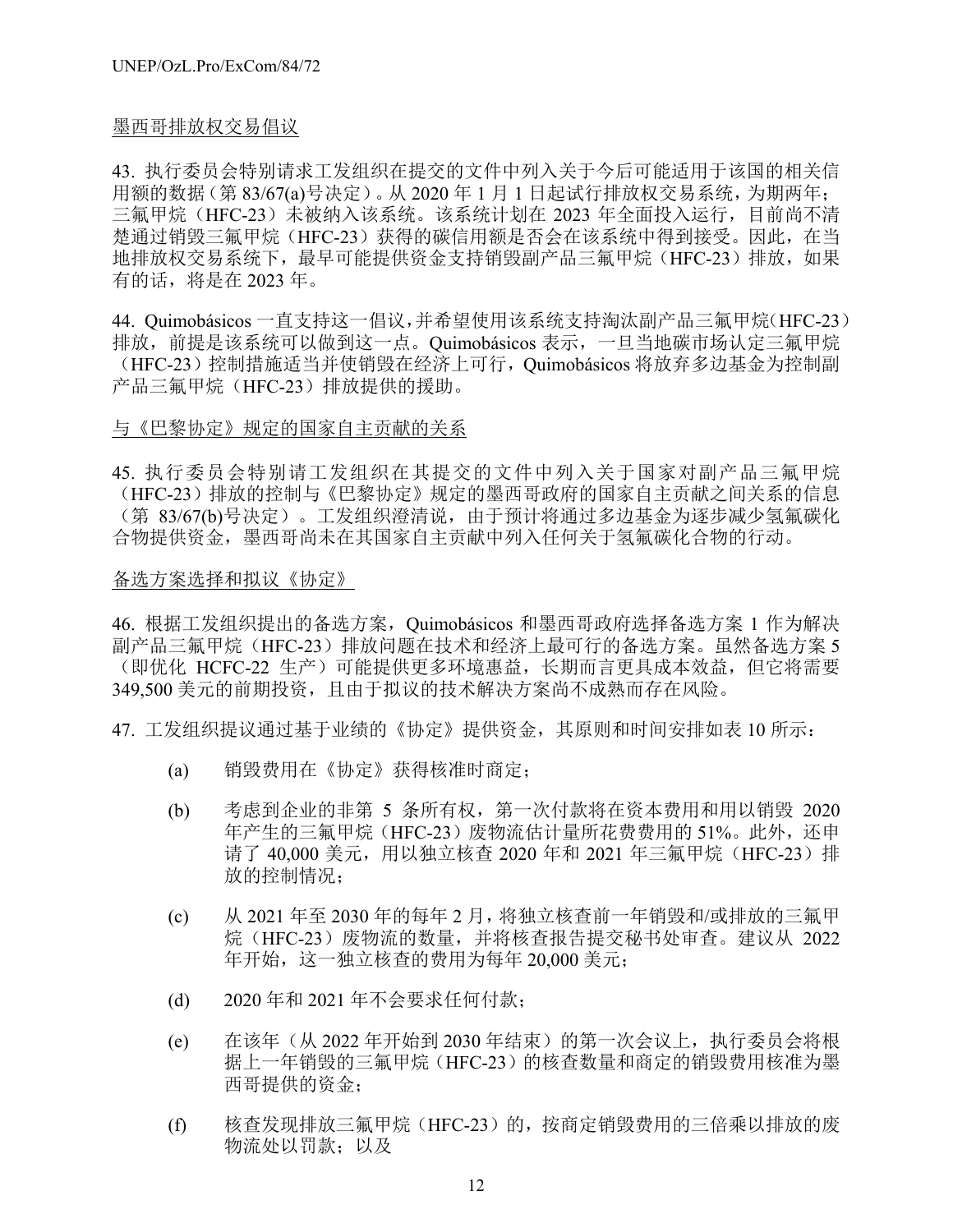(g) 一旦当地碳市场认定三氟甲烷(HFC-23)控制措施适当并使销毁在经济上可 行,Quimobásicos 将放弃多边基金为控制副产品三氟甲烷(HFC-23)排放提 供的援助。

表 **10.**估计供资(美元)和拟议时间表

| 年份   | 费用总数       | 符合条件的费用*  | 核查      | 申请的资金     |
|------|------------|-----------|---------|-----------|
| 2019 | 2,060,827  | 1,051,022 | 40,000  | 1,091,022 |
| 2020 |            |           |         |           |
| 2021 |            |           |         |           |
| 2022 | 1,500,048  | 765,025   | 20,000  | 785,025   |
| 2023 | 1,528,029  | 779,295   | 20,000  | 799,295   |
| 2024 | 1,558,423  | 794,796   | 20,000  | 814,796   |
| 2025 | 1,592,660  | 812,257   | 20,000  | 832,257   |
| 2026 | 1,653,290  | 843,178   | 20,000  | 863,178   |
| 2027 | 1,693,846  | 863,862   | 20,000  | 883,862   |
| 2028 | 1,657,207  | 845,176   | 20,000  | 865,176   |
| 2029 | 1,661,680  | 847,457   | 20,000  | 867,457   |
| 2030 | 1,704,726  | 869,410   | 20,000  | 889,410   |
| 2031 | 1,918,431  | 978,400   |         | 978,400   |
| 共计   | 18,529,168 | 9,449,876 | 220,000 | 9,669,876 |

\*在占非第 5 条国际所有权的 49%之后。

## 秘书处的意见

48. 秘书处根据《蒙特利尔议定书基加利修正案》规定的履约义务,审查了 Quimobásicos 控制副产品三氟甲烷(HFC-23)的备选方案的项目提案;副产品三氟甲烷(HFC-23)排 放到大气中所产生的环境影响;以及控制副产品三氟甲烷(HFC-23)排放在技术上和经济 上可行的备选方案。

49. 自 2016 年通过《基加利修正案》以来,秘书处在与《修正案》相关的各种事项上积累 了经验,特别是通过以下方面:按照执行委员会的要求编写政策文件,其中几份文件的编 写得到了在化学品生产工艺方面具有丰富经验的专家提供的技术和经济投入;核查阿根廷 FIASA 的生产设施以及提交第八十三次会议的相关项目提案,其中提供了一系列控制副产 品三氟甲烷(HFC-23)排放的备选方案,包括关闭 HCFC-22 生产设施;核查 Quimobásicos 根据墨西哥氟氯烃淘汰管理计划提交的产量核查情况;以及审查提交第八十四次会议的本 项目提案。

50. 注意到 Quimobásicos 将继续以《蒙特利尔议定书》允许的水平生产 HCFC-22 用于受控 用途,直至 2030 年淘汰,以及用于水平达到客户要求的原料应用,在整个项目审查过程中, 秘书处征求一位在氟化物生产工艺方面具有公认技术和财务资质的专家的技术咨询意见。 秘书处向工发组织提出并反映在本文件中的所有技术和费用提案均与秘书处技术专家进行 了广泛讨论。

51. 注意到工发组织提出的所有备选方案都包括在 2020 年 1 月 1 日之后继续向大气排放六 个月的三氟甲烷(HFC-23),排放到大气中的一公斤副产品三氟甲烷(HFC-23)相当于 14,800 公斤的二氧化碳, 以及从项目提案提交之时到落实工发组织提出的备选方案为止, Quimobásicos生产HCFC-22的副产品产生的这种物质的排放量相当于大约160 万公吨的二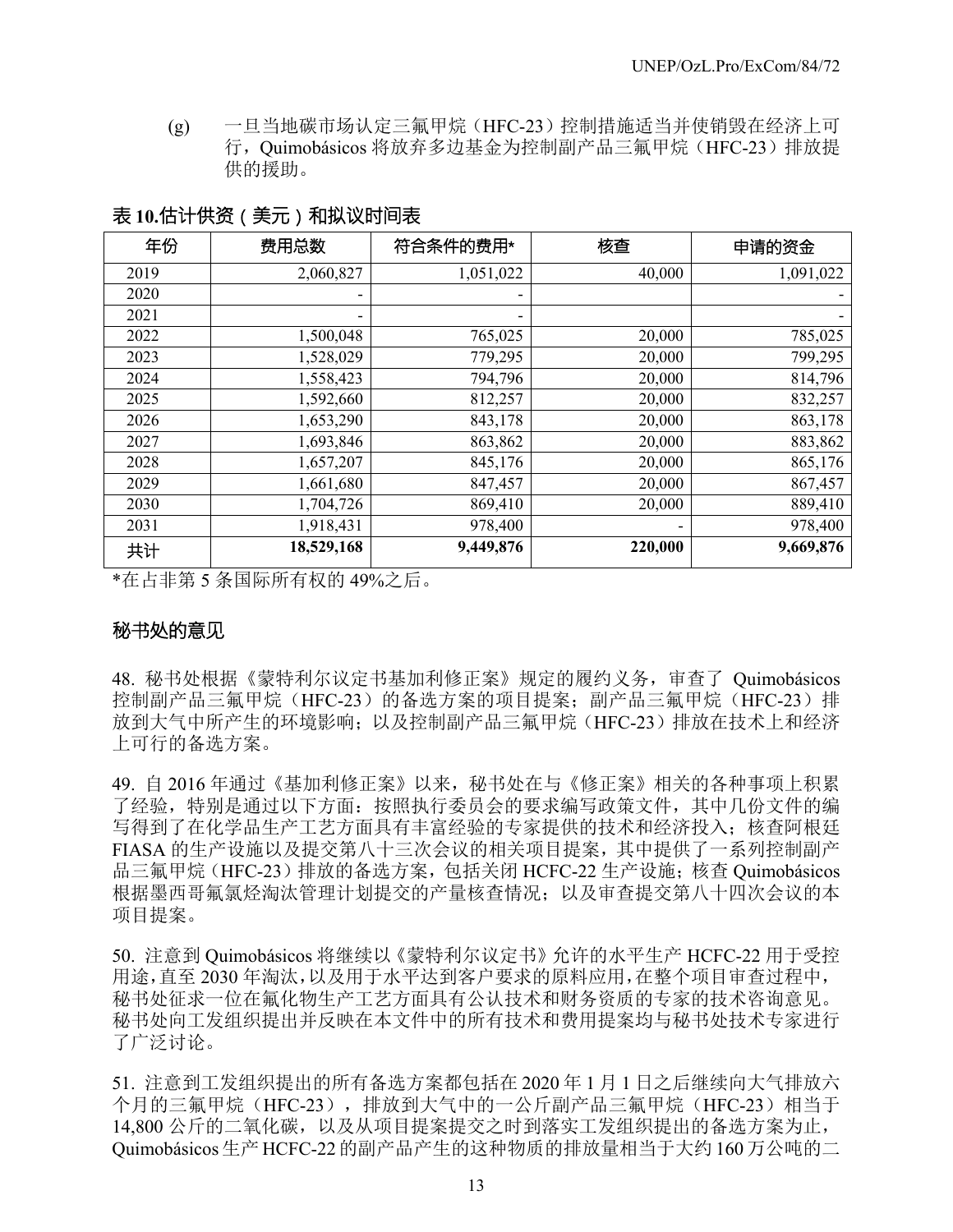氧化碳当量,秘书处探讨了 Quimobásicos 是否能够利用其自身的资金在执行委员会会议之 前采取行动,以尽量减少排放到大气中的三氟甲烷(HFC-23)。然而,Quimobásicos 和墨 西哥政府都没有此类活动的预算;此外,尚不清楚执行委员会可能会选择第 83/67(a)号决 定中要求的哪一个控制备选方案。

52. 因此,为了协助墨西哥政府尽早履行其根据《基加利修正案》新获得的义务,秘书处 审议了是否有技术上可行的备选方案,以最大限度地减少排放到大气中的副产品三氟甲烷 (HFC-23)。表 11 简要说明了秘书处确定的可能最大限度减少副产品三氟甲烷(HFC-23) 排放量的两个备选方案(方案 A 和 B);关于这两个备选方案的详细说明载于本文件附件 一。表 11 还概述了秘书处对工发组织提出的现场和场外备选方案的审查情况(方案 1 和 4); 审查详情见下文。

## 表 **11.Quimobásicos** 控制副产品三氟甲烷(**HFC-23**)排放的备选方案

| 方案/说明                                                                                                               | 优势                                                                                                                                     | 劣势                                                                                                                                                   |  |  |  |
|---------------------------------------------------------------------------------------------------------------------|----------------------------------------------------------------------------------------------------------------------------------------|------------------------------------------------------------------------------------------------------------------------------------------------------|--|--|--|
| 工发组织:翻新两个等离子弧销毁装置,现场销毁(备选方案1)                                                                                       |                                                                                                                                        |                                                                                                                                                      |  |  |  |
| -翻新两个等离子弧销毁装置并<br>现场销毁三氟甲烷 (HFC-23)                                                                                 | -使用现有设备在技术上合理可<br>行的备选方案<br>-在任何一个等离子弧销毁装置<br>的翻修完成后立即销毁所有副<br>产品三氟甲烷 (HFC-23)。<br>-不需要额外的许可证<br>-不需要更改 Quimobásicos 的生<br>产操作参数       | -在翻修任何一个等离子弧销毁<br>装置前(即大约6个月),将排<br>放副产品三氟甲烷 (HFC-23)<br>-比工发组织提出的场外备选方<br>案更昂贵                                                                      |  |  |  |
| 工发组织:翻修北极星销毁装置,场外销毁(备选方案4)                                                                                          |                                                                                                                                        |                                                                                                                                                      |  |  |  |
| -翻修北极星低温冷凝分离装置<br>-安装低温储罐<br>-租用三个管道拖车<br>-场外销毁三氟甲烷 (HFC-23)                                                        | -使用现有设备(即北极星装置)<br>在技术上合理可行的备选方案<br>-不需要更改 Quimobásicos 的生<br>产操作参数                                                                    | -在翻修北极星装置前(即大约<br>六个月), 将排放三氟甲烷<br>$(HFC-23)$<br>-场外销毁需要许可证, 所需时<br>间不确定<br>-如果北极星装置发生故障或需<br>要维护, 则无备份                                              |  |  |  |
|                                                                                                                     | 变更 HCFC-22 工艺场外销毁三氟甲烷 ( HFC-23 ) (备选方案 A )                                                                                             |                                                                                                                                                      |  |  |  |
| -安装泵将 AHF 从有轨电车转移<br>到储罐,并在储罐上安装水洗涤<br>器, 以避免从三氟甲烷<br>(HFC-23) 废物流中分离不可<br>冷凝物<br>-安装工业气体低温液化装置和<br>储罐<br>-租用三个管道拖车 | -一旦转移和低温系统安装完<br>毕,立即开始销毁三氟甲烷<br>(HFC-23); 可提供管道拖车;<br>而且也获得了场外销毁的许可<br>证。<br>-允许在不到6个月的时间内销<br>毁三氟甲烷 (HFC-23)<br>-是秘书处评估的最便宜的备选<br>方案 | -要求改变 Quimobásicos 的生产<br>操作参数,该公司对此表示异<br>议。<br>-场外销毁需要许可证, 所需时<br>间不确定<br>-如果在销毁之前需要排放少量<br>空气, 则可能会有三氟甲烷<br>(HFC-23) 少量排放的风险<br>-尚未量化的 AHF 可能轻微损失 |  |  |  |
|                                                                                                                     | 等离子弧销毁装置翻修后场外销毁转换为现场销毁﹐且更改了 HCFC-22 流程(备选方案 B)                                                                                         |                                                                                                                                                      |  |  |  |
| -安装泵将 AHF 从有轨电车转移<br>到储罐,并在储罐上安装水洗涤<br>器, 以避免从三氟甲烷                                                                  | -一旦转移和低温系统安装完<br>毕,立即开始销毁三氟甲烷<br>(HFC-23); 可提供管道拖车;                                                                                    | -要求改变 Quimobásicos 的生产<br>操作参数,该公司对此表示异<br>议。                                                                                                        |  |  |  |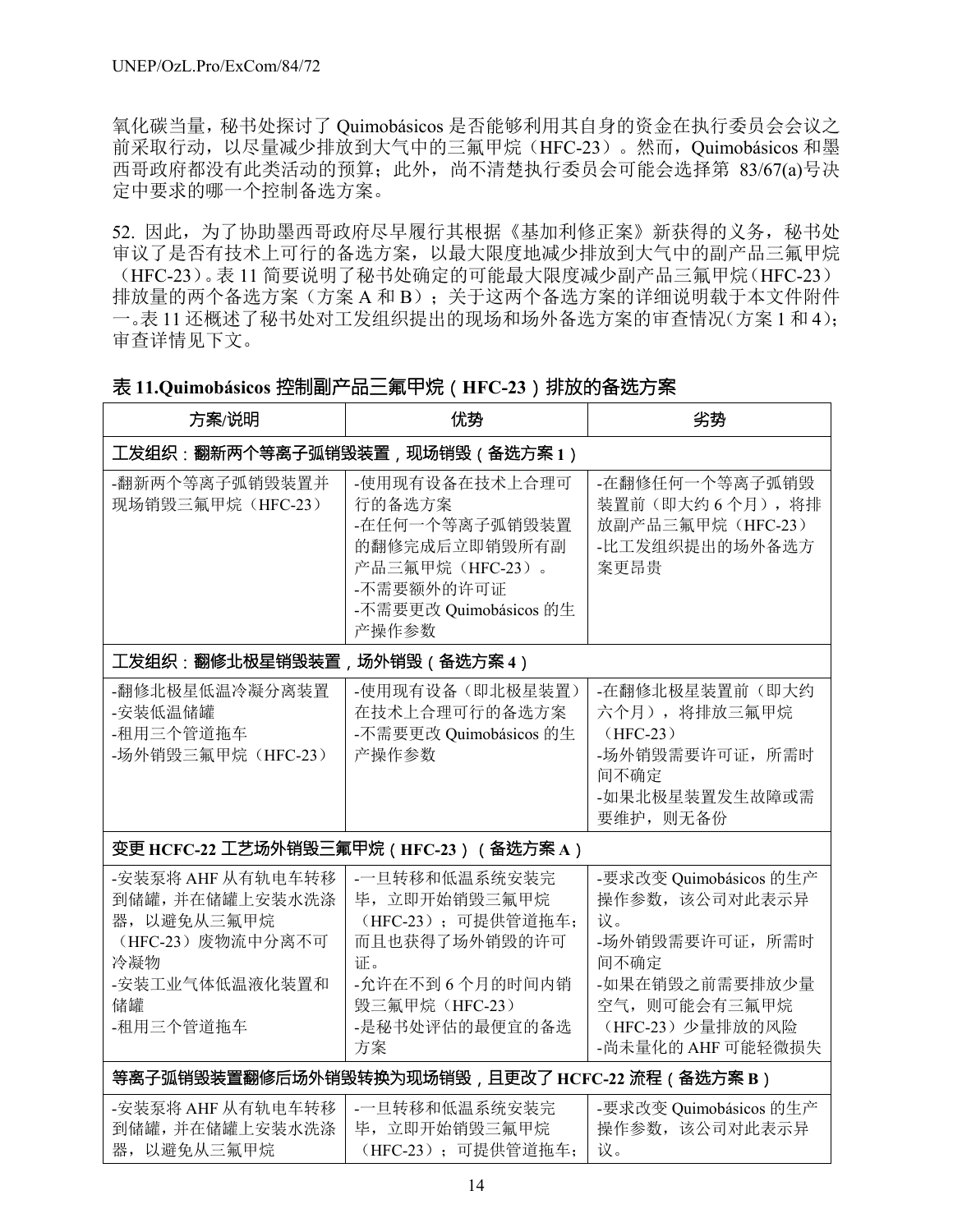| 方案/说明                                                                                                                     | 优势                                                                                     | 劣势                                                                                                                                                              |
|---------------------------------------------------------------------------------------------------------------------------|----------------------------------------------------------------------------------------|-----------------------------------------------------------------------------------------------------------------------------------------------------------------|
| (HFC-23) 废料流中分离不可<br>冷凝物<br>-安装工业气体低温液化装置和<br>储罐<br>-租赁三辆管道拖车以便进行场<br>外销毁(一年)<br>-翻修一个等离子弧销毁装置,<br>在等离子弧销毁装置运行后进<br>行现场销毁 | 而且也获得了场外销毁的许可<br>证。<br>-允许在不到6个月的时间内场<br>外销毁三氟甲烷 (HFC-23)<br>-允许在等离子弧销毁装置翻修<br>后进行现场销毁 | -场外销毁需要许可证, 所需时<br>间不确定<br>-如果在销毁之前需要排放少量<br>空气, 则可能会有三氟甲烷<br>(HFC-23) 少量排放的风险<br>-在等离子弧销毁装置的维护和<br>维修期间,我们将需要场外销毁<br>-是秘书处评估的最昂贵的备选<br>方案<br>-尚未量化的 AHF 可能轻微损失 |

对关于翻修两个等离子弧销毁装置并进行现场销毁的备选方案 1 的意见

53. 备选方案 1 需要翻修两个等离子弧销毁装置。除了 2020 年前 6 个月排放到大气中的三 氟甲烷(HFC-23), 所有的三氟甲烷(HFC-23)都在现场销毁。

54. 翻修第 1 台和第 2 台等离子弧销毁装置的费用已按最初提交额计,但以下细微调整除 外:

- (a) 第 83/67(a)(一)号决定特别请工发组织对恢复现场焚烧炉操作的费用进行三 项独立估算。虽然只有技术供应商可以提供等离子弧销毁装置所需专门设备 的估计数,但以下标准工业设备并非如此: 泵和泵备件、坑修复、氢氧化钠 罐、仪表和阀门、罐、管道、pH 1 分析仪、空气压缩机和台式计算机。对于 这些组件,估计数减少 20%;
- (b) 有几个项目在普拉斯堪公司的(机密)报告和报价中未被提及,也不清楚(如 电离水泵和流量计),这些项目估计数减少 50%;对于报告正文中未提及的 其他项目(例如,发动机启动装置、水转子流量计等)估计数减少 20%;以 及
- (c) 为第 1 台和第 2 台等离子弧销毁装置申请了 50,000 美元用于启动技术支持。 这笔基金被合理定为每台等离子弧销毁装置 25,000 美元。

55. 只提供了一个估计数,用于翻修专用于清洁等离子弧销毁装置所排污水的废水处理设 施。与上述方法一致,对提交的费用削减 20%,所得费用为 123,641 美元。

56. 同样,2025-2030 年操作等离子弧销毁装置所申请的备件已按最初提交额计,但将于 2025 年更换的三氟甲烷 (HFC-23) 仪表的价格降低了 20%, 注意到秘书处正在就这一费 用是否合适征求执行委员会的指导意见。

57. 备选方案 1 的经营费用基于以下内容:

- (a) 2018 年 HCFC-22 的生产水平和副产品生成率;
- (b) 原材料价格、副产品价格和公用事业价格以及消费因素均按提交的价格计算;
- (c) 维修费以及工资和薪金已按最初提交额计;以及
- (d) 监测和其他费用定为每年 10,000 美元。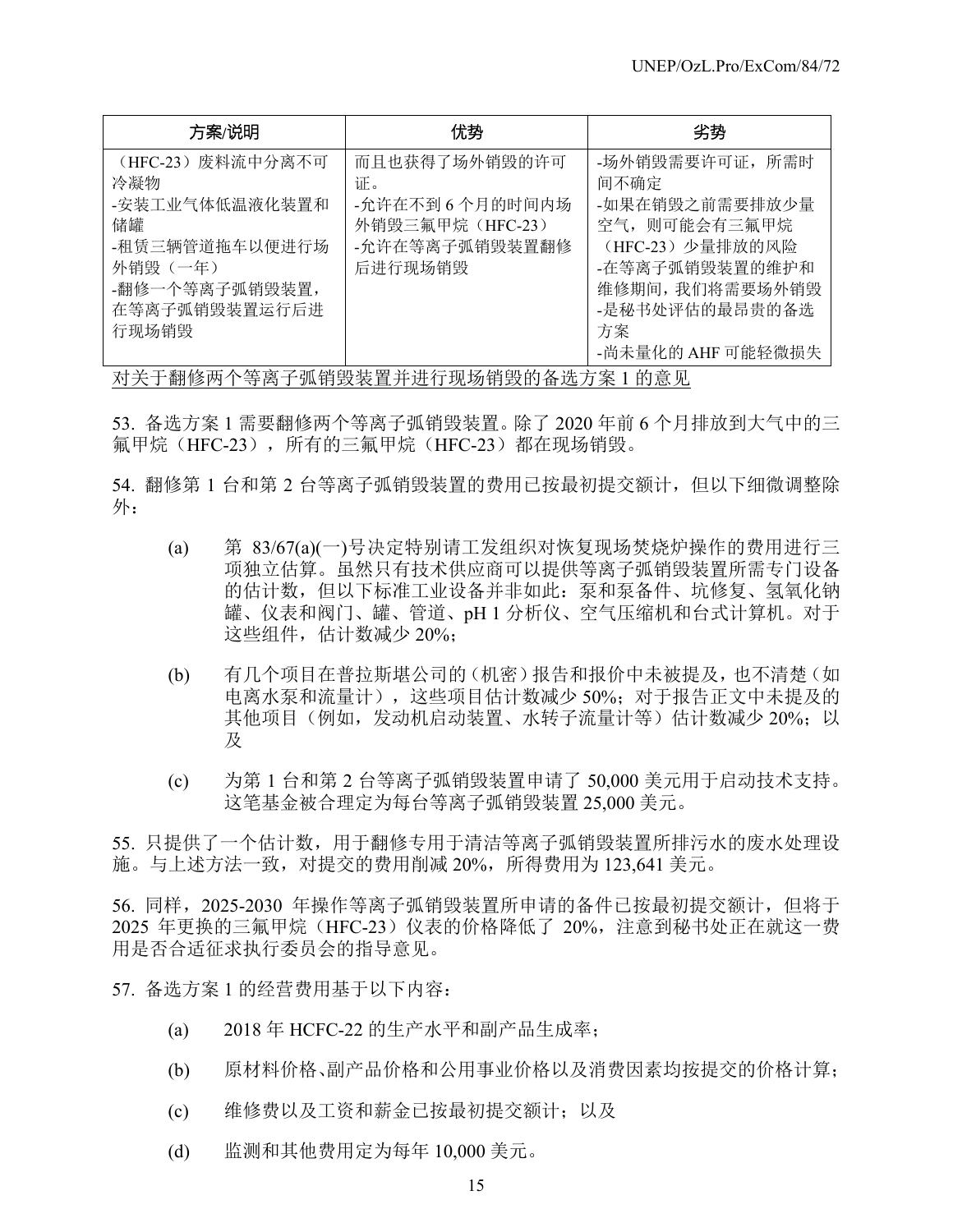58. 根据提交的文件, 2020 年的经营费用基于操作等离子弧销毁装置 6 个月计算得出(即 假设三氟甲烷 (HFC-23) 排放 6 个月) 。

59. 工发组织申请每年将 20,000 美元用于独立核查。如果执行委员会决定将这些费用视为 项目费用,<sup>10</sup>秘书处建议考虑到墨西哥 2020-2022 年氟氯烃淘汰管理计划第二阶段已核准的 氟氯烃生产核查费用为每年 12,500 美元。因此,2020-2030 年的独立核查费用将为 182,500 美元。

60. 表 12 对所提交的备选方案 1 的费用和经秘书处订正的费用进行了比较分析。

表 **12.**备选方案 **1**(翻修两台等离子弧销毁装置)的费用比较分析(美元)

| 项目                         | 秘书处        | 工发组织       | 差额            |
|----------------------------|------------|------------|---------------|
| 翻修第1台等离子弧销毁装置              | 529,633    | 600,329    | (70,696)      |
| 翻修第2台等离子弧销毁装置              | 438,630    | 483,285    | (44, 655)     |
| 2025-2030年等离子弧销毁装置资本费用(仅一个 | 345,275    | 349,544    | (4,269)       |
| 装置)*                       |            |            |               |
| 翻修污水处理设施                   | 123,641    | 154,551    | (30, 910)     |
| 增支资本费用小计                   | 1,437,179  | 1,587,709  | (150, 530)    |
| 11年现场销毁的增支经营费用*'**         | 9,820,932  | 16,782,690 | (6,961,758)   |
| 增支资本费用+增支经营费用              | 11,258,111 | 18,370,399 | (7, 112, 288) |
| 应急费用                       | 143,718    | 158,771    | (15,053)      |
| 小计                         | 11,401,829 | 18,529,170 | (7,127,341)   |
| 51%第5条资助资格                 | 5,814,933  | 9,449,877  | (3,634,944)   |
| 独立核查*' ***                 | 182,500    | 220,000    | (37,500)      |
| 共计****                     | 5,997,433  | 9,669,877  | (3,672,444)   |
| 已销毁的三氟甲烷 (HFC-23)<br>(公吨)  | 1,353      | 2,696      | (1,343)       |
| 成本效益 (美元/公斤)               | 4.43       | 3.59       |               |

\*资金支持的持续时间由执行委员会决定。

\*\*假设 2020 年现场销毁持续 6 个月。

l

\*\*\*由执行委员会决定核查费用是否被视为项目或机构支助费用。

\*\*\*\*与出口到非第 5 条国家相关的三氟甲烷 (HFC-23) 的受资助资格由执行委员会决定。

61. 工发组织不同意秘书处提议的费用。然而,工发组织指出,根据这一备选方案,它可 以进行独家采购,从而加快授予合同所需的时间;尽管如此,等离子弧销毁装置的翻修将 需要约 6 个月的时间。这个备选方案的另一个好处是只有一个订约人。

62. 秘书处还考虑,与其翻修两台等离子弧销毁装置,不如只翻修一台等离子弧销毁装置, 并将其用北极星低温冷凝分离装置(将进行翻修)的备件和低温储罐(将购买)。在翻修 北极星装置前(估计时间: 6 个月), 将继续向大气中排放副产品三氟甲烷(HFC-23)。 这个备选方案的增支资本费用比备选方案 1 的增支资本费用低 12,638 美元;然而,运行和 维护北极星低温冷凝分离装置的费用使总费用略高于备选方案 4 的费用,因此,不再进一 步考虑这个备选方案。

<sup>10</sup> UNEP/OzL.Pro/ExCom/84/70 号文件讨论了机构支助费用以及是否将核查费用列入其中。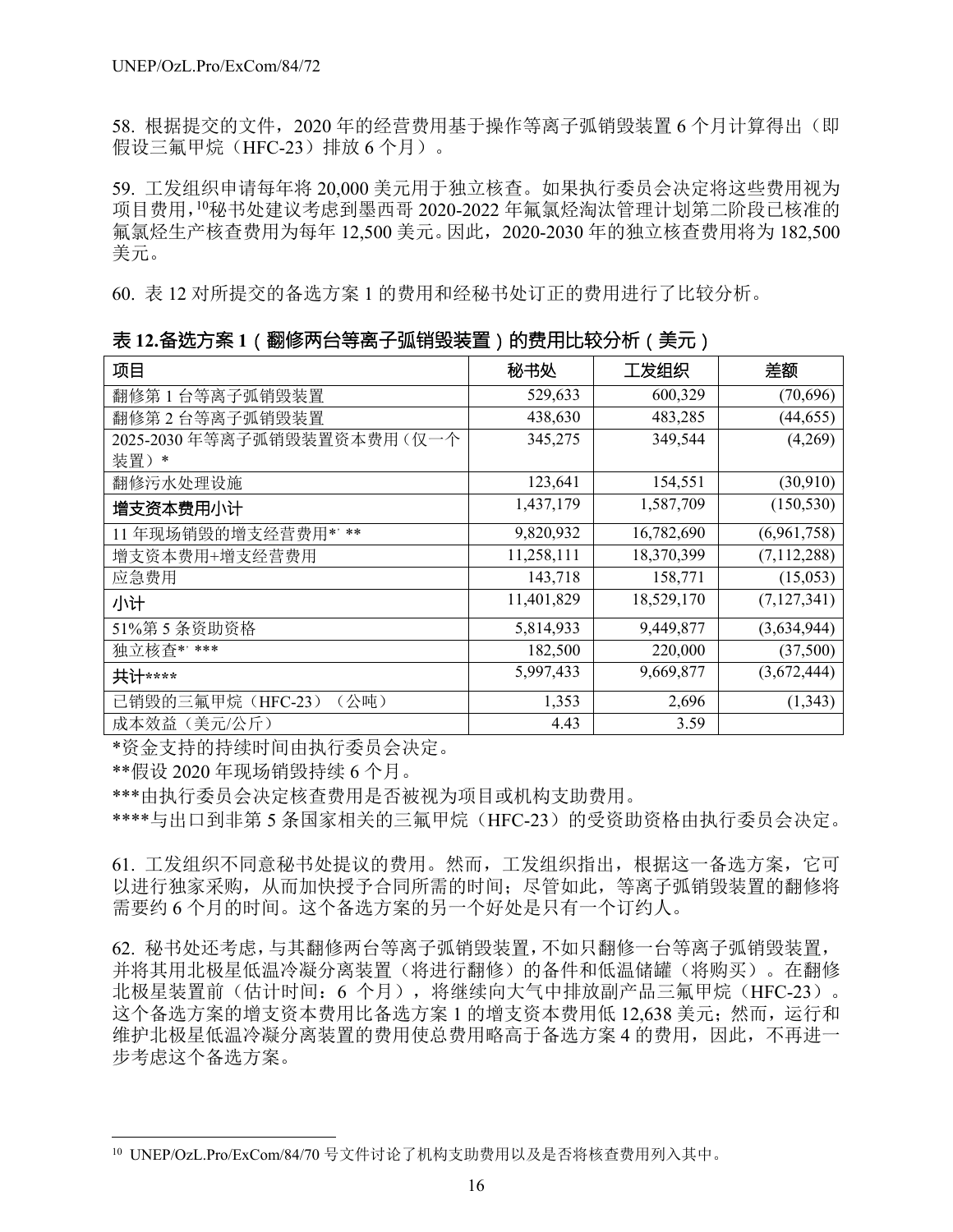63. 考虑到目前 HCFC-22 的生产水平、到 2030 年的预测水平以及等离子弧销毁装置的生 产能力为 60 公斤/小时,仅翻修一台等离子弧销毁装置将提供足够的销毁能力。尽管如此, 秘书处在其评估中仍认为,翻修第二台等离子弧销毁装置符合条件,因为在等离子弧销毁 装置停机维护或需要维修时,需要有一个后备系统。UNEP/OzL.Pro/ExCom/84/70 号文件进 一步讨论了这种备用设备的资格问题。

#### 对关于翻修北极星装置并进行场外销毁的备选方案 4 的意见

64. 备选方案 4 需要翻修北极星低温分离装置, 购买一个低温储罐, 租赁三辆管道拖车, 并进行场外销毁。鉴于三氟甲烷(HFC-23)废料流中存在空气, 三氟甲烷(HFC-23)只 能在北极星装置翻修后才能转移到管道拖车或低温储罐,而这预计需要 6 个月的时间。在 这 6 个月中, 三氟甲烷 (HFC-23) 将被排放到大气中。

65. 翻修北极星装置的费用(304,337 美元)和购买低温储罐的费用(212,658 美元)按提 交额计。

66. 回转窑位于美利坚合众国,已经具备了将制冷剂注入其回转窑所需的设备;没有关于 基线设备的信息表明需要额外的设备;且没有关于回转窑自 2006 年以来是否销毁了三氟甲 烷(HFC-23)的信息。因此,不认为卸载滑轨是新增项目。此外,由于该企业不属于第 5 条国家所有,因此不符合资格。

67. 销毁费用按提交额计为每公斤废物 4.00 美元,场外销毁的固定费用也是 4.00 美元/公 斤(即工资和薪金、保险和债券、维护、监测、管道拖车租赁费用)。2018 年 HCFC-22 生产水平和副产品生成率用于确定待销毁的三氟甲烷(HFC-23)废物流的数量,同时考虑 到北极星装置中不可冷凝物的去除, 2020 年三氟甲烷 (HFC-23) 的销毁时间为 6 个月, 使得 2020 年至 2030 年期间销毁总费用为 10,195,651 美元,如表 13 所示。

## 表 **13.**备选方案 **4**(翻修北极星装置、购买低温储罐、场外销毁)的费用比较分析(美

元)

| 项目                        | 秘书处        | 工发组织         | 差额             |
|---------------------------|------------|--------------|----------------|
| 北极星低温装置的维修和安装             | 304,337    | 304,337      | $\theta$       |
| 低温储罐+安装+辅助设备              | 212,658    | 212,658      | $\theta$       |
| 美国回转窑卸载滑轨                 | $\theta$   | 424,541      | (424, 541)     |
| 增支资本费用小计                  | 516,995    | 941,536      | (424, 541)     |
| 11年场外销毁***                | 10,195,651 | 21,194,202   | (10,998,551)   |
| 小计                        | 10,712,646 | 22, 135, 738 | (11, 423, 092) |
| 51%第5条资格                  | 5,463,449  | 11,289,226   | (5,825,777)    |
| 独立核查 ****                 | 182,500    | 220,000      | (37,500)       |
| 费用总额****                  | 5,645,949  | 11,509,226   | (5,863,277)    |
| 已销毁的三氟甲烷 (HFC-23)<br>(公吨) | 1,353      | 2,696        | (1,343)        |
| 成本效益 (美元/公斤)              | 4.17       | 4.27         |                |

\*资金支持的持续时间由执行委员会决定。

\*\*2020 年现场销毁为 6 个月。

\*\*\*由执行委员会决定核查费用是否被视为项目或机构支助费用。

\*\*\*\*与出口到非第 5 条国家相关的三氟甲烷(HFC-23)的资格由执行委员会决定。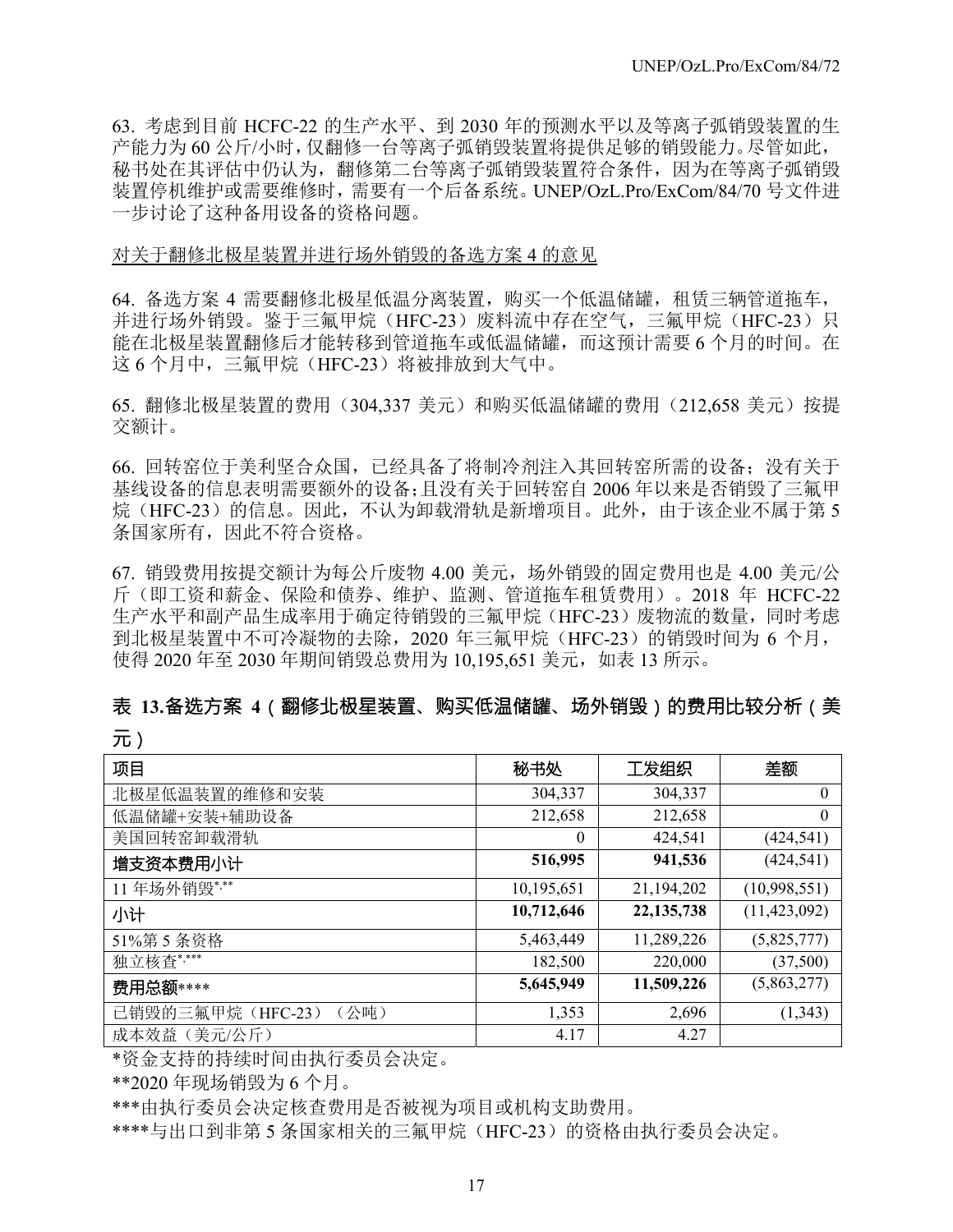68. 工发组织不同意秘书处提议的费用,并指出,已经确定的位于美国的回转窑需要卸载 滑轨。此外,正如附件一中进一步讨论的那样,工发组织对能否在不到 9 个月的时间内获 得场外销毁所需的许可证表示关切。

69. 一个 11,000 加仑 (41.6 立方米) 的低温储罐将在 2018 年 HCFC-22 生产水平上提供三 个月以上的储存。因此,一个较小的(且较便宜的)储罐和两辆管道拖车(代替申请的三 辆)就足够了。尽管如此,秘书处在其评估中仍认为所要求的设备符合条件,因为在场外 销毁可能会出现延误的情况下,需要有一个备份系统。UNEP/OzL.Pro/ExCom/84/70 号文件 进一步讨论了这种备用设备的资格问题。

70. 在本次会议上,执行委员会正在审议一个控制 FIASA 排放副产品三氟甲烷 (HFC-23) 的项目,包括关闭该 HCFC-22 生产设施的备选方案。11FIASA 有一个可以在 Quimobásicos 使用的低温储罐。<sup>12</sup>鉴于阿根廷的法规,尚不清楚储罐中可能残留的微量三氟甲烷(HFC-23) 是否会阻碍其出口;此外,目前尚不清楚 FIASA 是否会继续运营还是关闭。因此,未进一 步审议这个备选方案。

### 优化 HCFC-22 生产以便减少副产品三氟甲烷 (HFC-23) 的生成

71. 根据在第八十一次会议上提交的报告, <sup>13</sup>工发组织提议改进 HCFC-22 产品蒸馏柱, 以 进一步将 HCFC-22 从三氟甲烷(HFC-23)废物流中分离出来。根据该报告的调查结果, 实施拟议措施节省的资金大于所需的投资;然而,秘书处没有评估回收期。与减少 HCFC-22 填料损失相关的措施除控制三氟甲烷(HFC-23)外, 还具有商业意义。

### 基于业绩的融资协议

72. 工发组织建议使用基于业绩的融资协议,根据该协议,多边基金自 2022 年开始到 2030 年结束,每年将根据销毁三氟甲烷(HFC-23)的实际数量乘以商定的销毁费用提供资金。 根据这一办法,如果 HCFC-22 的产量低于预测的产量,则供资将减少;相反,如果 HCFC-22 产量增加超过预测值,供资将高于申请数额。执行委员会从未使用过这种方法,因为这种 方法将对今后财务义务造成不确定性,并且可能使业务规划以及估计多边基金充资需要变 得困难。

73. 因此,秘书处建议采用一种与 UNEP/OzL.Pro/ExCom/16/20 号文件第 32(b)段中的决定 相一致的方法,即作为确定项目编制前最后一年或过去三年平均费用的基础。就 Quimobásicos 而言,最后一年对企业更有利,因此秘书处将最后一年作为可以提供的最高 补偿水平的基础。

### 墨西哥排放权交易倡议

74. 秘书处不清楚墨西哥计划中的排放权交易系统是否会像清洁发展机制下那样要求额外 性。<sup>14</sup>因此,如果执行委员会希望确保可以使用排放权交易系统下的资金,则不妨考虑具

l

13UNEP/OzL.Pro/ExCom/81/54。

<sup>11</sup> UNEP/OzL.Pro/ExCom/84/71。

 $^{12}$ 最大工作压力额定值为 23 巴, 高于 Quimobásicos 要求的储罐;储罐的工作温度低至零下 196°C, 远低于储 罐的运行温度。

<sup>14</sup>如果按来源分类的温室气体人为排放量减少到低于在没有登记的清洁发展机制项目活动的情况下本会发生 的排放量,则清洁发展机制项目活动是额外的(京都议定书缔约方的第 3/CMP.1 号决定)。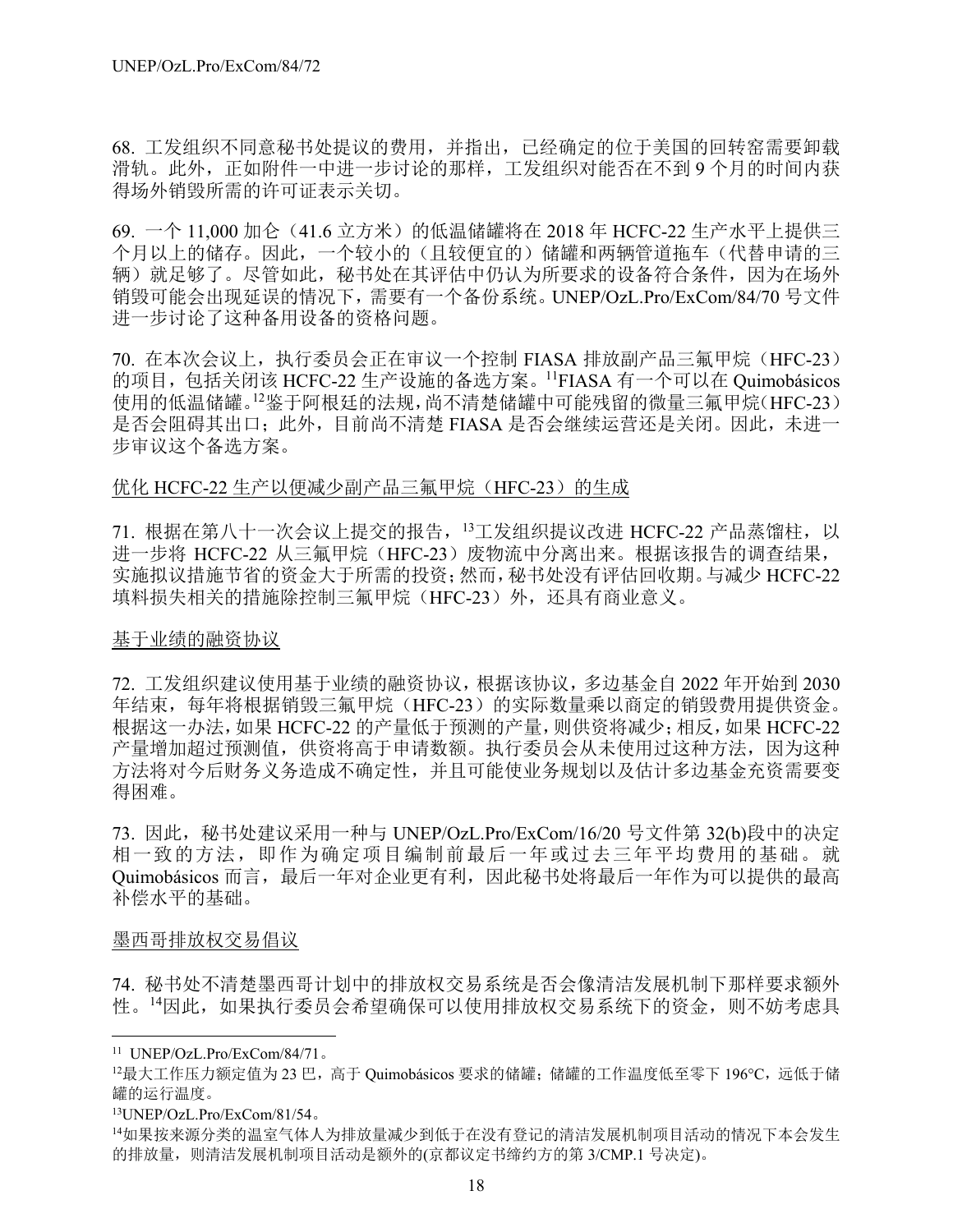体规定,一旦建立排放权系统并确认该系统将允许使用三氟甲烷(HFC-23)信用额,多边 基金将停止提供资金。

与《巴黎协定》规定的国家自主贡献的关系

75. 秘书处不清楚是否将在该国的国家自主贡献下考虑削减多边基金未提供资金的副产品 三氟甲烷(HFC-23)的排放量,包括与 Quimobásicos 的非第 5 条国家所有权有关的削减量, 以及如果执行委员会作出此类决定,与向非第 5 条国家出口相关的削减量或超过提供资金 支持期限后的削减量。

### 二**.** 墨西哥与控制副产品三氟甲烷(**HFC-23**)排放相关的政策问题

76. 根据第 83/67(d)号决定,UNEP/OzL.Pro/ExCom/84/70 号文件介绍了与第 5 条国家履行 控制副产品三氟甲烷(HFC-23)排放方面义务有关的政策问题。为便于执行委员会成员进 行审查,在此确定了与墨西哥项目有关的那些政策问题。本文件附件二根据下文确定的政 策问题概述了备选方案 1 和 4 (由工发组织提出) 和备选方案 A 和 B (由秘书处提出) 的 费用。

与向非第 5 条国家出口的 HCFC-22 相关的副产品三氟甲烷(HFC-23)的受资助资格

77. 秘书处寻求执行委员会提供指导,说明与生产用于出口到非第 5 条国家的 HCFC-22 相 关的副产品三氟甲烷(HFC-23)的排放是否符合多边基金受资助资格。秘书处提出两个备 选方案供执行委员会审议,指出执行委员会可以选择其中一个备选方案,选择介于两者之 间的选项,或决定采用不同方法:

- (a) 考虑所有副产品三氟甲烷(HFC-23)均符合受资助资格,无论生成副产品三 氟甲烷(HFC-23)的 HCFC-22 是否出口到非第 5 条国家, 以及
- (b) 扣除与出口到非第 5 条国家 HCFC-22 相关的那部分副产品三氟甲烷 (HFC-23)。就 Quimobásicos 而言,这部分的扣除额将达到 72.8%。

78. 墨西哥政府不同意后一种备选方案。

### HCFC-22 的产量将用以确定增支经营费用的基础

79. 正如秘书处在审查阿根廷的三氟甲烷(HFC-23)项目时所采取的做法,秘书处考虑根 据 UNEP/OzL.Pro/ExCom/16/20 号文件第 32(b)段中的决定,使用项目编制前一年的数量或 前三年的平均数作为基础计算,并选择对企业更有利的年份。工发组织使用了其关于 HCFC-22 产量的预测值作为基础。

### 提供资金支持的期限

80. 执行委员会成员就应为控制副产品三氟甲烷(HFC-23)排放提供资金支持的期限表达 了不同意见。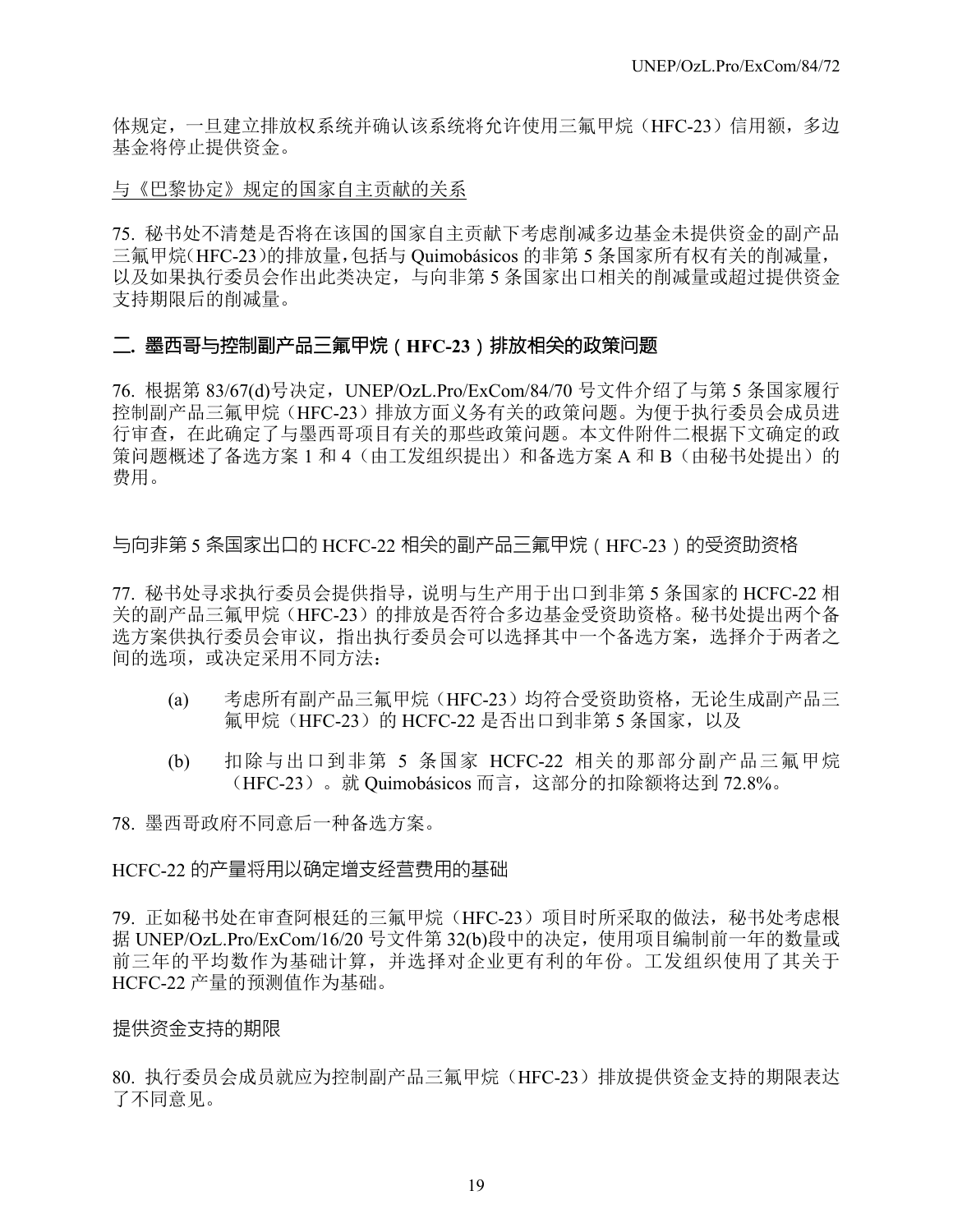81. Quimobásicos 预计不会在 2030 年前关闭其 HCFC-22 生产活动。因此,申请提交资金 以控制 2020 年至 2030 年期间的副产品三氟甲烷 (HFC-23) 排放。就 FIASA 而言, 秘书 处能够根据一次性总付以及对提供资金支持的年数,向执行委员会提交费用估计数。就 Ouimobásicos 而言, 附件二列出了到 2030 年前每年控制三氟甲烷 (HFC-23) 的费用, 以 便执行委员会可以根据其对提供资金支持期限的判定来确定符合资格的增支费用。

82. 秘书处寻求确认, 即使 HCFC-22 生产活动将持续到 2030 年后, 也不会要求为该国履 行副产品三氟甲烷(HFC-23)控制义务提供更多资金。在这方面,工发组织澄清说,墨西 哥政府认为,多边基金是执行《基加利修正案》的商定筹资机制,而该修正案不允许三氟 甲烷(HFC-23)副产品排放活动持续到 2030 年后。因此,该国政府认为, 2030 年后的供 资应由缔约方决定,并由执行委员会在后续阶段进行监管,同时指出,一旦墨西哥当地碳 市场接受三氟甲烷(HFC-23)控制措施的受资助资格并使销毁在经济上可行,墨西哥政府 将停止请求多边基金为销毁三氟甲烷 (HFC-23) 提供财政援助。

### 支持控制副产品三氟甲烷(HFC-23)排放的备份系统受资助资格

83. 执行委员会不妨阐明, 即安装用于销毁副产品三氟甲烷 (HFC-23) 的备份系统 (即, 翻新第二台等离子弧销毁装置,以用于现场销毁备选方案,以及翻新三辆管道拖车和 11,000 加仑低温储罐,以用于场外销毁备选方案)是"可行的",因此符合受资助资格。

#### 机构支助费用水平

84. 执行委员会不妨考虑就第 5 条国家副产品三氟甲烷(HFC-23)控制项目的适当机构支 助费用水平提供指导,包括独立核查费用是否应包括在此类费用或项目费用之中,以及就 副产品三氟甲烷(HFC-23)现场销毁或场外销毁提供的机构支助费用是否应当有所不同。

### 副产品生成率

85. 工发组织使用 2018 年三氟甲烷(HFC-23)废物流生成率(即 1.96%)来确定控制副产 品三氟甲烷(HFC-23)的费用。秘书处回顾说,另一个第 5 条国家报告称, 副产品生成率 随着时间的推移而持续降低。秘书处还回顾了一些执行委员会成员对可能存在不正当激励 措施表示的关切。秘书处指出墨西哥的企业实现了较低的副产品生成率,并在附件二中列 入了一个额外的备选方案,该方案基于项目编制前三年实现的三氟甲烷(HFC-23)废物流 最低生成率,即 1.52%。也可纳入其他方法,如随时间推移而降低的生成率。

86. 工发组织指出,副产品生成率将因年份和各种因素而异,企业可能并不总能完全控制 这些因素。此外,降低副产品生成率的措施会产生费用,应该考虑这些费用。

### 结论

87. 尽管工发组织、墨西哥政府和 Quimobásicos 进行了出色的合作,但秘书处无法建议单 一的备选方案,也无法提出每个备选方案的商定费用,因为备选方案和费用取决于执行委 员会所作的政策选择。秘书处注意到这方面导致的不确定性,以及通过在本次会议上核准 该项目将实现的气候惠益,已将这些备选方案及其费用汇编在附件二中。此外,如果执行 委员会希望考虑对会议期间提出的任何备选方案作出调整,可提供一种模式。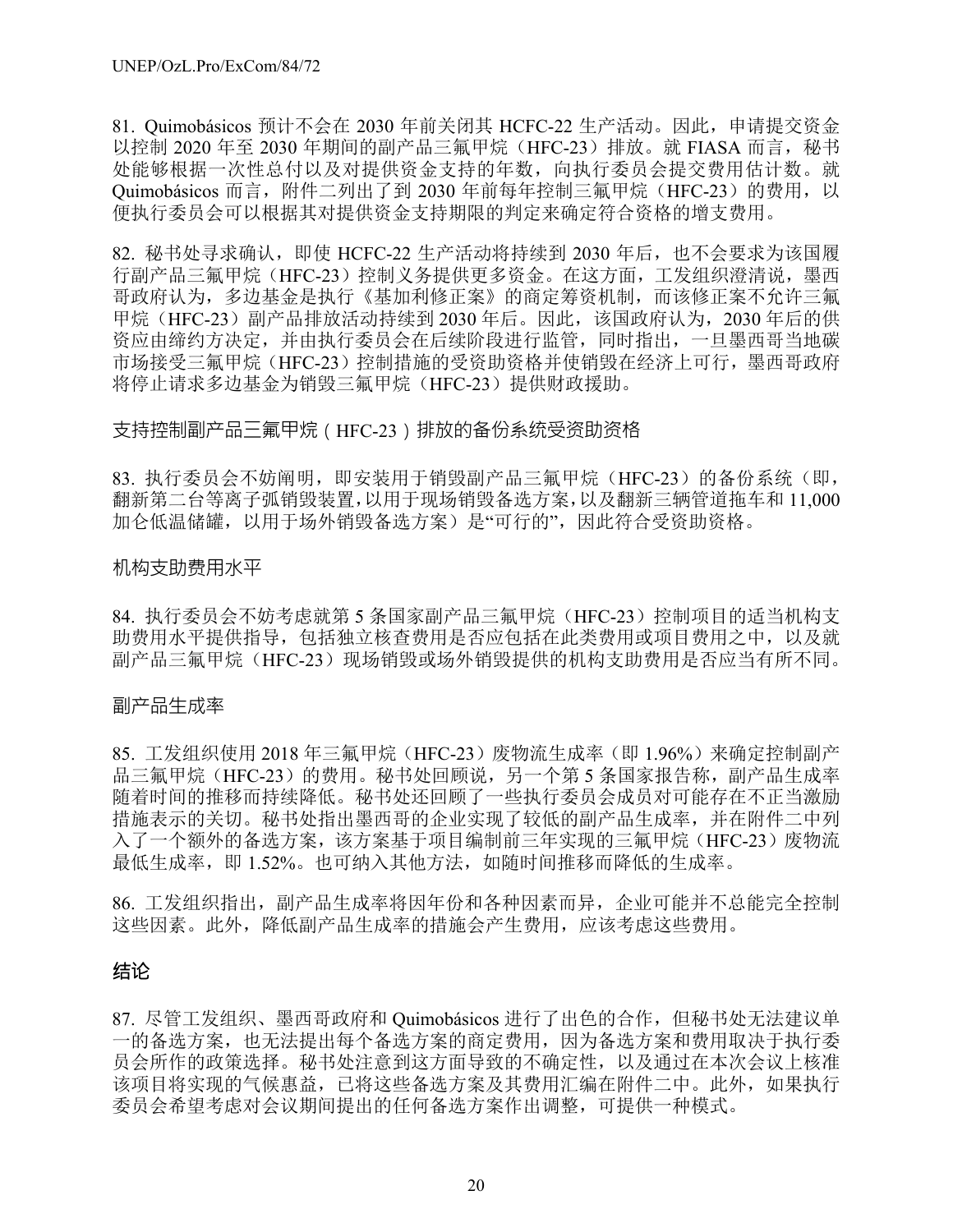## 建议

88. 执行委员会不妨:

- (a) 注意 UNEP/OzL.Pro/ExCom/84/72 号文件所载的与副产品三氟甲烷(HFC-23) 的控制技术相关的关键问题: 墨西哥(第 83/67 号决定);以及
- (b) 根据 UNEP/OzL.Pro/ExCom/84/72 号文件所载信息以及 UNEP/OzL.Pro/Ex Com/84/70 号文件中提出的政策问题,考虑它希望向墨西哥政府提供的任何 技术和财政援助,使其能够履行《蒙特利尔议定书基加利修正案》规定的副 产品三氟甲烷(HFC-23)控制义务。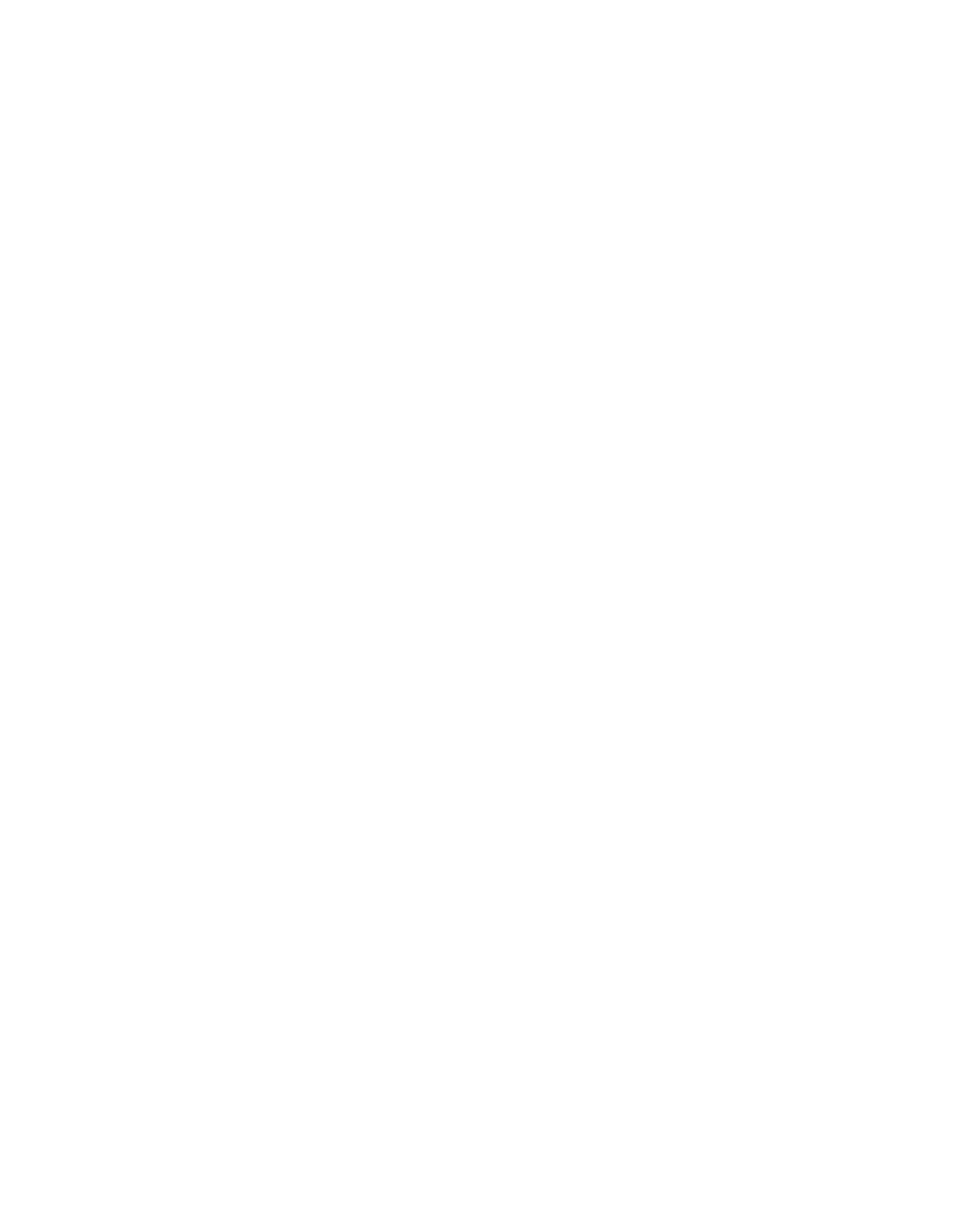### 附件一

## 对秘书处确定的可能使副产品三氟甲烷(**HFC-23**)排放量降至最低的两种备选方案的说 明

1. 为协助墨西哥政府能够尽早实现《基加利修正案》规定的目标,并最大限度地减少 2020 年 1 月 1 日之后排放到大气中的三氟甲烷(HFC-23)的数量,秘书处进行了一次文献审查, 包括对在清洁发展机制下开展的控制三氟甲烷(HFC-23)项目所提供的数据进行了审查, 咨询了业内专家,并征求了独立技术专家的意见,以确定是否有技术上可行的备选方案, 从而减少控制副产品三氟甲烷(HFC-23)排放所需的时间。

#### 技术考虑因素

2. Ouimobásicos 的三氟甲烷 (HFC-23) 废物流中含有约 10%的不可凝空气。空气用于将 无水氟化氢(AHF)从轨道车转移到 AHF 储罐,并因此进入 HCFC-22 生产流程。干空气 的使用压强大约为 2.5 巴。正是三氟甲烷(HFC-23)废物流中存在的空气阻碍了副产品三 氟甲烷(HFC-23)控制措施的更快速生效,因为三氟甲烷(HFC-23)废物流需通过管道 才能直接输送到等离子弧销毁装置,或需要用专门的设备(即北极星低温分离装置)来分 离空气。在任何一种情况下,翻新必要的设备都需要大约 6 个月的时间。

3. 鉴于三氟甲烷 (HFC-23) 废物流的组成, 在压强达到 10 巴时, 有必要将三氟甲烷 (HFC-23) 废物流冷却到大约-115 摄氏度, 以确保所有三氟甲烷 (HFC-23) 在排放之前 从大气中清除。虽然较高的温度(例如,在标准的商用冷凝装置中可以达到-40 摄氏度) 仍会产生使三氟甲烷(HFC-23)与空气相分离的效果,但考虑到废物流中的空气浓度相对 较高,这种情况下的分离将不会那么有效,因此将导致部分三氟甲烷(HFC-23)与空气一 起排放到大气中。

4. 空气在 HCFC-22 生产流程中没有任何作用,但也不会对此造成阻碍。AHF 的价格大约 是氯仿的三倍,因此它是 HCFC-22 生产流程中使用的最昂贵的原材料。因此,Quimobásicos 至今也没有清除空气的经济动机。

### 可能的备选方案

5. 最大限度地减少三氟甲烷 (HFC-23)向大气排放的最快且最具成本效益的方法不是使 用气压将 AHF 从轨道车转移到 AHF 储罐, 而是使用适当的工业化工用泵(例如, 容量约 30 立方米/小时的多级泵,配有无密封磁力驱动装置、聚偏氟乙烯塑料、密封叶轮和碳衬 套,适用于与 AHF 共用),这在行业中很常见。采用这种方法,三氟甲烷(HFC-23)废 物流中将只含有 94%的三氟甲烷(HFC-23)和 6%的 HCFC-22, 然后可以项目持续期间(备 选方案 A)或在翻修等离子弧销毁装置之前(备选方案 B)在场外销毁,届时可开始现场 销毁。

6. 然而,应当注意的是,不能完全避免使用气体氮等干空气。由于固有的安全原因,AHF 轨道车通常只有顶部有出口。这些轨道车的顶部出口通常有一个阀门,可以直通储罐的液 面上空间,此外,还有一个连接浸渍管的阀门,可以使拟将清除的成分以液体形态排入管 道工程。在这种情况下,常规做法是将干空气(或干氮气)作为填充气体添加到液面上空 间,将 AHF 填充到现场 AHF 储罐中,从而迫使 AHF 从浸渍管排出。此外,最好在略高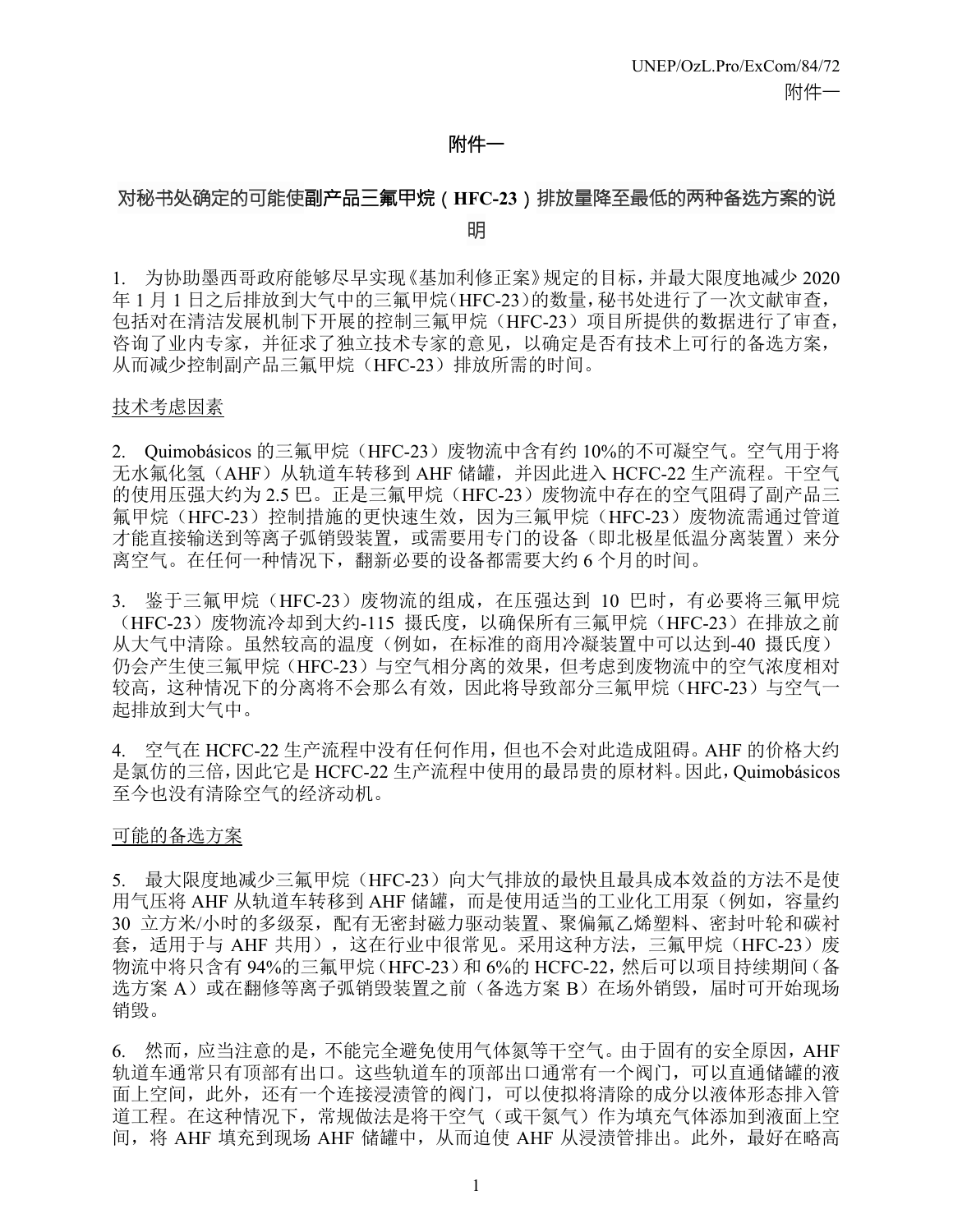于大气压的情况下操作 AHF 储罐,以将潮湿空气进入储罐的风险降至最低,从而防止氢 氟酸的形成。因此,可以将压强控制在 0.5 巴时用干空气填充 AHF 储罐(Quimobásicos 目 前使用的压强为 2.5 巴); 其中一些空气可能会溶于 AHF 之中。为清除这些空气, 秘书处 建议为 AHF 储罐安装一个水洗涤器,以此来排出多余的空气。

### 备选方案 A

7. 对于该备选方案,假定可满足以下条件:AHF 工业化工用泵和水洗涤器可在三个月内 购买并安装完毕;管道拖车可在两个月内租入并交付;场外销毁所需的许可证可在两到三 个月内办理完毕;低温储罐可在三到四个月内交付并安装完毕,三氟甲烷(HFC-23)预计 将在 2020 年前三个月内排放。

### 备选方案 A 的费用

8. AHF 工业化工用泵和管道工程、阀门、泵循环回路、支架、图样、土木工程费用估计 为 100,000 美元。一台水洗涤器,包括安装、管道工程、阀门、图样和土木工程在内,费 用估计为 50,000 美元。这样的工业化工用泵和水洗涤器可以在市场上买到,而且有存货。

9. 秘书处确定了一款商用工业气体低温液化装置1, 费用为 143,667 美元; 这款装置可在 三个月内配送。低温储罐、安装和辅助设备按所提交的金额计算,估计为 212,658 美元。 在对本文件定稿时,独立顾问正在设法安置一台类似且有库存的工业气体低温液化装置和 一台有库存(新的或用过的)且可立即配送的低温装置;第八十四次会议期间将提供最新 情况(如有)。

10. 美国回转窑的卸载滑轨不属于新增项目,非第 5 条国家所有的回转窑也不符合条件。 三氟甲烷 (HFC-23) 废物流的销毁费用为 4 美元/公斤 (由 94.4%的三氟甲烷 (HFC-23) 和 5.6%的 HCFC-22 组成)。运行低温冷凝装置的费用假定与运行北极星冷凝装置的费用 相当。场外销毁的固定费用(即工资和薪金、保险和债券、维护、监测、管道拖车租赁) 按提交数额计,但 2020 年的费用假定涵盖 9 个月(取代提案中的 6 个月)。将使用 2018 年 HCFC-22 生产水平和副产品生成率来确定待销毁的三氟甲烷(HFC-23)的数量,2020 年三氟甲烷(HFC-23)的销毁期限为 9 个月(取代提案中的 6 个月), 得出 2020 年至 2030 年期间销毁费用总额为 10,300,556 美元。在将非第 5 条国家的所有权考虑在内后,备选方 案 A 的费用总额为 5,719,832 美元, 如表 1 所示。

## 表 **1.**备选方案 **A**(**AHF** 输送泵、商用液化装置、整个项目的场外销毁)

| 项目                                          | 费用 (美元)    |
|---------------------------------------------|------------|
| AHF 工业化工用泵(多级泵,容量约 30 立方米/小时),包括管道工程、阀门、泵循环 | 100,000    |
| 回路、支架、图样、土木工程                               |            |
| AHF 储罐用水洗涤器, 包括安装、管道工程、阀门、图样和土木工程           | 50,000     |
| 购买新的低温液化装置                                  | 143,667    |
| 低温储罐+安装+辅助设备                                | 212,658    |
| 美国回转窑的卸载滑轨                                  |            |
| 增支资本费用小计                                    | 506,325    |
| 11年场外销毁*'**                                 | 10,300,556 |

1 Sterling Cryogenics SPC-1。

l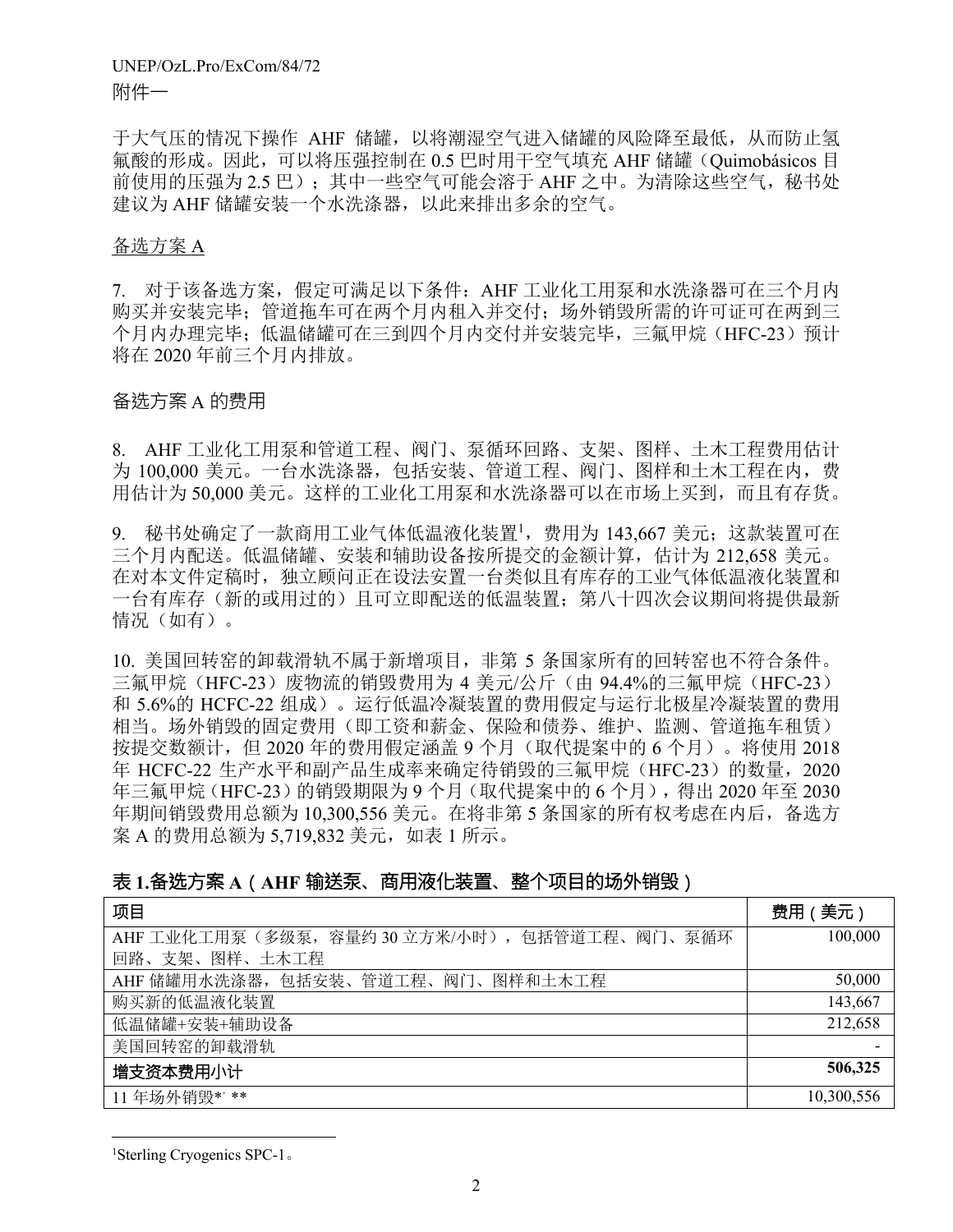| 项目                    | 费用 (美元)    |
|-----------------------|------------|
| 应急费用                  | 50,632     |
| 小计                    | 10,857,513 |
| 51%第5条资格              | 5,537,332  |
| 独立核查**' ***           | 182,500    |
| 费用总额****              | 5,719,832  |
| 销毁的三氟甲烷 (HFC-23) (公吨) | 1,385      |
| 成本效益(美元/公斤)           | 4.13       |

\*假设 2020 年的销毁持续时间为 11 个月。

\*\*资金支持的持续时间由执行委员会决定。

\*\*\*由执行委员会决定核查费用是否被视为项目费用或机构支助费用。

\*\*\*\*与向非第 5 条国家出口有关的三氟甲烷(HFC-23)的受资助资格,由执行委员会决定。

### 备选方案 B

11. 与备选方案 A 类似,不同之处在于,将对第 2 台等离子弧销毁装置进行翻新,在场外 销毁三氟甲烷(HFC-23);一旦等离子弧销毁装置翻新完毕,将开始进行现场销毁。对于 该备选方案,假设三氟甲烷(HFC-23)将在 2020 年前三个月排放。

### 备选方案 B 的费用

12. AHF 工业化工用泵、AHF 储罐用水洗涤器、低温液化装置和低温储罐与备选方案 A 中 的费用一致。与等离子弧销毁装置翻新相关的所有费用与备选方案 1 下的费用相同,唯一 区别在于将仅翻新第 2 台等离子弧销毁装置。假定场外销毁将持续三个月(2020 年 4 月至 6 月),之后将开始进行现场销毁。这三个月的场外销毁费用按备选方案 A 计算,得出这 三个月的场外销毁费用总额为 420,155 美元;在这三个月中,还将销毁另外的 8.95 公吨三 氟甲烷(HFC-23)(按每公吨二氧化碳当量 3.17 美元的成本效益计算)。在将从三氟甲 烷(HFC-23)废物流中清除的空气纳入考虑范围后,现场销毁费用与备选方案 4 下的费用 相同,导致额外费用为 9,190,201 美元。如上文表 2 所示,备选方案 B 的费用总额为 5,876,963 美元。

## 表**2.**备选方案**B**(**AHF** 输送泵、商用液化装置、场外销毁持续时间为**5** 个月,此后进行现

### 场销毁)

| 项目                                            | 费用 (美元) |
|-----------------------------------------------|---------|
| 翻新第2台等离子弧销毁装置                                 | 438,630 |
| 2025-2030年期间等离子弧销毁装置的资本费用*                    | 345,275 |
| 污水处理设施翻新                                      | 123,641 |
| AHF 工业化工用泵 (多级泵, 容量约 30 立方米/小时), 包括管道工程、阀门、泵循 | 100,000 |
| 环回路、支架、图样、土木工程                                |         |
| AHF 储罐用水洗涤器,包括安装、管道工程、阀门、图样和土木工程              | 50,000  |
| 购买新的低温液化装置                                    | 143,667 |
| 低温储罐+安装+辅助设备                                  | 212,658 |
| 美国回转窑的卸载滑轨                                    |         |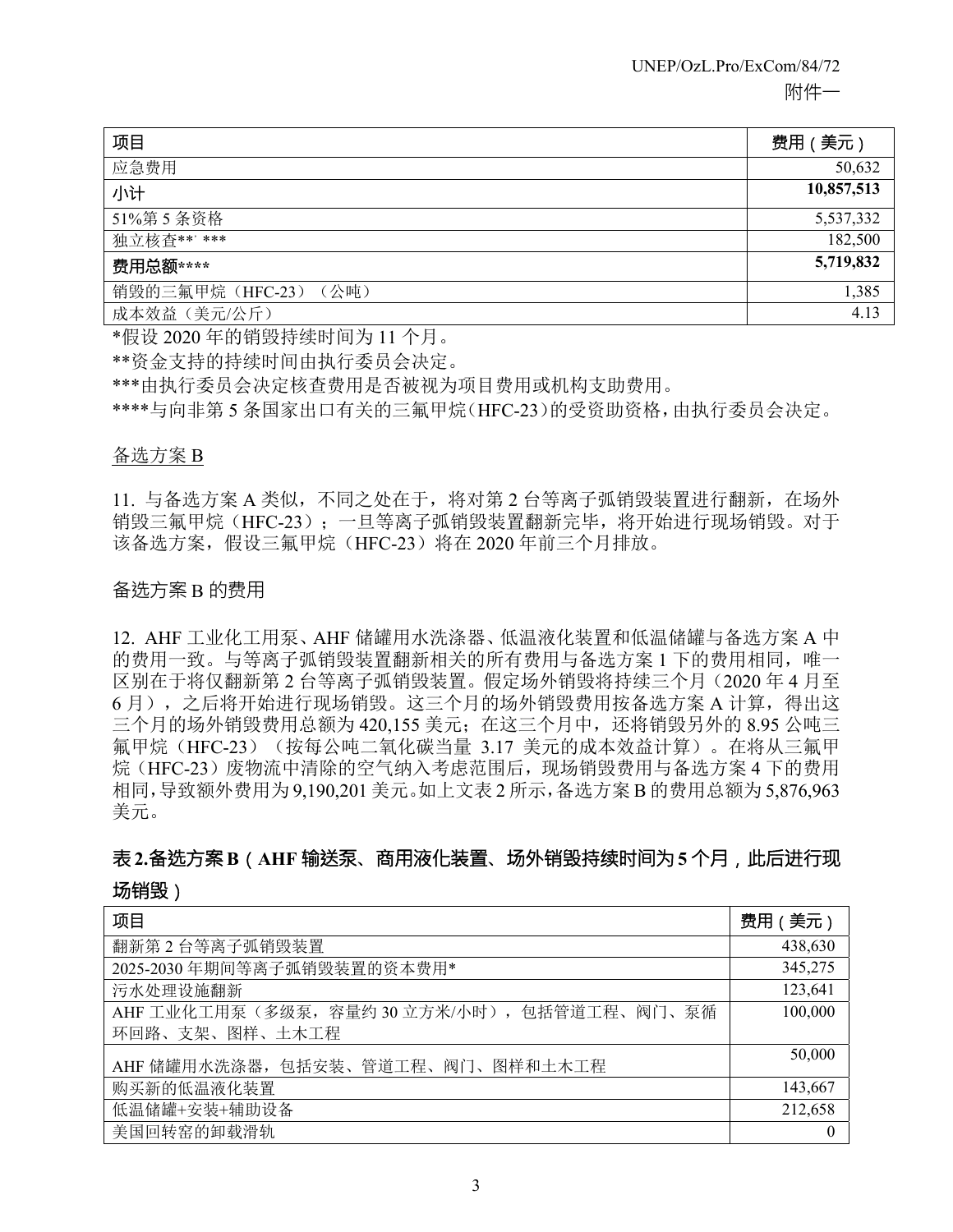| 项目                       | 费用 (美元)    |
|--------------------------|------------|
| 增支资本费用小计                 | 1,413,871  |
| 现场销毁持续 11 年的增支经营费用****   | 9,190,201  |
| 场外销毁持续三个月                | 420,155    |
| 增支资本费用+增支经营费用+三个月的场外销毁   | 11,024,227 |
| 应急费用                     | 141,387    |
| 小计                       | 11,165,614 |
| 51%第5条资格                 | 5,694,463  |
| 独立核查****                 | 182,500    |
| 费用总额****                 | 5,876,963  |
| 销毁的三氟甲烷 (HFC-23)<br>(公吨) | 1,385      |
| 成本效益(美元/公斤)              | 4.24       |

\*\*资金支持持续时间,由执行委员会决定。

\*\*假设 2020 年现场销毁持续时间为 6 个月。

\*\*\*由执行委员会决定核查费用是否被视为项目费用或机构支助费用。

\*\*\*\*与向非第 5 条国家出口有关的三氟甲烷(HFC-23)的受资助资格,由执行委员会决定。

### 其他考虑因素

l

13. 据秘书处认为,使用 AHF 工业化工用泵是用于将 AHF 转移到现场储罐的标准行业做 法。在阿根廷 FIASA 工厂在清洁发展机制下对三氟甲烷 (HFC-23) 进行销毁期间, 它能 够在将该物质销毁之前将其储存在其现场低温储罐中,而不需要专门设备将不可冷凝物从 其废物流中分离出来。同样, 秘书处了解到, 有其他几个项目也是在清洁发展机制下对三 氟甲烷(HFC-23)进行了销毁,并使用了一个储存罐。2秘书处还审查了根据清洁发展机 制提交的监测报告中的数据,在审查的 15 个项目中,Quimobásicos 运行的项目是唯一一个 持续报告三氟甲烷(HFC-23)废物流纯度低于 90%的项目; 3只有两个项目持续报告的纯 度低于 95% (Quimobásicos 和 FIASA); 大多数项目报告纯度为 98%或更高, 这表明使用 空气转移 AHF 的做法可能是 Quimobásicos 所特有的。

14. 工发组织强调, 秘书处提出的两个备选方案只是在理论上可行, 墨西哥政府和 Quimobásicos 都不同意其可行性。工发组织特别指出:

- (a) 获得场外销毁的必要批准可能需要六至九个月的时间;
- (b) 租借管道拖车一年 (备选方案 B) 不可行; 如果将管道拖车的租赁时间缩短 至 5 年,将使每辆管道拖车的租赁价格提高至 2,400 美元/月;由于管道拖车 需要进行组装,因此其交付大约需要六个月;以及
- (c) Quimobásicos 不想改变其操作参数,因为其 HCFC-22 生产流程在现阶段运行 良好,而这种改变可能带来巨大风险。此外,还需要开展工程研究、进行工

<sup>&</sup>lt;sup>2</sup> 例 如 见 https://cdm.unfccc.int/filestorage/C/7/1/C71S3S0NXMHFZ9VBOSJ0NOXOE0DRHA/SRF\_PDD Oct15%20ver5%20lean.pdf ? t=MzB8cTE0cjJ4fDBzYG1jWAbvrSZPMOcDd4mD 和 https://cdm.unfccc.int/ filestorage/Q/8/X/Q8XZHDIMLNY2BEJFT0VAC3SPG47KUW/1867%20PDD\_after%20corr.pdf?t=UmF8cTE0cj RmfDDsNeLFwLGjkwi0duW24s5G。

<sup>3</sup>在 2012 年上一次报告期内,该企业报告 HFC-23 废物流的纯度为 89.36%。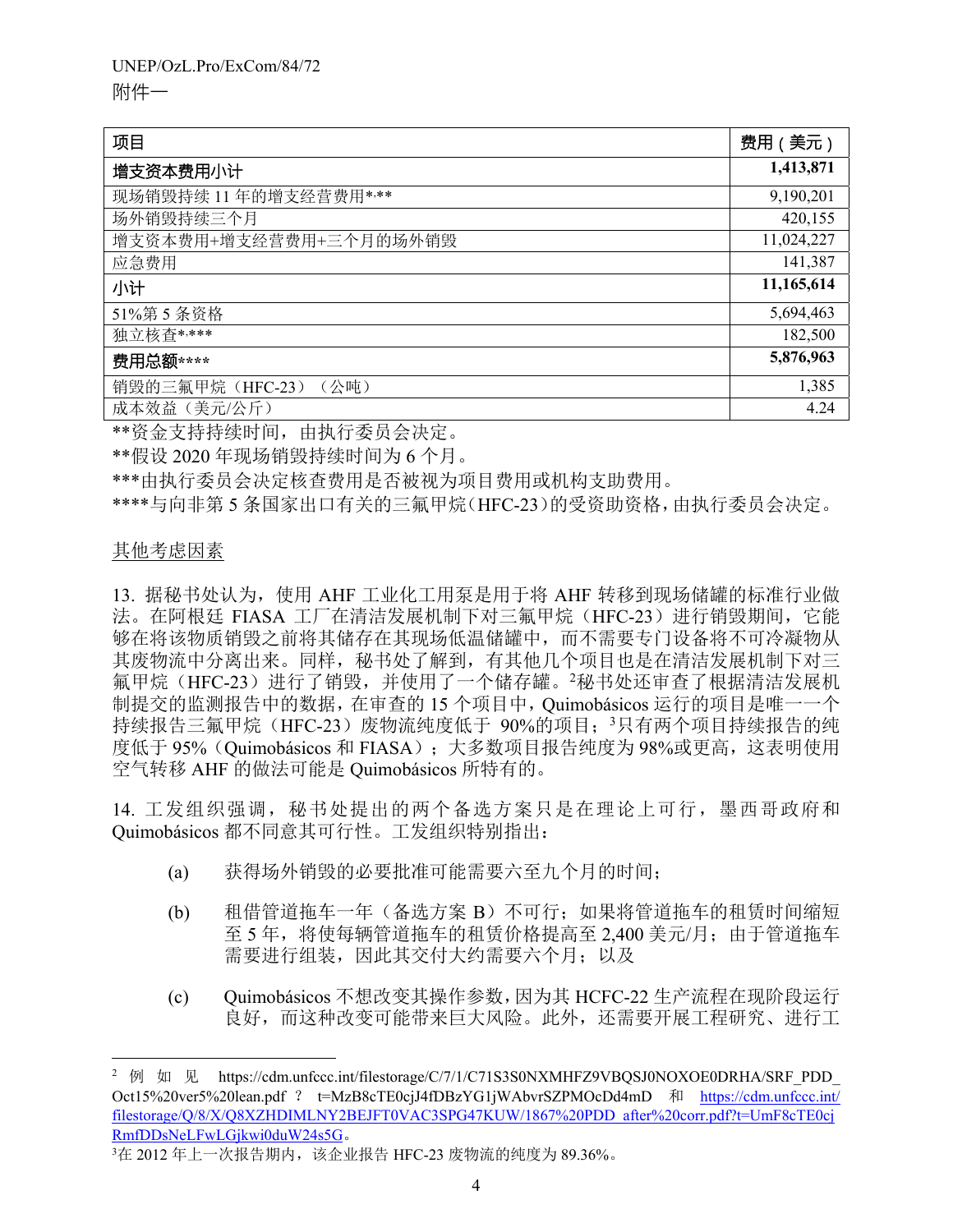业试验并获得工业安全与环境主管部门的许可,这将需要更多时间。此外, 改变生产流程还可能会导致 AHF 这种昂贵的原材料遭到部分损失。

15. 秘书处确认,对化工设施的生产流程作出任何改变都必须仔细评估;因此,秘书处对 Quimobásicos 表达的关切表示赞同。正如工发组织所指出的,将需要进行工业试验,并获 得工业安全与环境主管部门的许可;在对本文件定稿时,秘书处还不清楚这些步骤需要多 长时间,哪些步骤可以并行进行,哪些步骤必须按顺序进行。

16. 工发组织还指出,为确保场外销毁获得必要批准可能需要六至九个月。然而,在对本 文件定稿时,仍有几个不确定因素。特别是,不清楚 Quimobásicos 在 2006 年当年是将三 氟甲烷(HFC-23)作为一种危险废物出口还是作为一种普通物质出口; 根据现行法规, 三 氟甲烷(HFC-23)废物是否会被视为一种危险废物; 无论三氟甲烷(HFC-23)是否作为 危险废物出口,获得必要的许可都需要一定时间。如果墨西哥政府将三氟甲烷(HFC-23) 废物确定为危险废物,则出口监管批准将以尽可能在靠近产生源的地方销毁废物的原则为 前提。至于政府是否会考虑到墨西哥目前没有正在运行的经批准的销毁设施,目前尚不清 楚。根据备选方案 B,一旦完成对等离子弧销毁装置的翻新,销毁活动将从场外转入现场。 因此,只有在墨西哥没有经批准的销毁技术处于运行状态期间,才有可能批准对用于销毁 目的的三氟甲烷(HFC-23)的出口。

17. 关于管道拖车的供应情况, 独立顾问已经确定了一家提供管道拖车的供应商; 然而, 在对本文件定稿时,尚不清楚这些管道拖车是否可供租赁或是否需要购买(每辆管道拖车 需 230,000 美元)。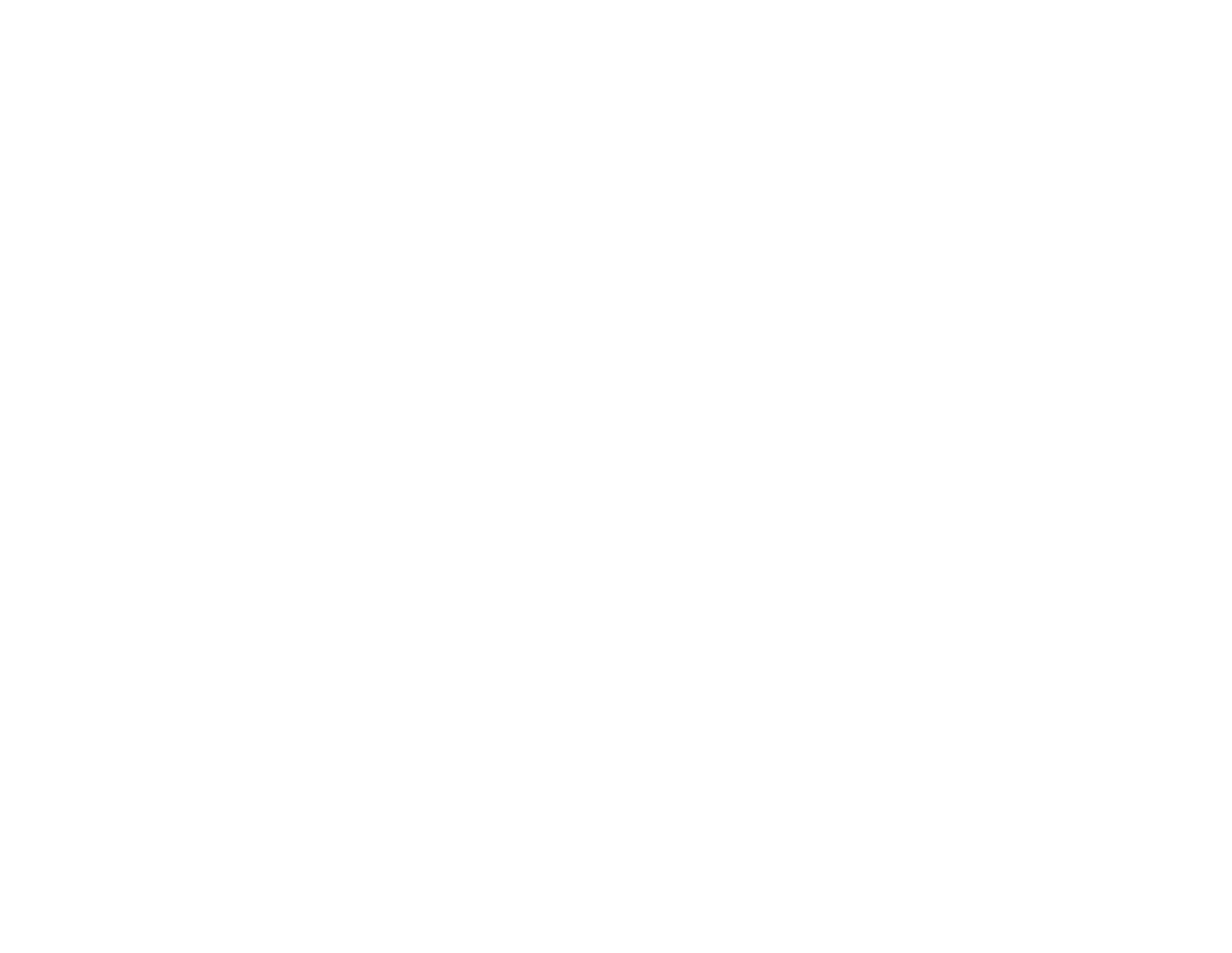## 附件二

### 备选方案 **<sup>1</sup>** 和备选方案 **<sup>4</sup>**(由工发组织提出)以及备选方案 **<sup>A</sup>** 和备选方案 **<sup>B</sup>**(由秘书处提出)的费用汇总

### 表 **1.**工发组织备选方案 **<sup>1</sup>**,**WMIX=1.96%**

|                        | 2020年     | 2021年   | 2022年   | 2023年   | 2024年   | 2025年   | 2026年   | 2027年   | 2028年   | 2029年   | 2030年     | 共计         |
|------------------------|-----------|---------|---------|---------|---------|---------|---------|---------|---------|---------|-----------|------------|
| HCFC-22 (公吨)           | 7.718     | 7,718   | 7.718   | 7.718   | 7.718   | 7.718   | 7.718   | 7.718   | 7.718   | 7,718   | 7,718     | 84,898     |
| 增支资本费用 (美元)            | 1,201,094 |         |         |         |         | 18,783  |         | 51,920  |         | 36,850  | 272,250   | 1,580,897  |
| 纯三氟甲烷 (HFC-23)<br>(公吨) | $64.4*$   | 128.8   | 128.8   | 128.8   | 128.8   | 128.8   | 128.8   | 128.8   | 128.8   | 128.8   | 128.8     | 1,353      |
| 增支经营费用(美元)             | 467,663   | 935,327 | 935,327 | 935,327 | 935,327 | 935,327 | 935,327 | 935,327 | 935,327 | 935,327 | 935,327   | 9,820,932  |
| 费用总额(美元)               | 1,668,758 | 935,327 | 935,327 | 935,327 | 935,327 | 954,110 | 935,327 | 987,247 | 935,327 | 972,177 | 1,207,577 | 11,401,829 |
| 51%第5条国家(美元)           | 851,066   | 477.017 | 477.017 | 477,017 | 477.017 | 486,596 | 477.017 | 503.496 | 477.017 | 495.810 | 615,864   | 5,814,933  |
| 向非第5条国家出口 (美元)         | 231,457   | 129.730 | 129.730 | 129.730 | 129,730 | 132,335 | 129,730 | 136.932 | 129,730 | 134.841 | 167.491   | 1,581,439  |
| 核查(美元)                 | 7,500     | 7,500   | 7,500   | 20,000  | 20,000  | 20,000  | 20,000  | 20,000  | 20,000  | 20,000  | 20,000    | 182,500    |

\* 假定 2020 年现场销毁持续时间为 6 个月。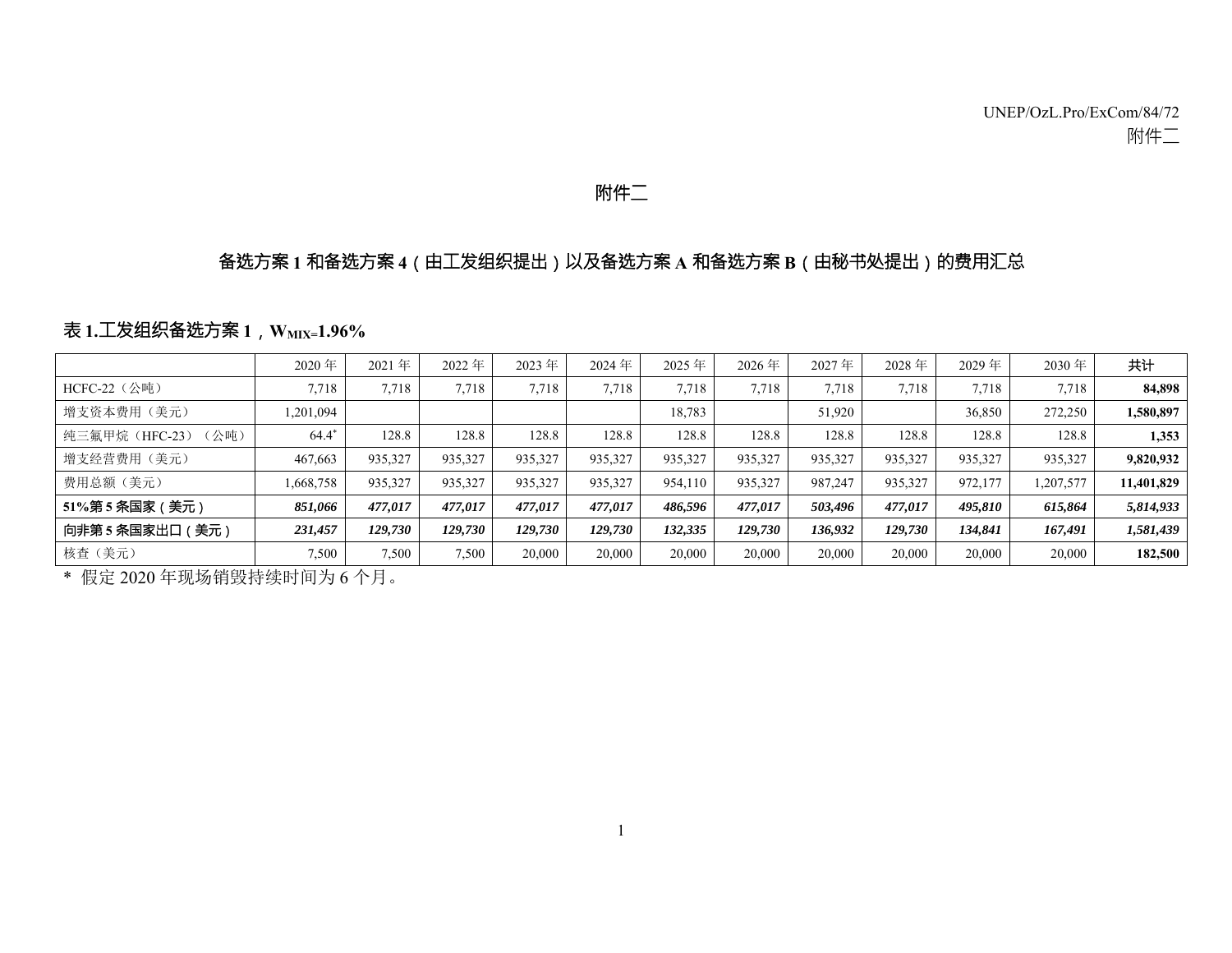UNEP/OzL.Pro/ExCom/84/72 Annex II

## 表 **2.**工发组织备选方案 **<sup>1</sup>**,**WMIX=1.52%**

|                        | 2020年     | 2021年   | 2022年   | 2023年   | 2024年   | 2025年   | $2026$ 年 | 2027年   | 2028年   | 2029年   | 2030年     | 共计        |
|------------------------|-----------|---------|---------|---------|---------|---------|----------|---------|---------|---------|-----------|-----------|
| $HCFC-22$ (公吨)         | 7.718     | 7,718   | 7,718   | 7,718   | 7,718   | 7,718   | 7.718    | 7.718   | 7,718   | 7.718   | 7,718     | 84,898    |
| 增支资本费用(美元)             | ,201,094  |         |         |         |         | 18,783  |          | 51,920  |         | 36,850  | 272,250   | 1,580,897 |
| (公吨)<br>纯三氟甲烷 (HFC-23) | 49.8*     | 99.7    | 99.7    | 99.7    | 99.7    | 99.7    | 99.7     | 99.7    | 99.7    | 99.7    | 99.7      | 1,046     |
| 增支经营费用(美元)             | 399,611   | 799,222 | 799.222 | 799.222 | 799,222 | 799,222 | 799.222  | 799,222 | 799.222 | 799.222 | 799.222   | 8,391,830 |
| 费用总额(美元)               | 1,600,705 | 799,222 | 799.222 | 799.222 | 799.222 | 818,005 | 799.222  | 851.142 | 799.222 | 836,072 | 1,071,472 | 9.972.727 |
| 51%第5条国家(美元)           | 816.360   | 407.603 | 407.603 | 407.603 | 407.603 | 417.182 | 407.603  | 434.082 | 407.603 | 426.397 | 546,451   | 5,086,091 |
| 向非第5条国家出口(美元)          | 222.019   | 110,852 | 110,852 | 110.852 | 110,852 | 113.458 | 110,852  | 118.054 | 110.852 | 115,964 | 148,614   | 1,383,222 |
| 核查(美元)                 | 7,500     | 7,500   | 7,500   | 20,000  | 20,000  | 20,000  | 20,000   | 20,000  | 20,000  | 20,000  | 20,000    | 182,500   |

\* 假定 2020 年现场销毁持续时间为 6 个月。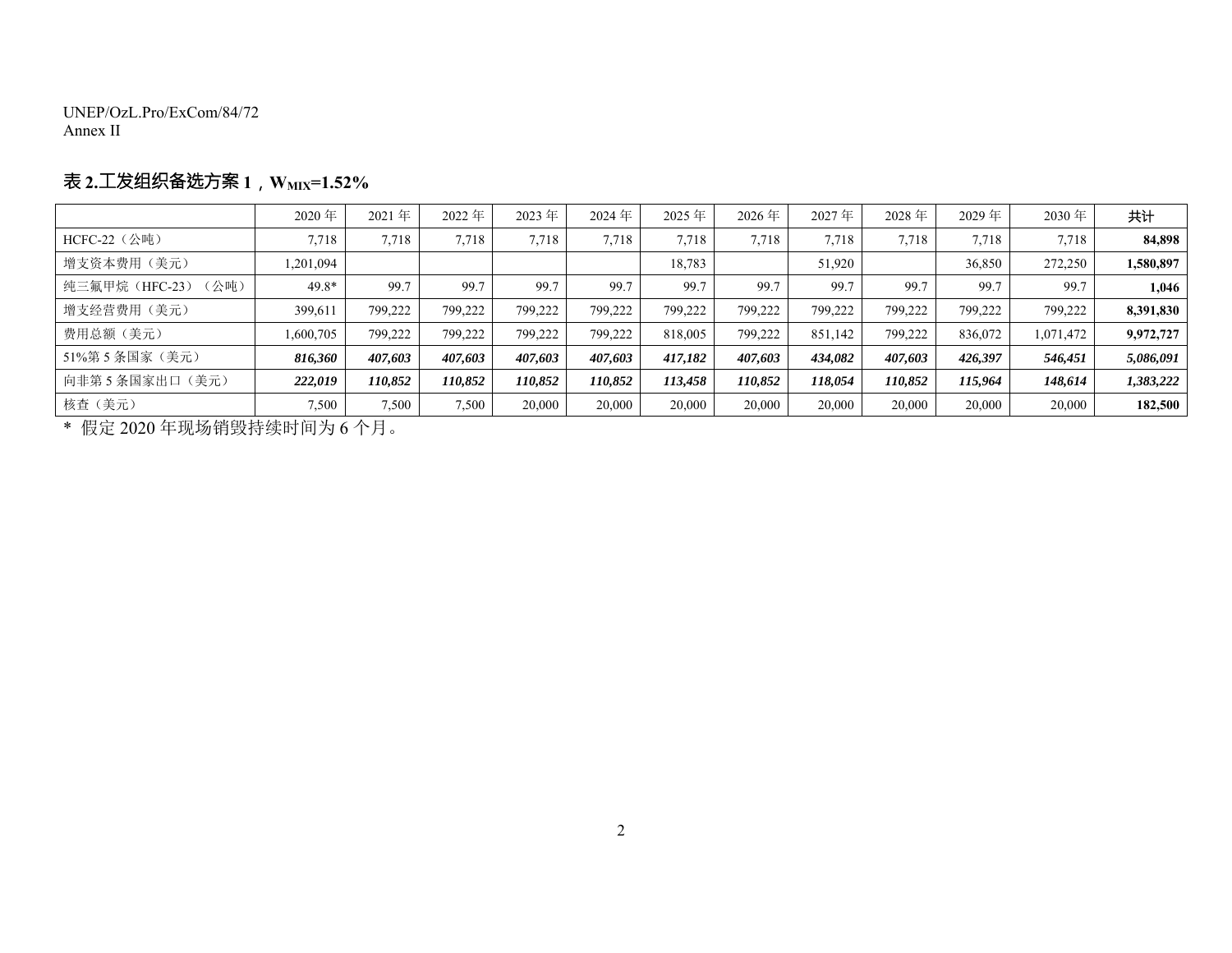|                   | 2020年     | 2021年   | 2022年   | 2023年   | 2024 年  | $2025$ 年 | 2026年   | 2027年   | 2028年   | 2029年   | 2030年   | 共计         |
|-------------------|-----------|---------|---------|---------|---------|----------|---------|---------|---------|---------|---------|------------|
| HCFC-22 (公吨)      | 7,718     | 7.718   | 7,718   | 7,718   | 7,718   | 7,718    | 7,718   | 7,718   | 7,718   | 7.718   | 7,718   | 84,898     |
| 增支资本费用(美元)        | 516.995   |         |         |         |         |          |         |         |         |         |         | 516,995    |
| 纯三氟甲烷(HFC-23)(公吨) | $64.4*$   | 128.8   | 128.8   | 128.8   | 128.8   | 128.8    | 128.8   | 128.8   | 128.8   | 128.8   | 128.8   | 1,353      |
| 增支经营费用(美元)        | 613,310   | 957,620 | 957,757 | 957,893 | 958,029 | 958.166  | 958,302 | 958,439 | 958,575 | 958,712 | 958,848 | 10,195,651 |
| 费用总额(美元)          | 1,130,305 | 957,620 | 957,757 | 957,893 | 958,029 | 958.166  | 958,302 | 958,439 | 958,575 | 958,712 | 958,848 | 10,712,646 |
| 51%第5条国家(美元)      | 576,456   | 488,386 | 488,456 | 488,525 | 488,595 | 488,665  | 488,734 | 488,804 | 488,873 | 488,943 | 489,012 | 5,463,449  |
| 向非第5条国家出口(美元)     | 156,774   | 132,822 | 132,841 | 132,860 | 132,879 | 132,898  | 132,917 | 132,936 | 132,955 | 132,974 | 132,993 | 1,485,849  |
| 核查(美元)            | 7,500     | 7,500   | 7,500   | 20,000  | 20,000  | 20,000   | 20,000  | 20,000  | 20,000  | 20,000  | 20,000  | 182,500    |

## 表 **3.**工发组织备选方案 **<sup>4</sup>**,**WMIX=1.96%**

\* 假定 2020 年场外销毁持续时间为 6 个月。

## 表 **4.**工发组织备选方案 **<sup>4</sup>**,**WMIX=1.52%**

|                   | 2020年    | 2021年   | 2022年   | 2023年   | 2024年   | 2025年   | 2026年   | 2027年   | 2028年   | 2029年   | $2030$ 年 | 共计        |
|-------------------|----------|---------|---------|---------|---------|---------|---------|---------|---------|---------|----------|-----------|
| HCFC-22 (公吨)      | 7,718    | 7,718   | 7,718   | 7,718   | 7,718   | 7,718   | 7,718   | 7,718   | 7,718   | 7,718   | 7,718    | 84,898    |
| 增支资本费用(美元)        | 516,995  |         |         |         |         |         |         |         |         |         |          | 516,995   |
| 纯三氟甲烷(HFC-23)(公吨) | 49.8*    | 99.7    | 99.7    | 99.7    | 99.7    | 99.7    | 99.7    | 99.7    | 99.7    | 99.7    | 99.7     | 1,046     |
| 增支经营费用(美元)        | 535,297  | 801,594 | 801,699 | 801,805 | 801,910 | 802,016 | 802,121 | 802,227 | 802,332 | 802,438 | 802,543  | 8,555,982 |
| 费用总额(美元)          | ,052,292 | 801,594 | 801,699 | 801,805 | 801,910 | 802,016 | 802,121 | 802,227 | 802,332 | 802,438 | 802,543  | 9,072,977 |
| 51%第5条国家(美元)      | 536,669  | 408,813 | 408.867 | 408,920 | 408,974 | 409.028 | 409,082 | 409,136 | 409,189 | 409,243 | 409,297  | 4,627,218 |
| 非第5条国家出口(美元)      | 145,953  | 111,181 | 111,196 | 111,211 | 111,225 | 111,240 | 111,255 | 111,269 | 111,284 | 111,298 | 111,313  | 1,258,426 |
| 核查 (美元)           | 7,500    | 7,500   | 7,500   | 20,000  | 20,000  | 20,000  | 20,000  | 20,000  | 20,000  | 20,000  | 20,000   | 182,500   |

\* 假定 2020 年场外销毁持续时间为 6 个月。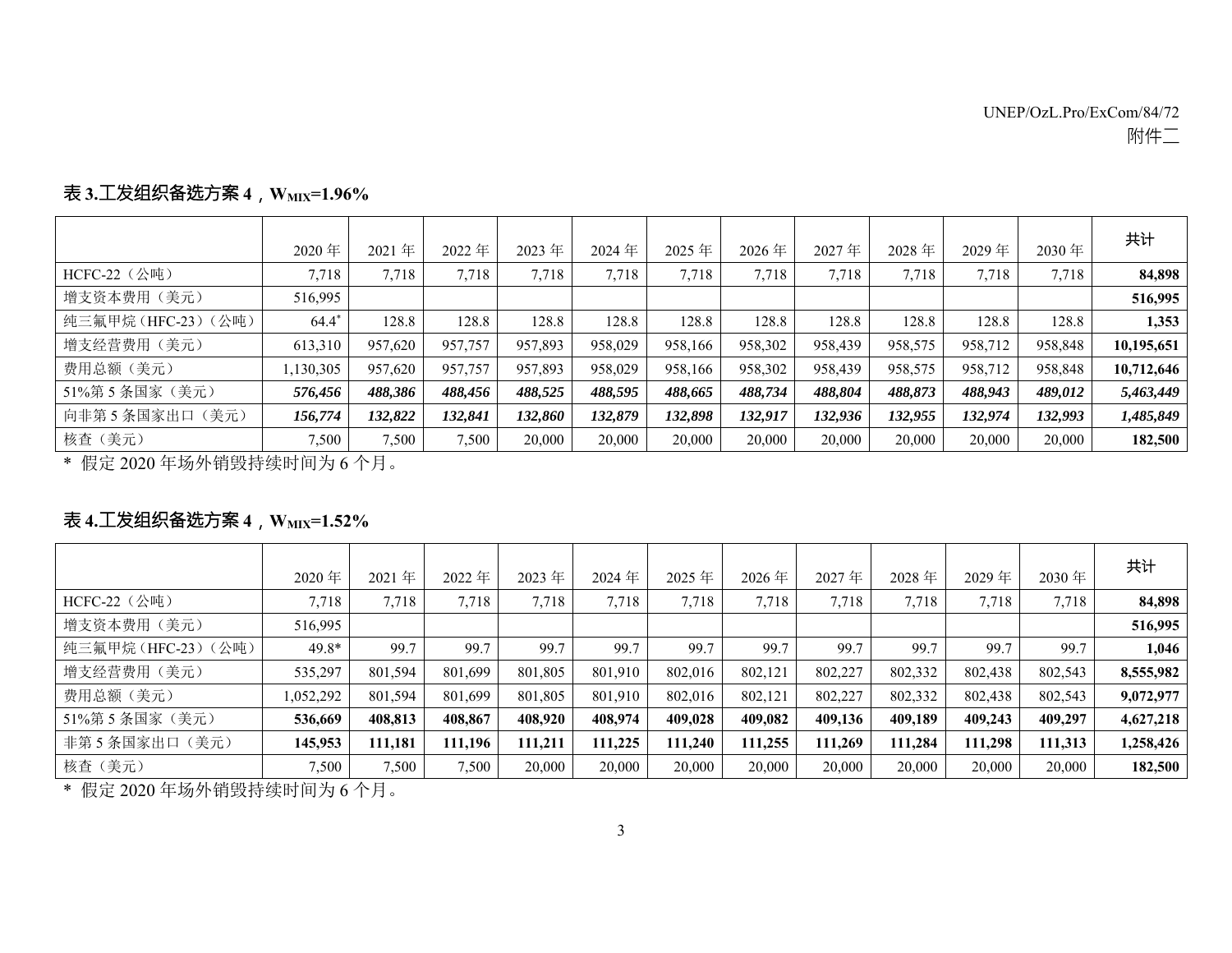UNEP/OzL.Pro/ExCom/84/72 Annex II

## 表 **5.**秘书处备选方案 **<sup>A</sup>**,**WMIX=1.96%**

|                        | 2020年     | 2021年   | 2022年   | 2023年   | 2024年   | 2025 年  | 2026年   | 2027年   | 2028年   | 2029年   | $2030$ 年 | 共计         |
|------------------------|-----------|---------|---------|---------|---------|---------|---------|---------|---------|---------|----------|------------|
| HCFC-22 $(\diamond$ 吨) | 7,718     | 7,718   | 7,718   | 7,718   | 7,718   | 7,718   | 7,718   | 7,718   | 7,718   | 7,718   | 7,718    | 84,898     |
| 增支资本费用(美元)             | 556,958   |         |         |         |         |         |         |         |         |         |          | 556,958    |
| 纯三氟甲烷(HFC-23)(公吨)      | 96.6      | 128.8   | 128.8   | 128.8   | 128.8   | 128.8   | 128.8   | 128.8   | 128.8   | 128.8   | 128.8    | 1,385      |
| 增支经营费用(美元)             | 718,215   | 957,620 | 957,757 | 957,893 | 958,029 | 958,166 | 958,302 | 958,439 | 958,575 | 958,712 | 958,848  | 10,300,556 |
| 费用总额(美元)               | 1,275,173 | 957,620 | 957,757 | 957,893 | 958,029 | 958.166 | 958,302 | 958,439 | 958,575 | 958,712 | 958,848  | 10,857,513 |
| 51%第5条国家(美元)           | 650,338   | 488,386 | 488,456 | 488,525 | 488,595 | 488,665 | 488,734 | 488,804 | 488,873 | 488,943 | 489,012  | 5,537,332  |
| 向非第5条国家出口 (美元)         | 176,867   | 132,822 | 132,841 | 132,860 | 132,879 | 132,898 | 132,917 | 132,936 | 132,955 | 132,974 | 132,993  | 1,505,942  |
| 核查(美元)                 | 7,500     | 7,500   | 7,500   | 20,000  | 20,000  | 20,000  | 20,000  | 20,000  | 20,000  | 20,000  | 20,000   | 182,500    |

\* 假定 2020 年场外销毁持续时间为 9 个月。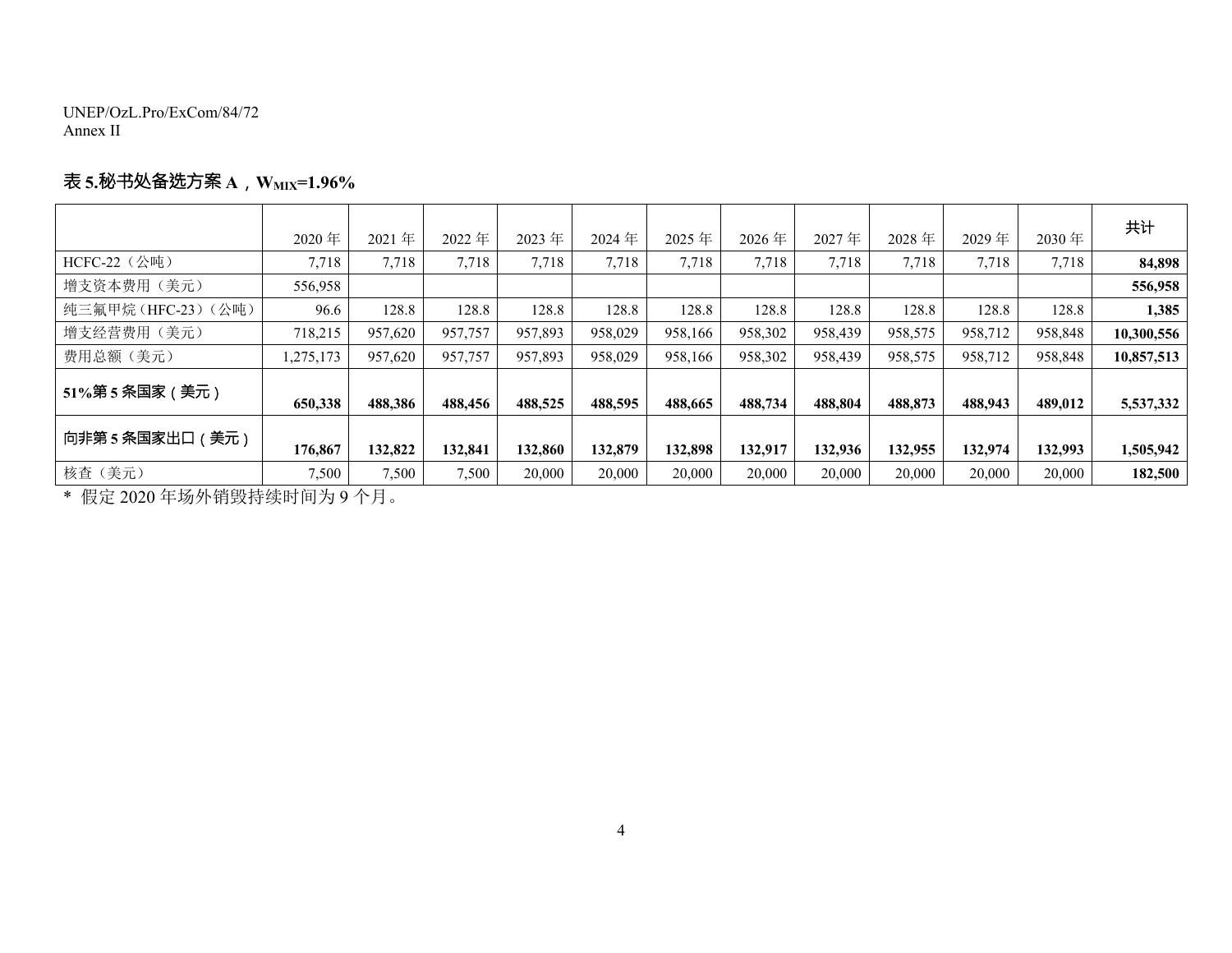|                    | 2020年     | 2021年   | 2022年   | 2023年   | 2024年   | 2025 年  | 2026年   | 2027年   | 2028年   | 2029年   | $2030$ 年 | 共计        |
|--------------------|-----------|---------|---------|---------|---------|---------|---------|---------|---------|---------|----------|-----------|
| HCFC-22 (公吨)       | 7,718     | 7,718   | 7,718   | 7,718   | 7,718   | 7,718   | 7,718   | 7,718   | 7,718   | 7,718   | 7,718    | 84,898    |
| 增支资本费用(美元)         | 556,958   |         |         |         |         |         |         |         |         |         |          | 556,958   |
| 纯三氟甲烷(HFC-23)(公吨)  | 74.7      | 99.7    | 99.7    | 99.7    | 99.7    | 99.7    | 99.7    | 99.7    | 99.7    | 99.7    | 99.7     | 1,071     |
| 增支经营费用(美元)         | 668,445   | 801,594 | 801,699 | 801,805 | 801,910 | 802,016 | 802,121 | 802,227 | 802,332 | 802,438 | 802,543  | 8,689,130 |
| 费用总额(美元)           | 1,225,403 | 801.594 | 801.699 | 801.805 | 801.910 | 802,016 | 802.121 | 802.227 | 802.332 | 802,438 | 802,543  | 9,246,088 |
| 51%第5条国家(美元)       | 624,955   | 408.813 | 408.867 | 408.920 | 408,974 | 409,028 | 409,082 | 409,136 | 409,189 | 409,243 | 409,297  | 4,715,505 |
| 向非第5条国家出口(<br>(美元) | 169,964   | 111,181 | 111,196 | 111,211 | 111,225 | 111,240 | 111,255 | 111,269 | 111.284 | 111,298 | 111,313  | 1,282,436 |
| 核查(美元)             | 7,500     | 7,500   | 7,500   | 20,000  | 20,000  | 20,000  | 20,000  | 20,000  | 20,000  | 20,000  | 20,000   | 182,500   |

### 表 **6.**秘书处备选方案 **<sup>A</sup>**,**WMIX=1.52%**

\* 假定 2020 年场外销毁持续时间为 9 个月。